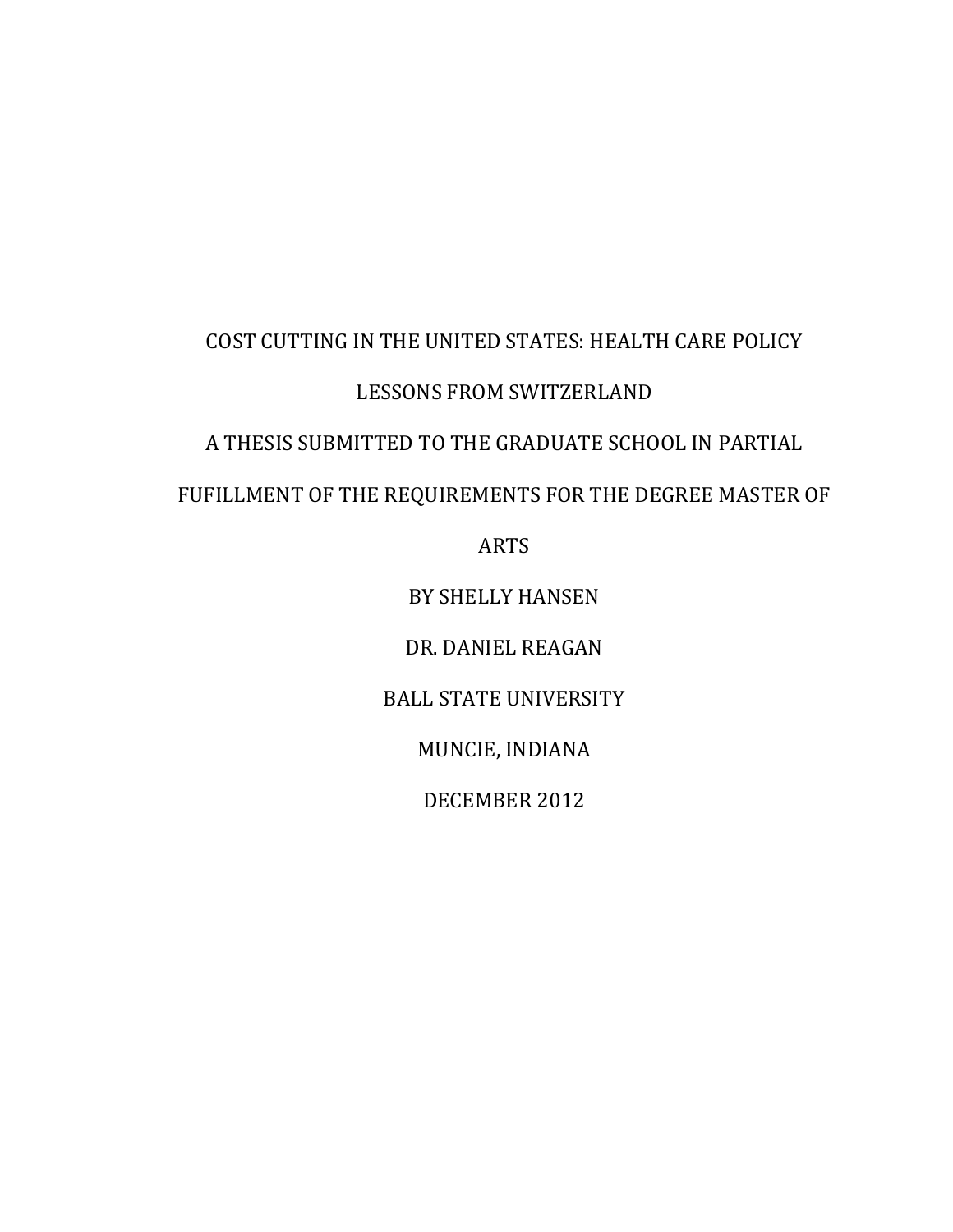#### **Introduction**

l

Health care expenditures in the United States are monstrously high and still climbing. The U.S. spends a larger percentage on health care than any other country in the world. In 2009, the World Health Organization reported that the U.S. spent 17.6 percent of its Gross Domestic Product on healthcare. <sup>1</sup> In terms of quality of health care systems, the WHO ranked the United States 37<sup>th</sup> in overall health efficiency, and the same data lists Switzerland  $20<sup>th</sup>$  in the world (Appendix A, pg. 45). It spends 11.4 percent of its GDP on health care expenditures. However, government spending on health care in Switzerland is only 2.7 percent of GDP, which is the lowest in the developed world (Roy, 2011). According to Avik Roy (2011), if the United States could move its health care spending to Swiss levels, it would save more than \$700 billion a year.

Switzerland's legislature approved universal health care reform in 1994. Enactment of the health reform law came just years later, following a referendum vote by the people. Before the reform, Switzerland had a decentralized system with decisions left up to each individual canton; the system resembled a mosaic of 26

<sup>1</sup> At 17.6% the United States spends more of its Gross Domestic Product on health care than any other developed nations. The next highest spending by a developed nation is Netherlands with 12%.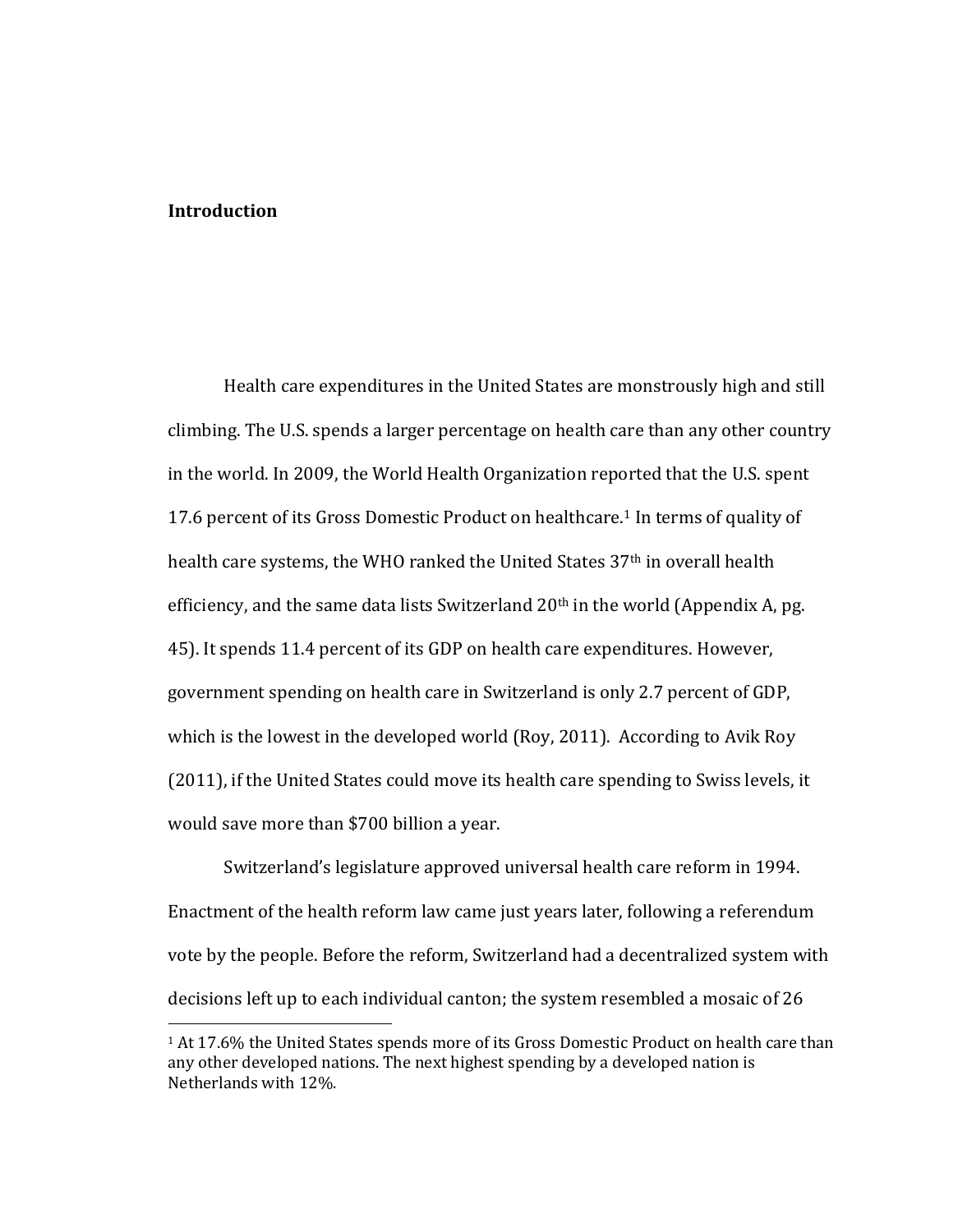distinct cantonal health care systems (Reinhardt, 2004). The reformed Swiss law is compulsory and in 2014, the country will celebrate twenty years since its passage. That same year, the United States will institute the individual mandate component of the Patient Protection and Affordable Care Act. As a result of Switzerland's law being nearly twenty years old, there is an abundance of information the United States can learn from a comparison study. During the last twenty years, hospitals and insurance companies in Switzerland have created new methods for saving on health care costs. We can learn lessons from those successful policies.

Health care expenditures are the biggest long-term driver of national debt in the United States. Health care spending is growing at about one and a half times the rate of growth of the GDP; and if the trends of the last twenty years continue, health care spending will consume the U.S. GDP in our children's lifetimes (McClanahan, 2012). Commonly cited problems that are propelling health care costs in the United States are Medicare, Medicaid, and Social Security, or MMS. Obligations to these programs are large and will continue to grow as the 77 million baby boomers enter retirement (Kotlikoff, 2007). In 1965, MMS payments to the elderly were only 28 percent of per capita income, however in 1980 the government doled out MMS benefits equal to 63 percent of per capita income. Additionally, by 1995, the government's generosity had reached a new level, with MMS spending of 79 percent of per capita income. It is projected that this spending will climb to 88 percent of per capita income by 2020 (Kotlikoff, 2007).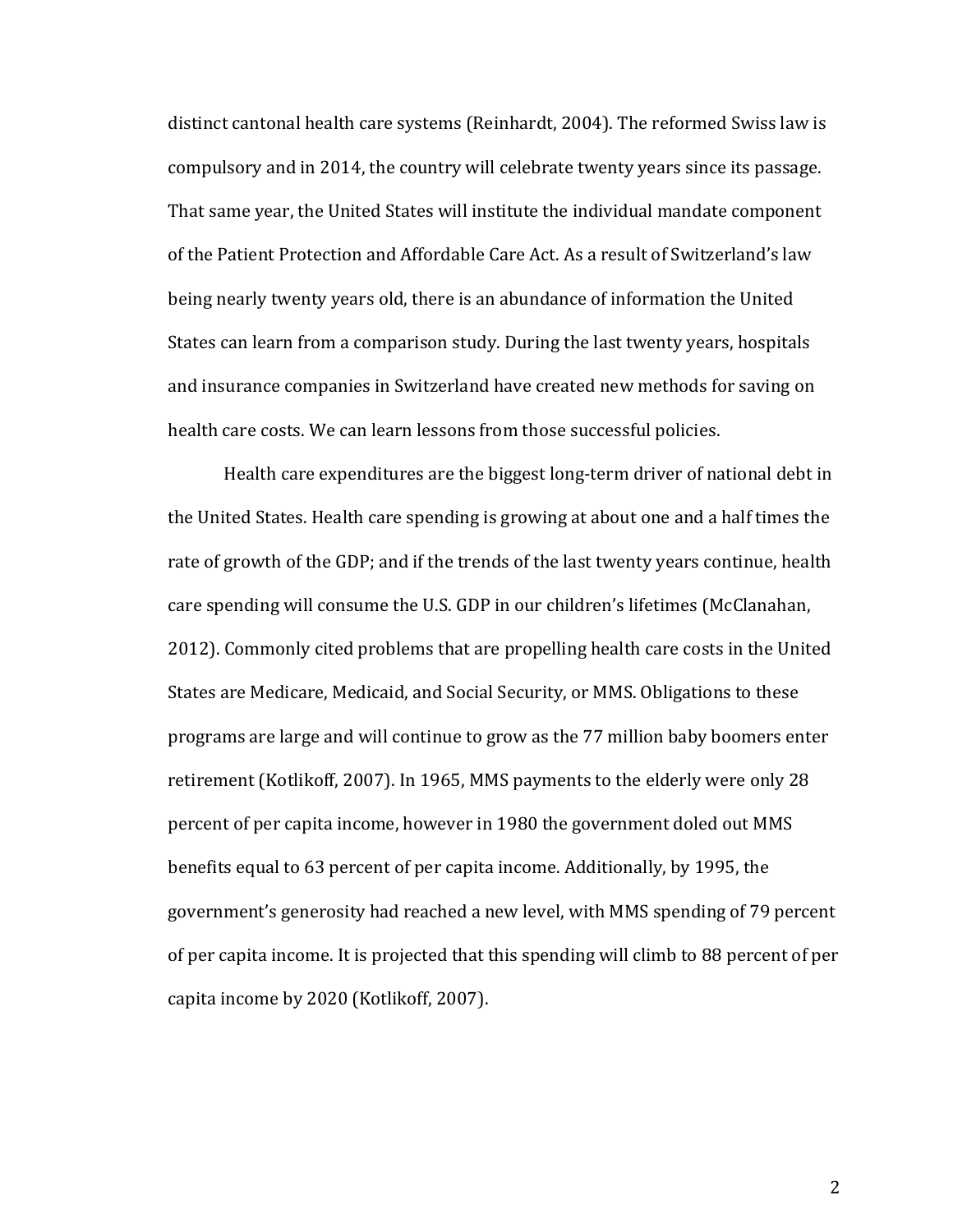However, benefit-spending levels of Medicare and Medicaid are rising much faster than that of Social Security. In the United States, there is no direct control over spending on Medicaid and Medicare. Program participants decide how much healthcare services they'd like and send most of the bills to the government.. Our system is the opposite of those in socialist governments, which have more control over health care spending.

The nation's health care spending troubles create other problems. The issue threatens the nation's ability to pay for new treatments and technologies that are seen as too costly and would qualify as discretionary expenditures. It has also prevented the federal government from achieving universal insurance coverage (Bently et al, 2008). Almost 47 million Americans are uninsured and almost all of those are working age or younger; that's almost one in five working-age and younger Americans with no health insurance (Kotlikoff, 2007).

Switzerland's health care policy has ensured that everyone in the country is covered by an insurance plan, while still keeping per capita costs below those of the United States. The law is compulsory, meaning everyone is obligated to buy into a health insurance policy once they have been in the country for three months. The basic health plan costs the same amount of money for everyone over the age of 26, regardless of advanced age or health (Rovner, 2008). Policies for children cost less than policies for adults. For those who cannot afford a basic plan, the government subsidizes premiums. According to information from the Swiss Federal Office of Public Health, that basic plan covers things like the cost of procedures and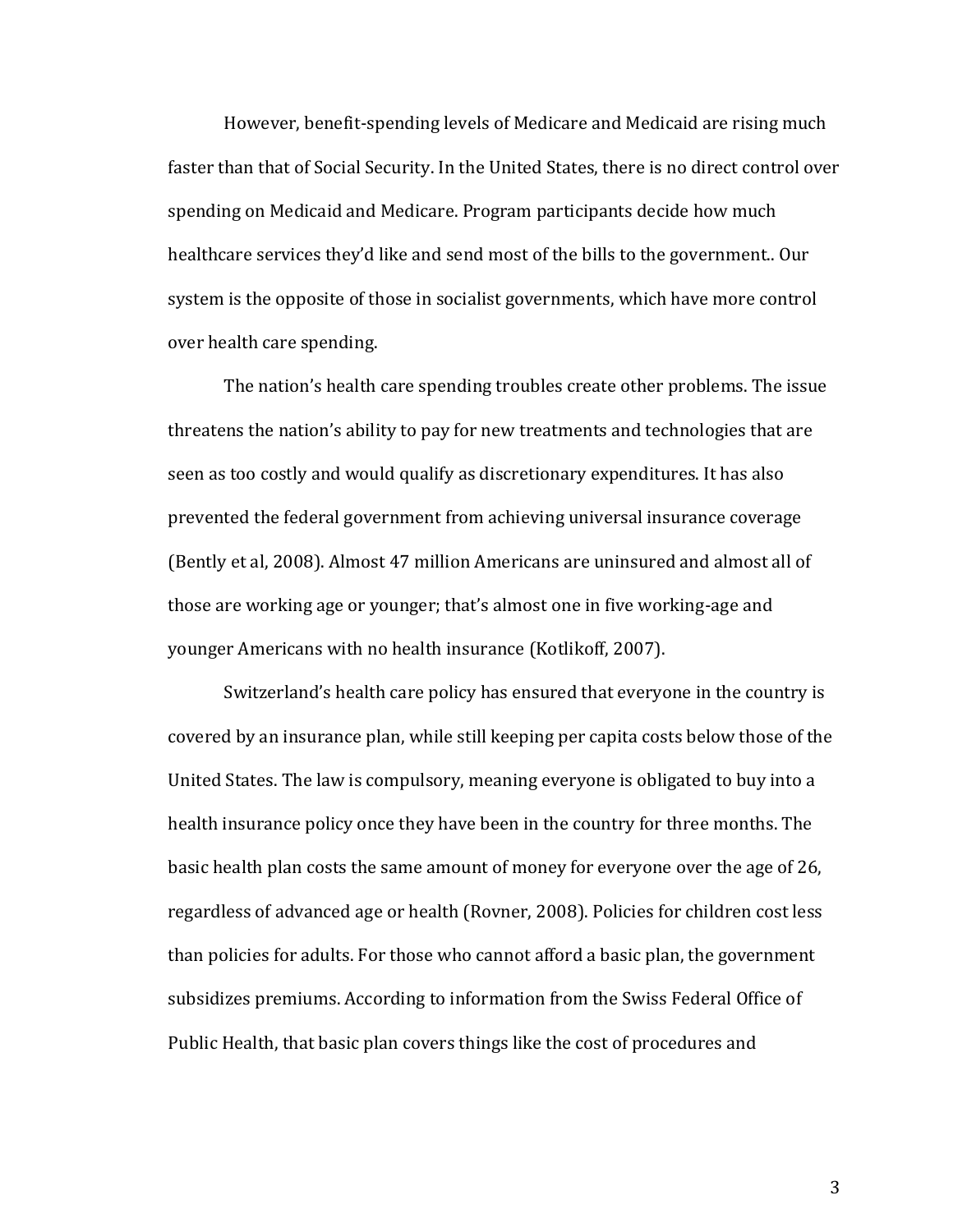examinations designated preventative care, including routine health exams,

vaccinations, gynecology screening, mammography, and more (Appendix B, pg. 46). No one can be denied coverage for a pre-existing condition. In addition, citizens are able to purchase a supplementary insurance plan in addition to the basic plan. Such a plan covers things like dentistry, acupuncture, homeopathy, infertility treatments, and even private hospital rooms. These types of plans are popular in Switzerland (Rovner, 2008).

The Swiss law has been compared to both the 1993 Clinton health care plan and the 2006 Massachusetts health reforms (Crespo, 2009). The Massachusetts plan created near universal insurance coverage, setting minimum standards for health insurance and mandating that employers offer insurance and individuals must have *it* (McClanahan, 2010). The Clinton health care reform used terms such as alliances, managed competition, mandates and cooperatives, but it was overwrought with operational layering and complexities (Donnelly and Rochefort, 2012). The Obama health reform has been described as a reaction to the Clinton health care debacle. The Clinton plan became a blue print for what not to do in health reform (Donnelly and Rochefort, 2012)*.* However, all three plans drafted in the United States differ from the policy in Switzerland in that the Swiss purchase sickness insurance individually rather than through an employer.

The two countries are similar in that they both have aging patient populations. In the United States, there are 77 million baby boomers that are heading into retirement (Kotlikoff, 2007). That's about 24 percent of the nation's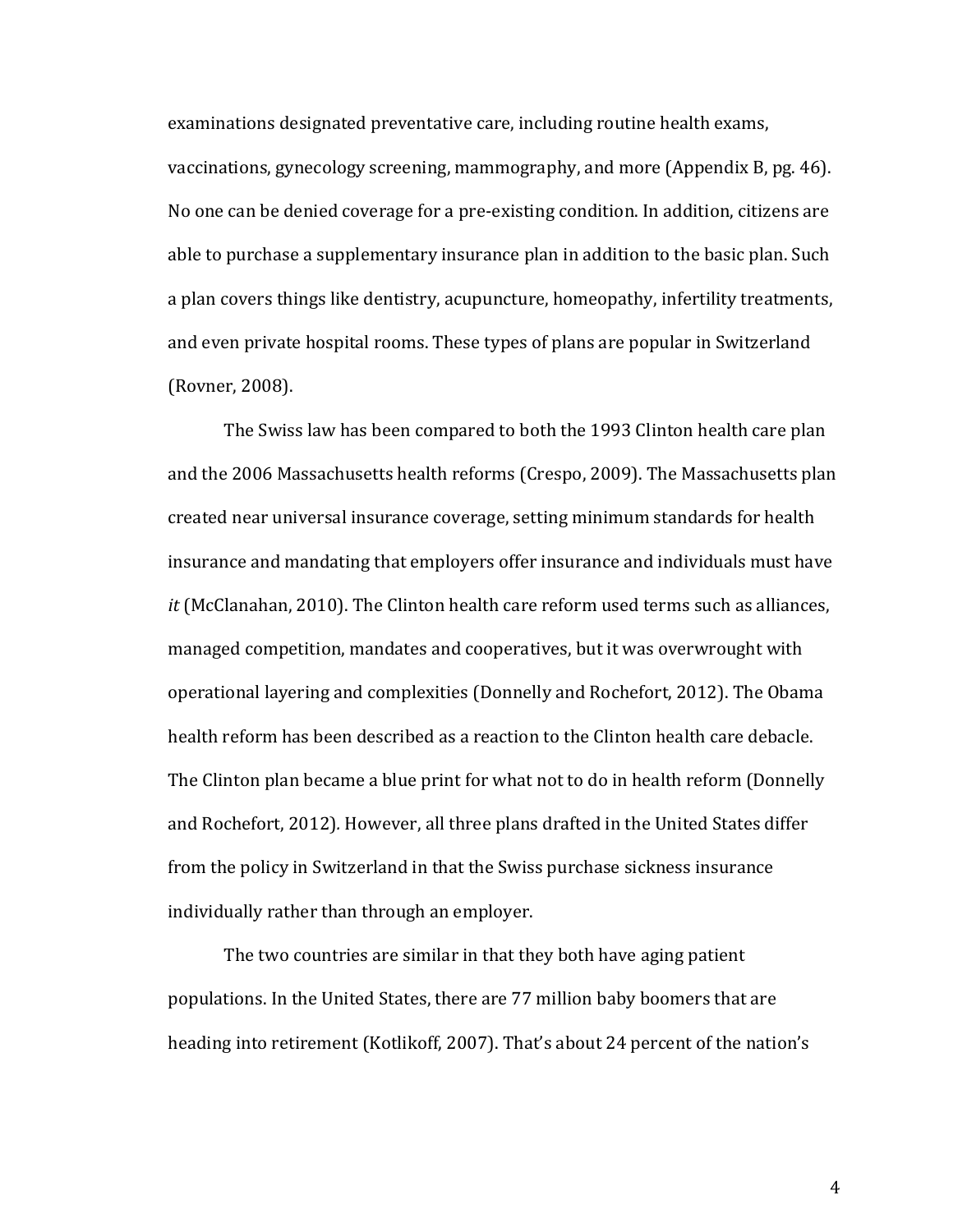population that will experience growing health problems and increasing health expenditures. In Switzerland, that percentage is 17, however projections estimate the percentage of individuals 65 years and older will increase to 28 percent in 2050 (Berchtold and Peytremann-Bridvaux, 2011). The aging population in Switzerland is accompanied by an increased life expectancy; in 2004, the life expectancy for women was 83.7 years and for men it was 78.6 (Berchtold and Peytremann-Bridvaux, 2011). However now, the life expectancy is 84 and 80 respectively (World Health Organization), which earns Switzerland a top four ranking for life expectancy among world countries. On the other hand, according to the data from the World Health Organization, the United States does not break into the top thirty on the list for countries and life expectancy. It is ranked just above Cuba with males expected to live 76 years and females 81 years (Appendix C, pg. 48).

Thus, the needs of both countries are changing as the health care industry deals with a new set of problems brought on by an older patient population that is living longer than in decades past.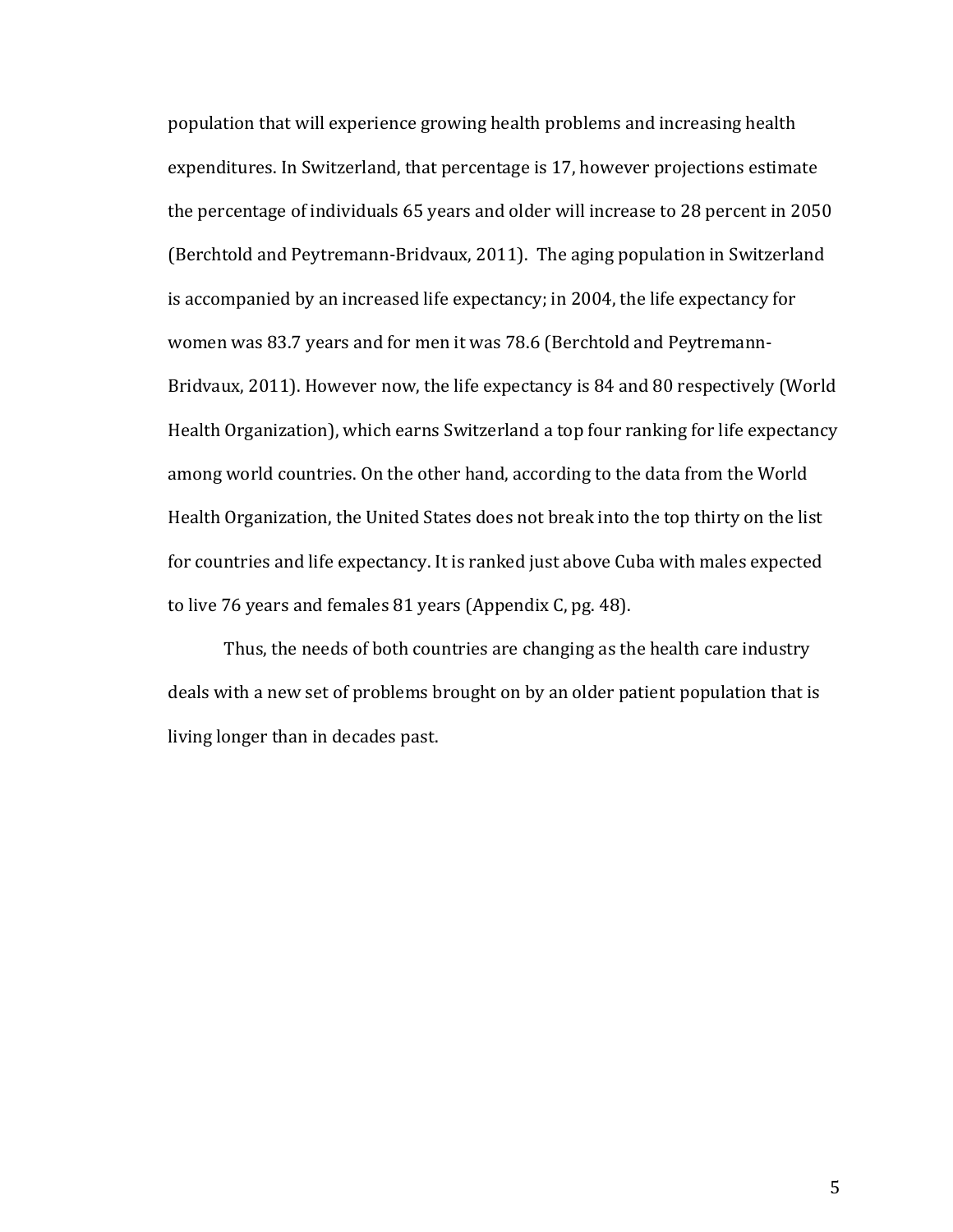#### **Previous Research**

There is a great deal of research and scholarly articles on health care, however most focus on problems and not solutions. Much of the information helps explain the background of the health care system and reasons behind the spending problem. The topics I look at include Medicare, Medicaid expansions, payment methods, malpractice laws, and wasteful spending. Despite the amount of research previously conducted on these topics, there is a lack of comparative research on cost-cutting methods in other countries.

Medicare's expenditures have continued to grow as the government has extended benefits to cover more and different kinds of health care needs. Medicare offers coverage for parts A, B, C, and D. According to Medicaid.gov, Part A includes hospital and nursing facility care, hospice and home health care. Part B includes ambulance service, mental health care, and getting a second opinion before surgery. Part C allows a person to choose to receive all of health services through a provider organization; this type of plan is said to help lower costs. Part D is voluntary and offers prescription drug coverage (Medicaid.gov). Both parts A and B include extensive cost sharing in the form of deductibles for the beneficiary (Atherly, 2002).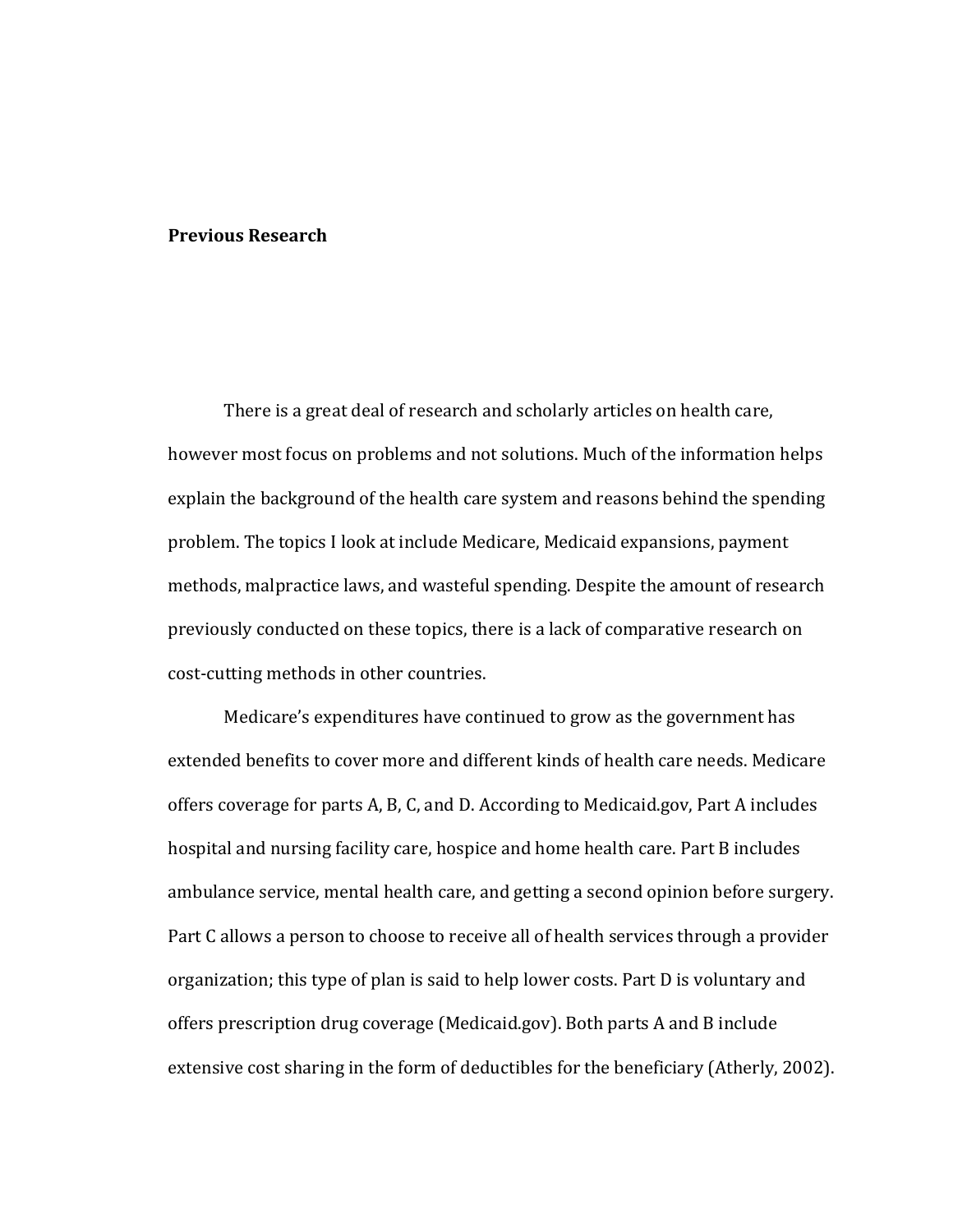Most Medicare beneficiaries supplement the government benefit package with additional insurance. When a beneficiary purchases a supplemental insurance policy, the policy changes the prices the beneficiary pays for Medicare covered services (Atherly, 2002). In a study on the effect of Medicare supplemental insurance plans on Medicare expenditures, researchers found that there is an association with increased expenditures (Atherly, 2002). Furthermore, the study found in individual and employer-sponsored policies there was significant unobserved favorable selection into plans with and without prescription drug coverage. Favorable selection is the selection of participants based on data that shows a tendency for lower utilization of health services when compared to the rest of the particular population group. In using favorable selection, insurance agencies and medical groups keep costs down without having to deny someone coverage or implement budget cuts. In the study, the individual supplemental plans without prescription drugs increased Medicare expenditures by \$914 annually, while those with drugs increased Medicare expenditures by \$491 while the employer policies increased Medicare expenditures by \$207 for plans without drug coverage and \$447 with the coverage (Atherly, 2002).

Medicare payments are established through a prospective payment system (PPS). Patients are broken down into hundreds of diagnosis related groups (DRG) and the DRGs are assigned a relative weight, based on average costs of treating people in that DRG in previous years (Cutler, 1998). In the late 1980's and early 1990's there were several instances of governmental reform that reduced payments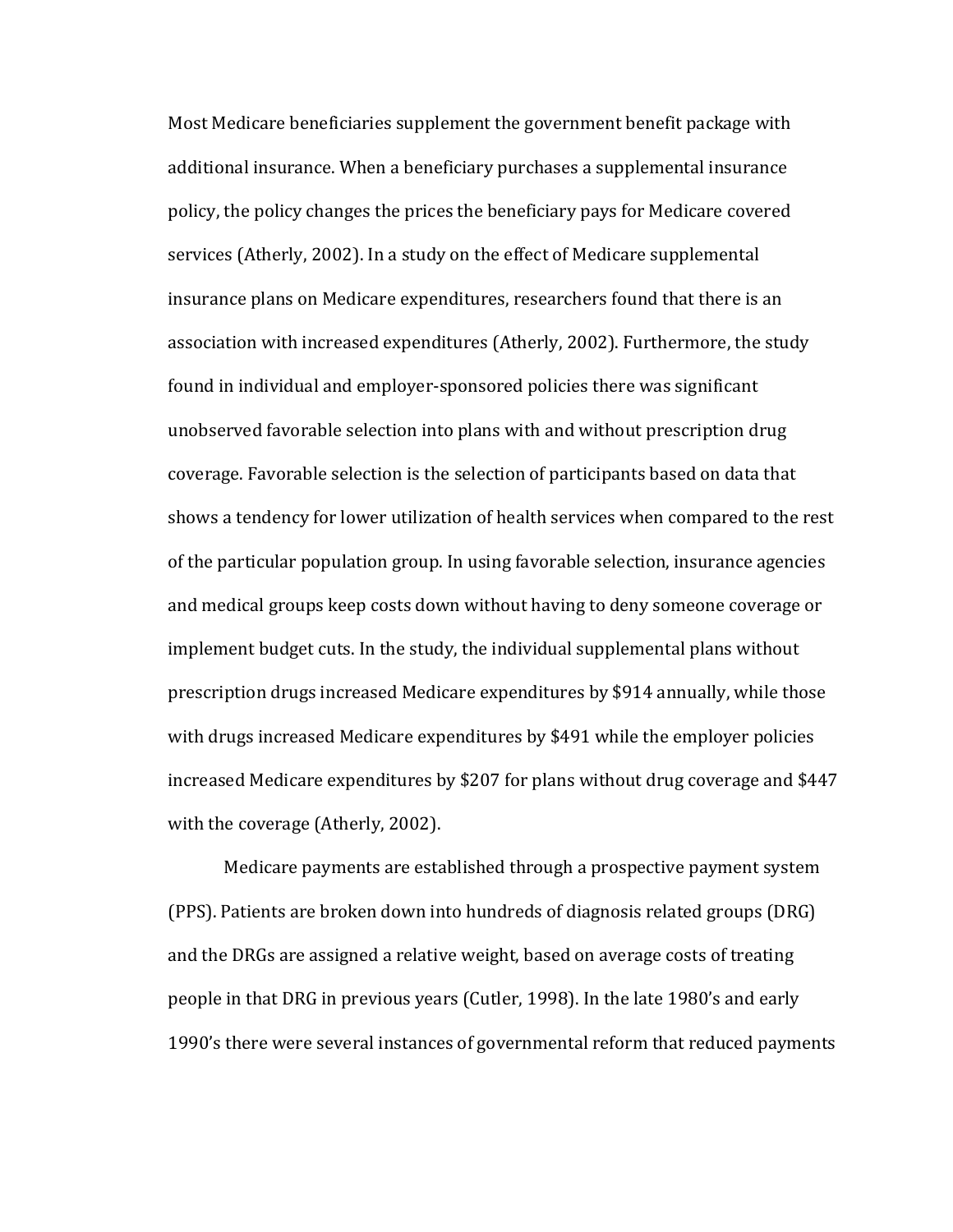from Medicare. The reforms saved the government millions of dollars, however that cost savings means hospitals received less money (Cutler, 1998). Cuts in those Medicare payments resulted in cost cutting and cost shifting to patients with private insurers. Under the DRG system, Medicare has administered prices and the hospital has no leverage over the price received from Medicare. However, the hospital is able to negotiate the prices it charges to private insurers (Cutler, 1998). If a hospital can charge more for services, profits will be higher. The DRG system leads to a trend in hospitals favoring those with private insurers over those with government funded plans. It can also lead hospitals to cherry pick the patients they will cover. A hospital may find it needs to raise its privately insured patient population so it can shift costs to cover for Medicare patients. Similarly, hospitals might respond by discouraging poor patients from being admitted to the hospital, leading to reduction in care for the poor.

According to Cutler (1998), cost cutting in hospitals may happen in two ways. First, providers might respond to lower Medicare payments by paying factors of production less. Those factors of production are people like doctors, nurses, and orderlies. Also, hospitals might cut costs by reducing services; they could cut down on services across the board or modify procedures for certain groups of patients. As another concern, Cutler questions whether some hospitals will have to close or reduce their size as a result of Medicare cuts. This is a round about way of reducing services because hospitals are not able to provide those options to as many people.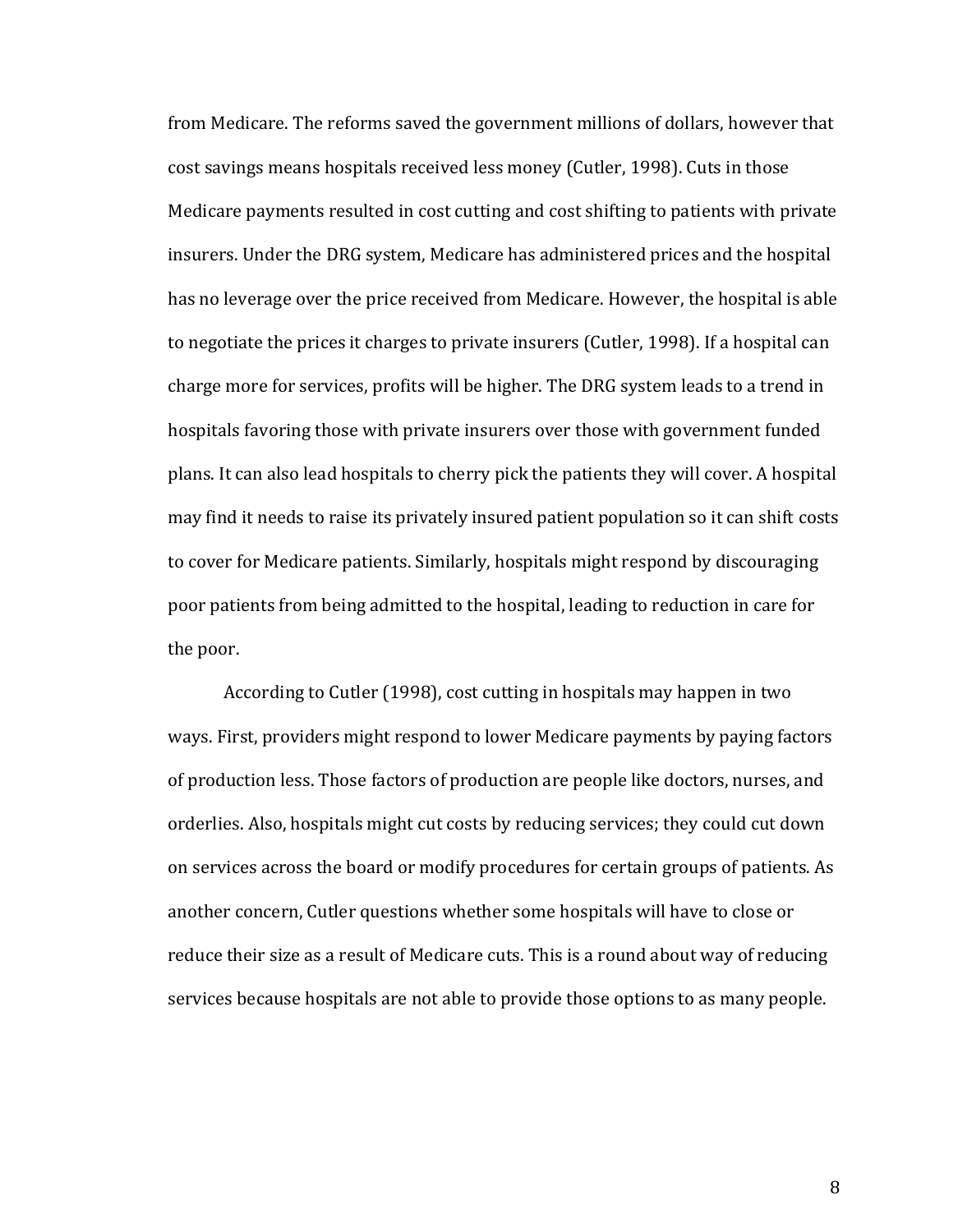There is an increasing trend of hospitals contracting with private organizations for health services that were formerly supplied by public agencies (Clark et al, 1994). When it comes to federal funding, the government seems to favor for-profit institutions and agencies over public institutions and agencies. For-profit agencies often look more like profit-maximizing firms as they come to depend on clients for a significant proportion of their revenues. Whereas, public agencies still receive most of their revenues directly from the government rather than through clients (Clark et al, 1994). However, the tendency to behave more like a for-profit business is not necessarily a feature of ownership. According to Clark et al, critics of privatization see pressures to abandon traditional goals of financial access and acceptance of referrals from public hospitals as the inevitable result of increasing competition.

Medicaid is another major spending culprit in the U.S. health care system. Many view the program as fiscally troubling due to the continued expansion of benefits to people with lower incomes. The government has attempted to lessen the health care coverage gap by extending benefits to those who are considered the near poor, or those just above the poverty line. Children have been the subjects of most of the expansions. Medicaid went into effect in 1969 and according to Medicaid.gov, one of the determinants of coverage is the percentage a family's income falls above or below the poverty line. The poverty line is different for families depending on size and it changes yearly based on inflation. For example, in 2012 a family consisting of just one person is living in poverty if income is \$11,170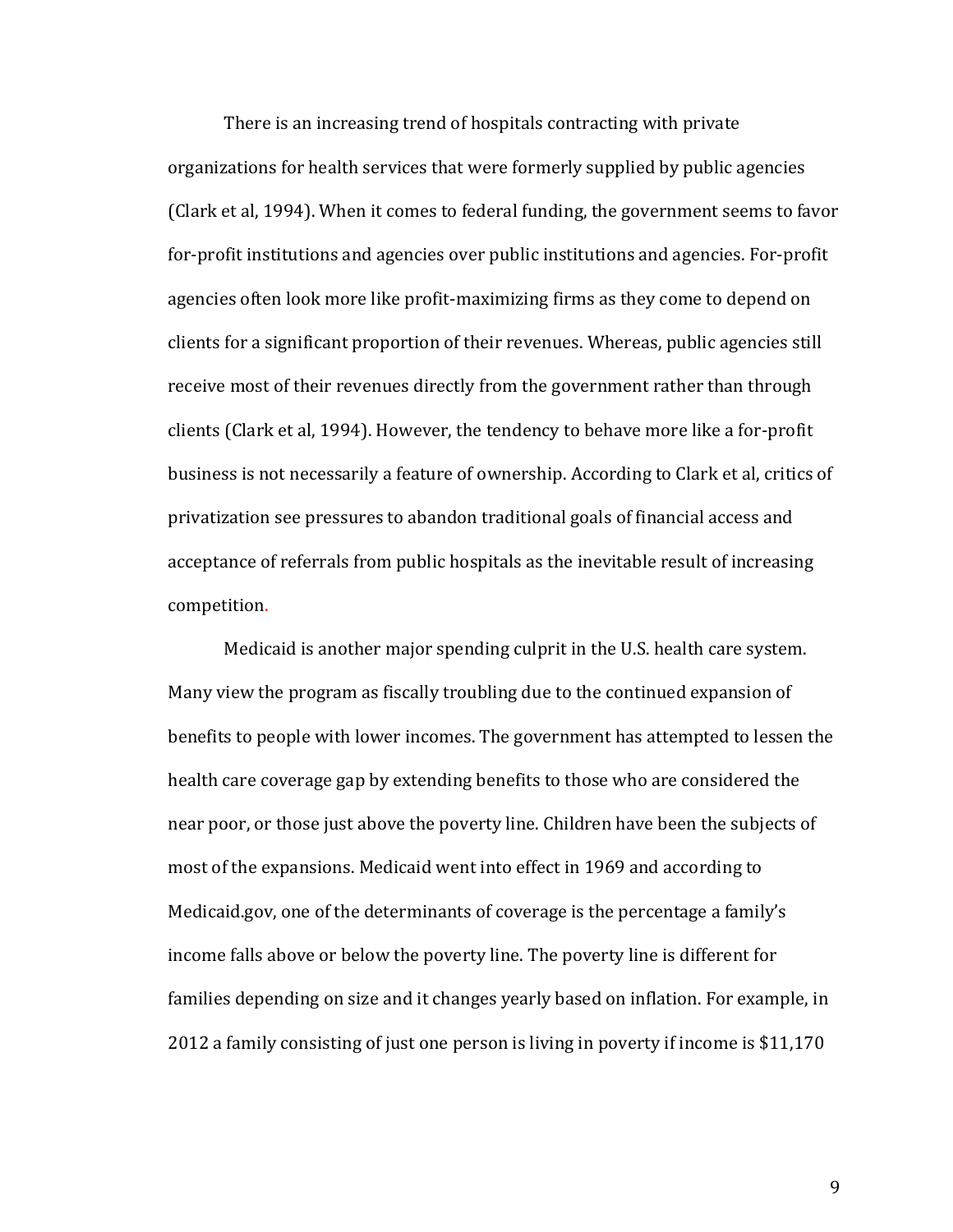or less. Where as a family of four must make \$23,050 in order to reach the poverty line (Health and Human Services, 2012). The federal government mandates a minimum of coverage for all states; from there, the states have latitude to extend programs to cover more people. They can do so through expanding poverty limits and/or including coverage for certain groups of handicapped people. Many of the medical services available for children including preventative and medically necessary services are not subject to benefit limitations that are applied to adult Medicaid recipients.

The fact that the states have so much discretion in how far and fast the expansions are implemented provides a rare opportunity to separate the effect of Medicaid from a child's socioeconomic status (Lykens & Jargowsky, 2002). To study the effects of Medicaid expansions on children, Lykens and Jargowsky (2002) explored varying indications of child sickness like the number of days spent in bed due to illness, the number of days absent from school due to illness, and the number of days when a child's normal activities are restricted due to illness. The authors found evidence of varying effects for the different races when it came to expanded health care coverage and children. The study showed white children experienced statistically significant reductions in acute health conditions and functional limitations. On the other hand, black and Hispanic children showed some evidence of improved health conditions, but this evidence is inconclusive in the study sample. This could be due to differences in their access to appropriate health services or to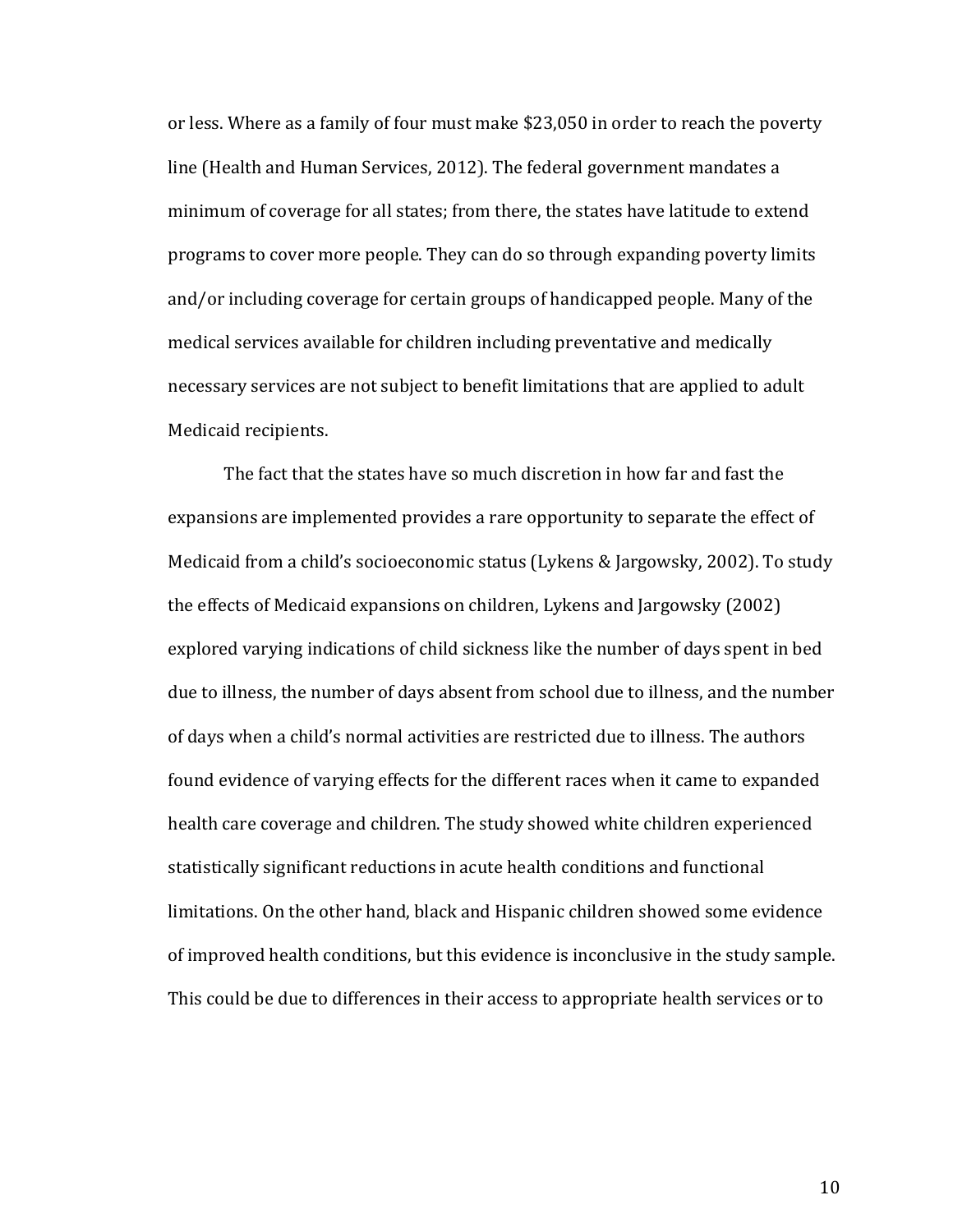the smaller sample size of minorities in each geographic area (Lykens & Jargowski, 2002).

Expanded coverage for Medicaid means increased numbers of enrollees. In 2007, 60 million people were enrolled in the program, that's up 34.7 million in only 17 years (Kotlikoff, 2007). The goal is to reduce the poverty gap in the United States. The poverty gap is the amount of additional cash income needed to bring every poor person up to the official poverty line (Weinberg, 1987). However, research shows the amount spend on Medicaid programs is larger than the poverty gap, which according to Weinberg (1987), means that poor families are not the only ones benefiting from Medicare aid programs.

The system of payment that most doctors and hospitals have operated under is fee-for-service. The health care provider bills the insurance or government for the expenses incurred during the treatment. Fee-for-service providers are paid for all services, regardless of whether they are necessary; they are often criticized since they seem to lack any incentives to ration (Bently et al, 2008). Thus, this fee-forservice method of payment is seen as a problem in health care in the United States. In an attempt to control spending, there has been a rise in what's called Alternative Delivery Systems (ADS). ADS is an umbrella term covering a variety of organizational structures such as Health Maintenance Organizations or HMO's, Individual Practice Associations or IPA's, and Preferred Provider Organizations or PPO's (Freund & Allen, 1985).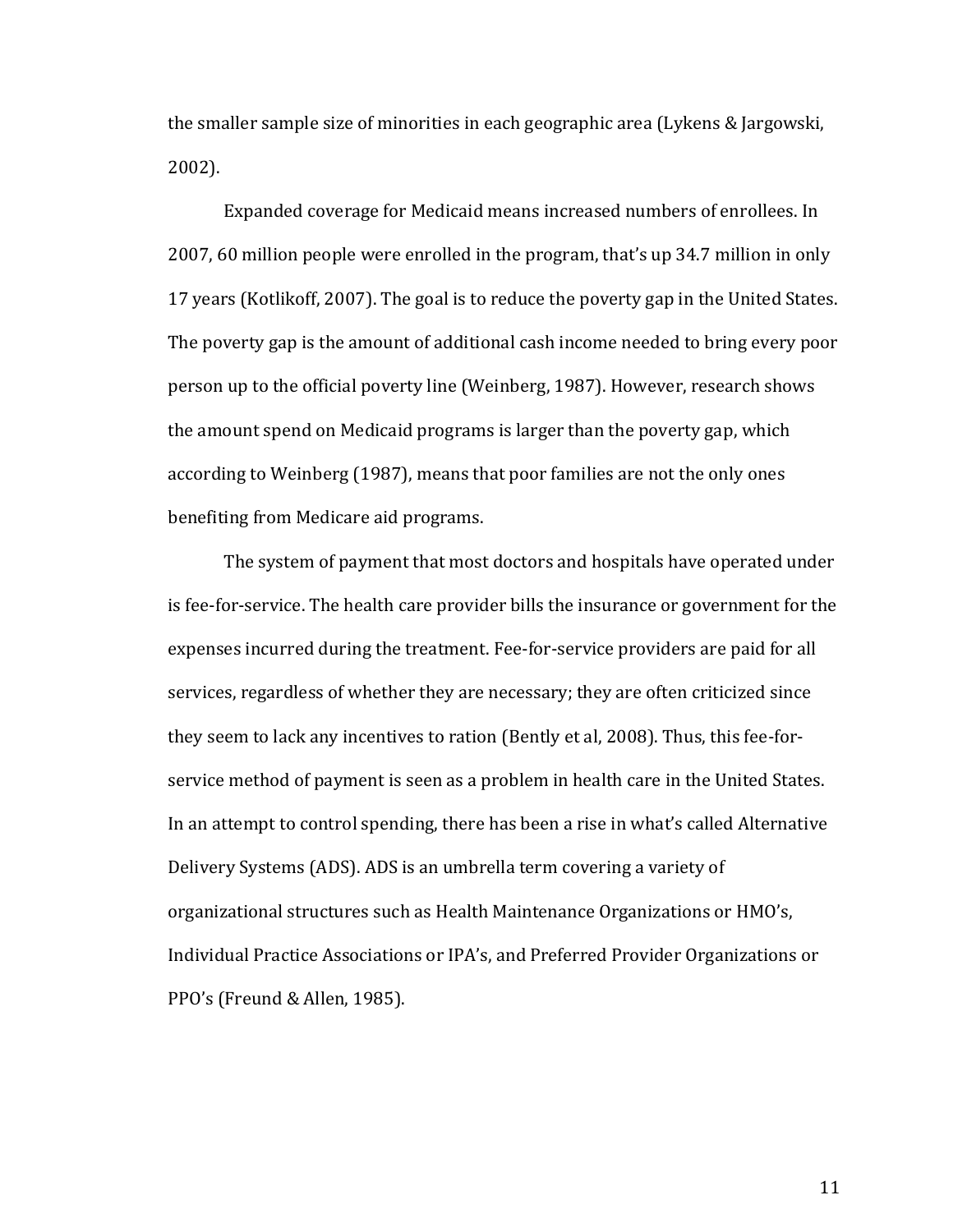Although studies have shown that HMO's spend less, the costs in those practices have risen at the same rate as that of fee-for-service (Newhouse et al, 1985). Furthermore, those enrolled in HMO's have experienced approximately the same rate of increase in medical costs as those in the fee-for-service system. According to research by Newhouse et al, HMO's are subjected to a market test that the fee-for-service insurance plans are not. That's because HMO's generally have a less rapid rate of innovation. So, patients must decide whether they want lower costs and lower levels of innovation or higher costs with higher levels of innovation. In the end, it is up to the doctor which payment plan to operate under. There are many considerations that go into such a decision, including income level, satisfaction, size of a doctor's practice, and how long that doctor has been practicing in a certain area (Freund & Allen, 1985).

According to research, the method of health care payment, fee-for-service or otherwise, can affect if a patient will actually go to the doctor. PPOs are designed to change the spending behavior of both beneficiaries and providers. The typical PPO plan is an option incorporated in a standard fee-for-service insurance plan (Wells et al, 1992). Individuals decide whether to use a PPO on a per-service basis, but incentives such as reduced cost sharing or expanded benefits are often used to encourage beneficiaries to use PPO providers (Wells et al, 1992). Research by Wells et al (1992) examined the probability of a change in medical care use in a sample group of employees who enrolled in fee-for-service plans one year before and two years after a PPO option was offered by three employers in two U.S. cities (Wells et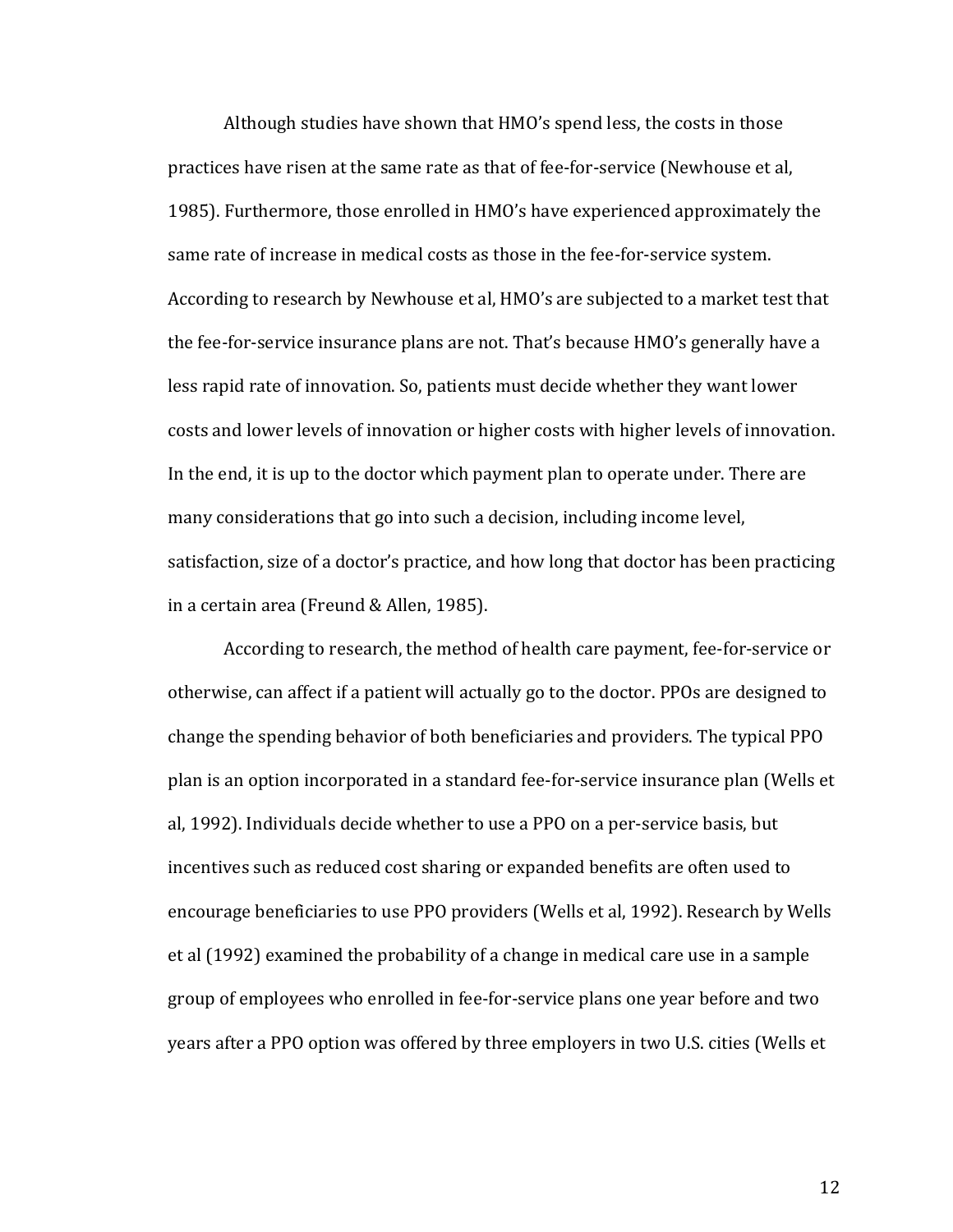al, 1992). They wanted to explore whether those who indicated they would use a PPO actually used a PPO. The findings showed no significant effects on the intent to use PPO providers on the annual probability of use of outpatient mental health services by the second year after implementation (Wells et al, 1992).

The health care spending problem in the United States can be understood by examining a theory known as The Tragedy of Commons. The theory explains what happens when members of a society contribute to or subtract from a common pool of a resource. The Tragedy comes into play at the point of social stability when there is too much contributed or taken out of the resource pool (Hardin, 1968). This lesson relates to health care and the usage of resources made available by the health care industry. Numerous tests and procedures are made available to patients under insurance plans, so they often consume the tests and procedures because they can. According to Hardin (1968), there is no solution to the problem. As a population rises the so-called tragedy gets worse and each person becomes locked into a system that compels spending increases. One way to break this cycle is for the government to pass a law that requires users to pay for more of the services they are receiving.

Wasteful spending is seen as a reason for some of the fiscal problems facing the health care industry. The undesirable consequences have been broken down into three categories: administrative, operational, and clinical (Bently et al, 2008). By classifying the waste, researchers and scholars are able to better understand the causes of and possible solutions for wasteful spending. Administrative waste is seen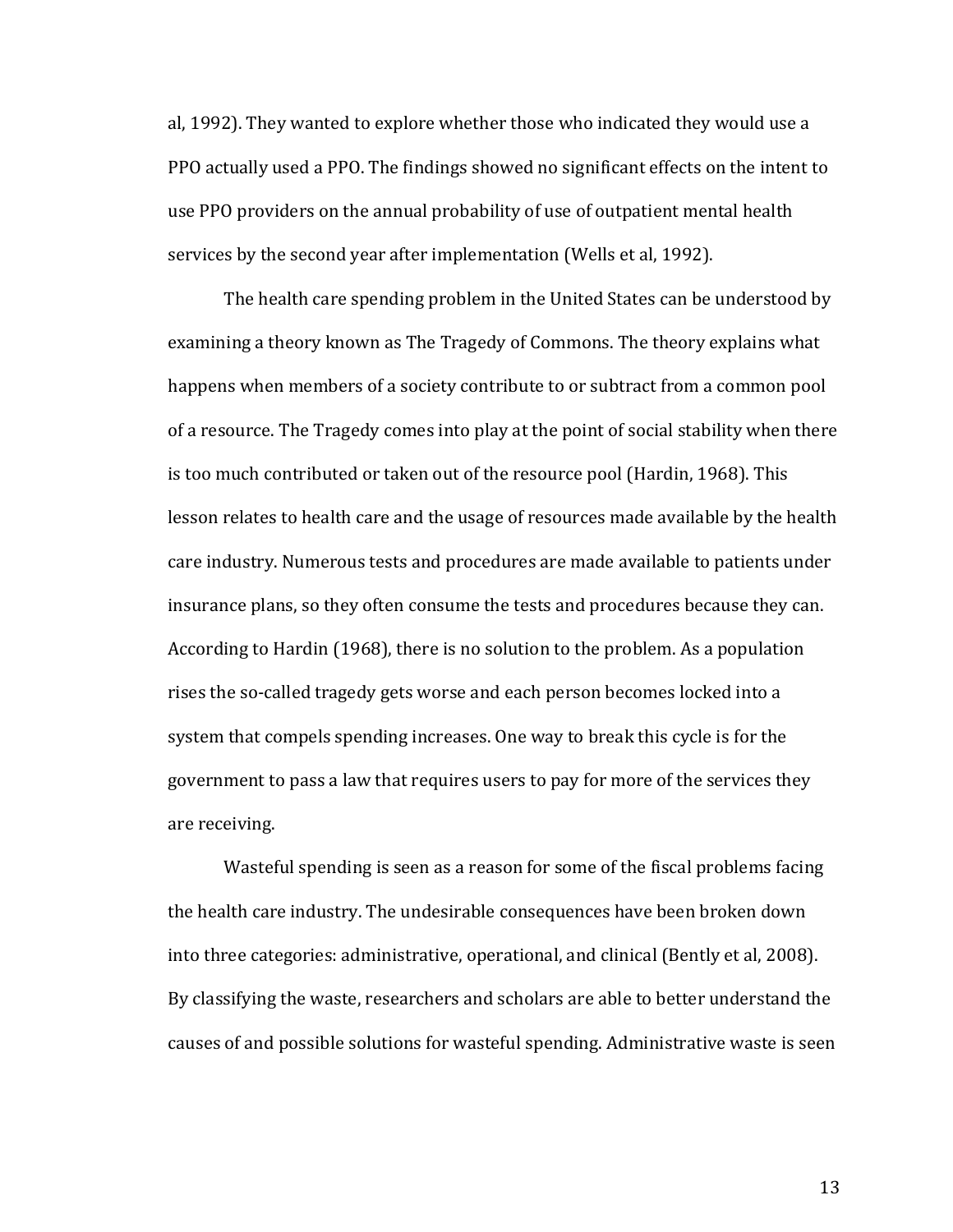as any administrative spending that exceeds that which is necessary to achieve the overall goals of the organization or the system as a whole. According to Bently et al, much administrative expenditure in the United States is due to its complex, fragmented multiple-payer health care system. Operational Waste refers to the inefficient and unnecessary use of resources in the production and delivery of services; examples of operational waste are the duplication of services and medical errors. Clinical waste is spending to produce services that provide marginal or no health benefit over less costly alternatives (Bently et al, 2008).

Malpractice law is an aspect of health care policy that complicates the process for doctors, hospitals, and insurers and often causes waste. The malpractice crisis mostly began in the early 1980s when the number of malpractice claims filed against physicians nationwide started to rise. The numbers continued upward at an annual rate of ten percent in the years from 1982 to 1986 (Tussing & Wojtowycz, 1997). Malpractice liability insurance has increased the already-high costs of health care. Malpractice insurance is liability insurance and the purpose is to find fault for wrong doing and deter the wrongdoer by assessing damages (Hall, 1979). So, malpractice insurance is meant to protect the provider in this case.

One of the difficulties in discussing the problem of malpractice is coming to an agreement on the definition because most experts do not know how to define the problem (Hall, 1979). A characterization of the problem by a special advisory panel on medical malpractice in New York provides that, "a physician or surgeon can be held liable for damages resulting form his failure to exercise the degree of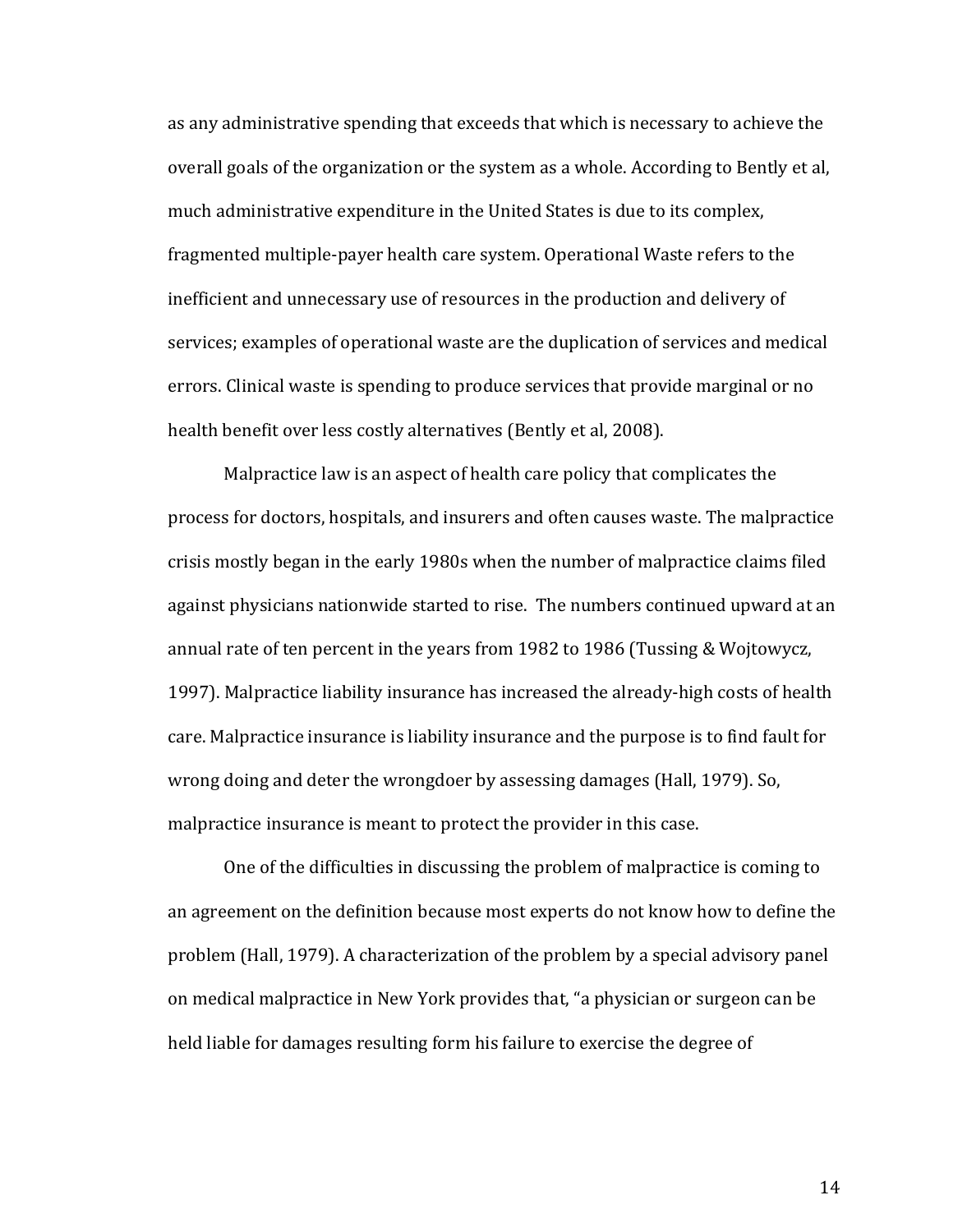reasonable and ordinary care, diligence, and skill in the diagnosis and treatment of his patient" (Hall, 1979). Thus, medical malpractice may consist of negligence in an action that a reasonable physician would not have taken under the same circumstances.

High insurance premiums for malpractice coverage have led to a number of consequences within the health care industry. First, physicians lessened their risk by leaving certain specialties or have come to avoid certain types of high-risk patients (Tussing & Wojtowycz, 1997). Second, there is the potential of paralysis of the delivery of medical services, as doctors and hospital staff opt for "work slowdowns" to withhold certain types of service or treatment if they are perceived to involve excessive risk (Hall, 1979). Third, physicians have increasingly practiced so-called "defensive medicine" (Tussing & Wojtowycz, 1997). Defensive medicine involves using more diagnostic tests and procedures than needed out of heightened fear of malpractice suits. The U.S. Office of Technology Assessment concluded that fewer than eight percent of all diagnostic tests are performed primarily because of fear of malpractice (Tussing & Wojtowycz, 1997). However, according to the Harvard Law Review's "Rethinking Medical Malpractice Law in Light of Medicare Cost-Cutting, "the annual cost of defensive medicine has grown to roughly \$15 billion. This unnecessary spending qualifies as waste.

There have been attempts by Congress to control the cost of medical malpractice awards that are given out in court. The reforms to the law came in three waves, the first in the mid 1980s, the second in the mid 1990s, and the last in the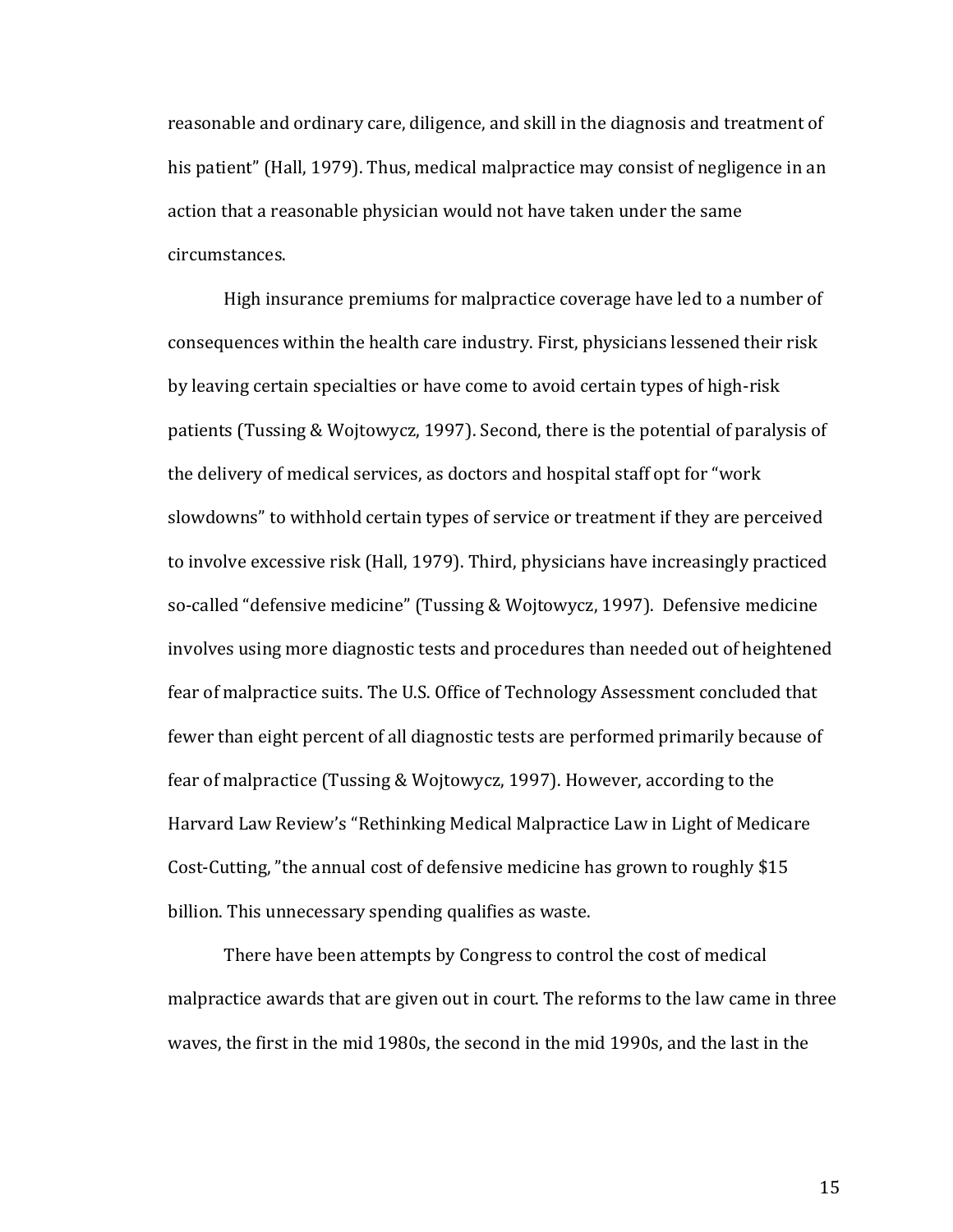early 2000s (Nelson et al, 2007). Each of these reforms capped the amount of damages a jury could give to a plaintiff for pain and suffering. The caps were seen as important due to the perceived high cost and lack of availability of medical liability insurance. Caps on malpractice awards mean insurance premiums would be cheaper for doctors because the potential monetary award lost in a lawsuit would be less, however there is controversy over damage caps and whether they actually reduce malpractice premiums (Nelson et al, 2007).

Some reform critics say high malpractice premiums have driven physicians from their states. Nelson et al (2007) cited a study by Hellinger and Encinosa in 2003 that found states with caps on noneconomic damages, otherwise described as pain and suffering, had 12 percent more physicians per capita than did states without caps. Furthermore, a study by Grofein and Kinney in 1991 found that paid malpractice claims were actually higher in Indiana, which had a cap on total damages, than in Michigan and Ohio, which did not have such caps. Nonetheless, Indiana still had lower malpractice premiums than Michigan and Ohio (Nelson et al, 2007).

The health care industry has also attempted to control malpractice costs. Hospitals have looked to joint hospital-physician liability as opposed to the current system of total liability falling only on the hospital (Harvard Law Review, 1985). In the case of shared liability, malpractice exposure would be limited and hospitals would have less incentive to resist cost-cutting measures. Also, relations between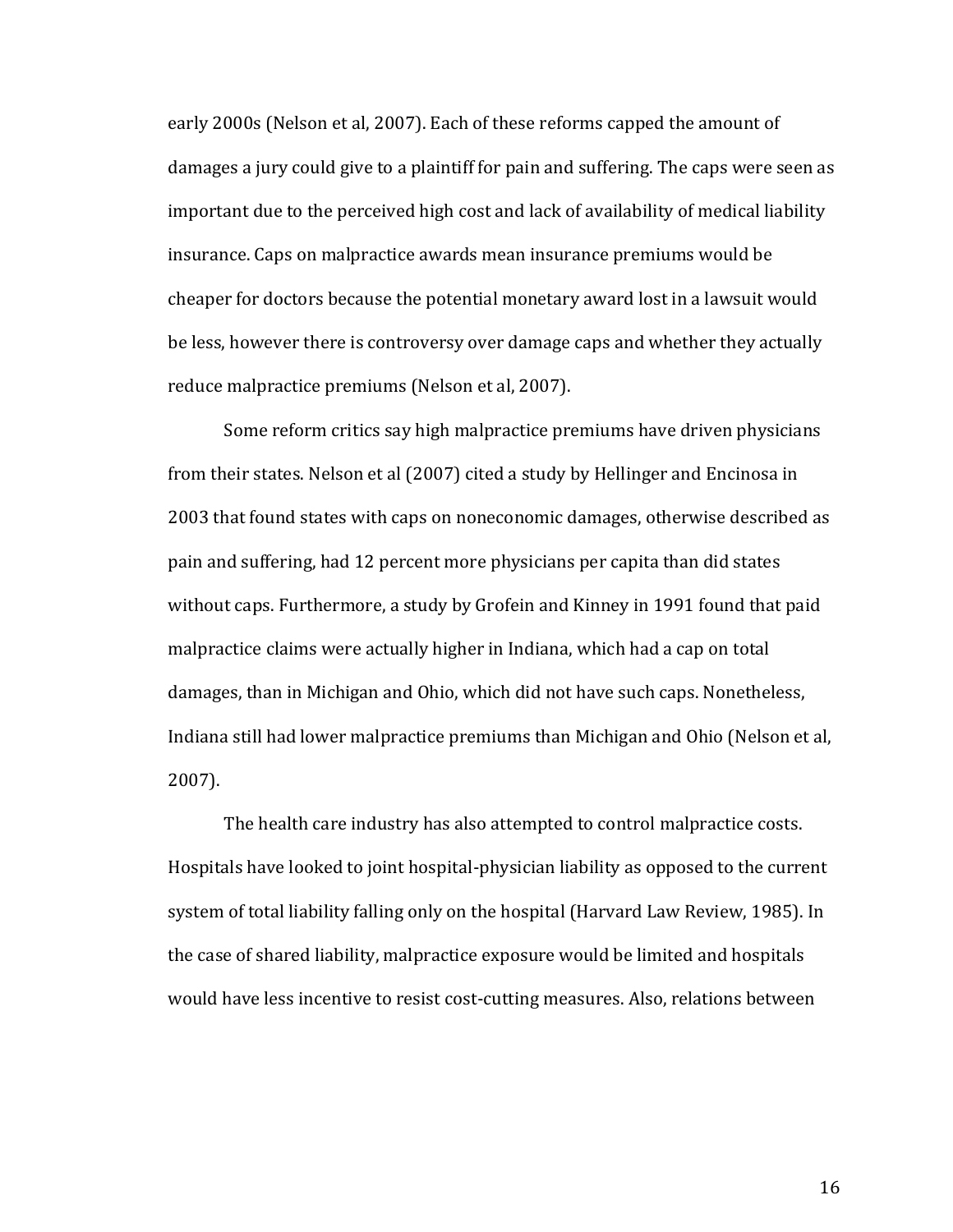doctors and hospitals would improve as conflict over fault is tempered (Harvard Law Review, 1985)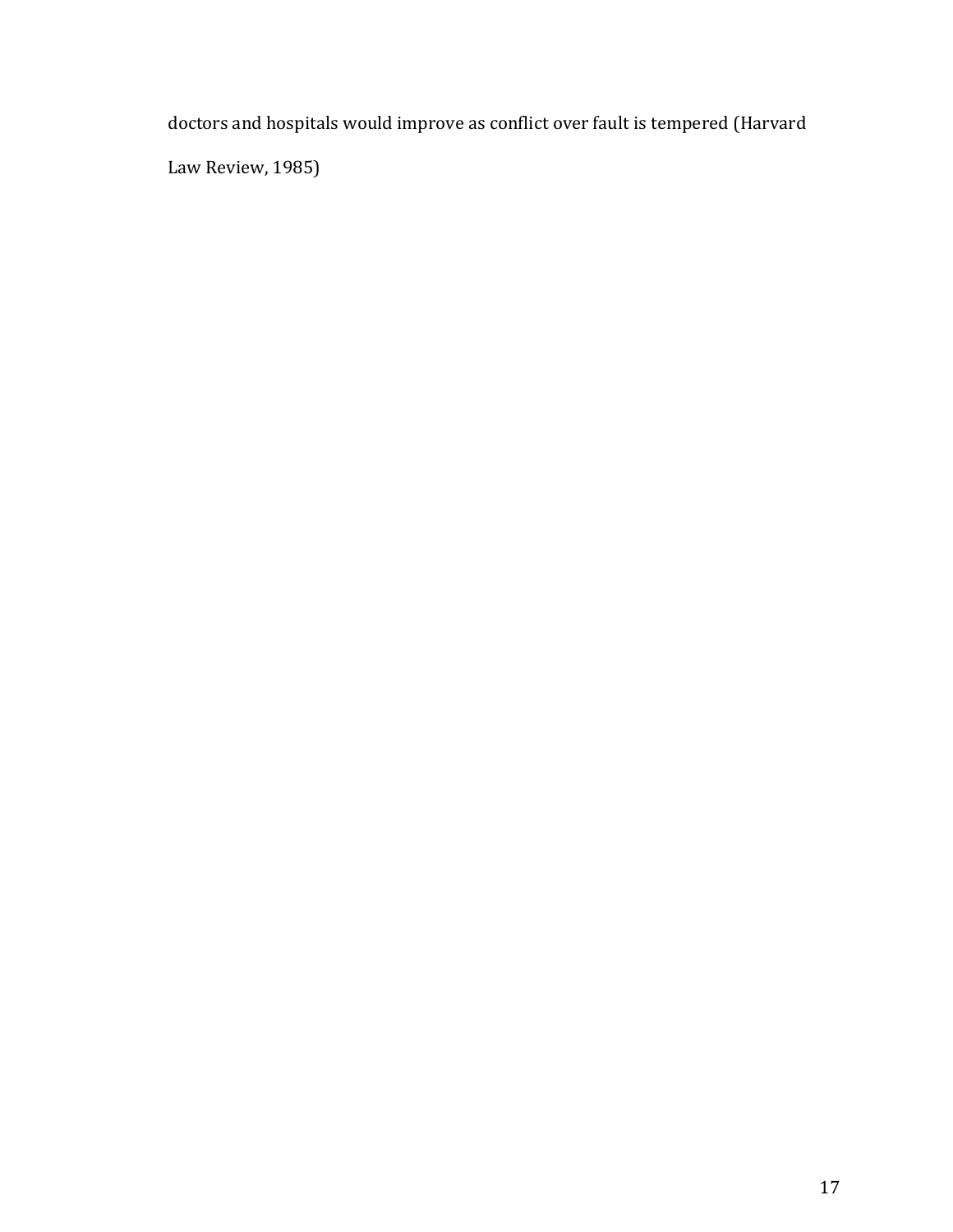#### **Cost Saving Measures Already in Place**

As a result of tightening budgets and lower medical reimbursement payments, many hospitals and in-patient facilities are practicing acute care. Acute care lessens the recovery time a patient spends in a hospital or facility and then shifts the burden of long term care from health to social services departments, or to family (Greaves, 1997). Greaves cites the "natural fault line" between medical care and social care. With the exception of care to the elderly, long-term residential medical care in the hospital is now thought of as not deriving from "real" medical needs; thus the state has no obligation to provide for or fund it (Greaves, 1997). That mentality does not only apply to hospitals funded by the state, privately funded institutions also take part in acute care. The elderly are viewed differently, as still having special needs requiring long term residential care, though in homes rather than hospitals.

Medicare Prospective Payment System regulations provide hospitals with stronger incentives to discharge patients sooner (Carroll & Erwin, 1987). The PPS regulations specify that Medicare will reimburse hospitals a set and predetermined dollar amount per case treated. This is different from the retrospective, reasonable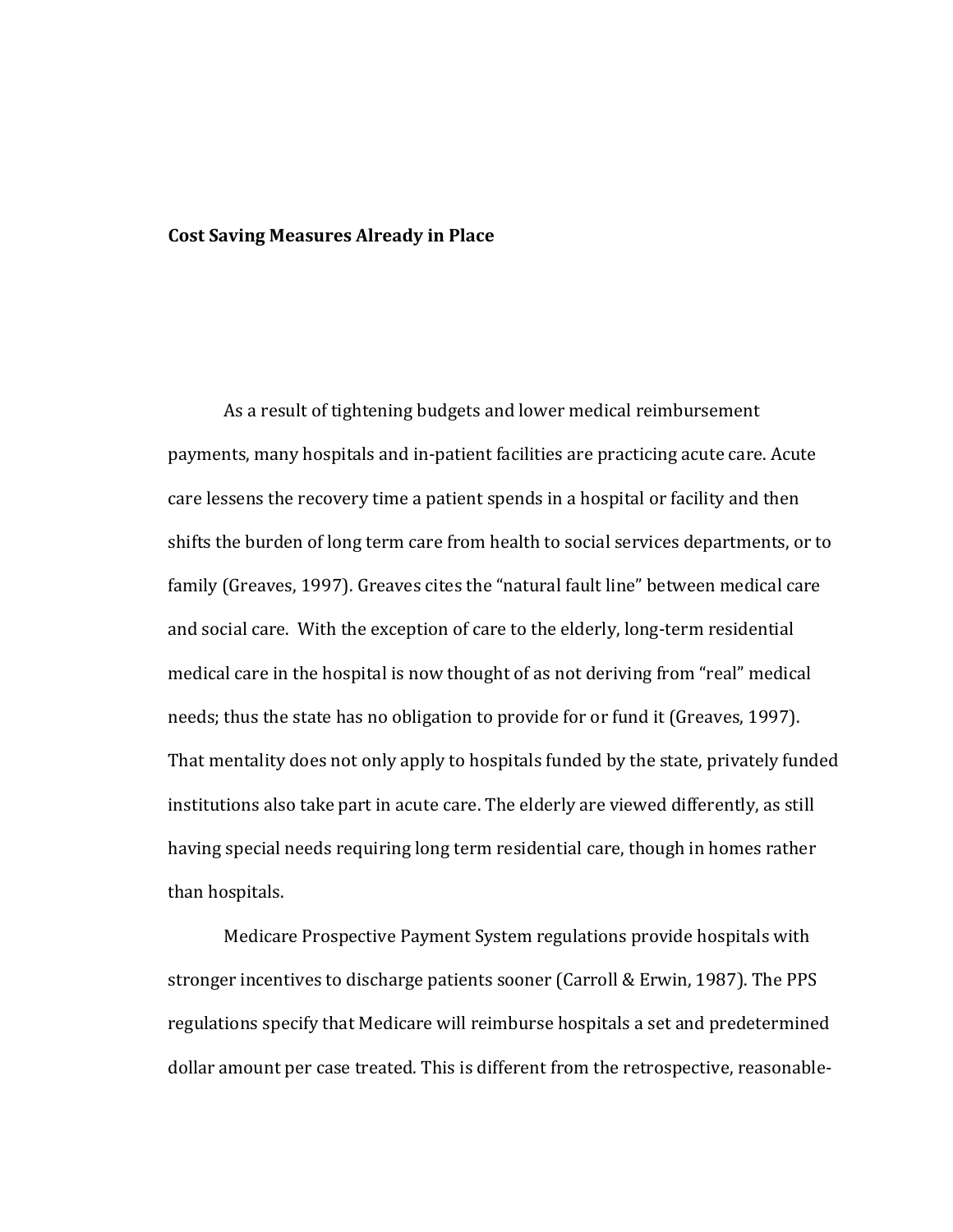charge system hospitals had been operating under. The Prospective Payment System was instituted in 1983 and According to Greaves & Erwin (1987) it represents the most dramatic change in the Medicare system since its inception. Health care providers have been concerned that PPS creates a system in which hospitals and physicians may base crucial patient care decisions on financial rather than clinical considerations (Carroll & Erwin, 1987).

The Prospective Payment System creates an incentive for hospitals to decrease a patient's length of stay. Since the patients are being discharged sooner than their care plan may call for, many require post hospital care in long-term facilities. Furthermore, the sicker population that is seen in these long-term facilities requires more extensive and intensive treatments in the post hospitalization period (Carroll & Erwin, 1987). This is not evidence of cost cutting, but cost shifting through patient shifting, as hospitals and treatment centers pass the financial burden on to another institution instead of reducing or eliminating it altogether. Patient shifting could also be manifested by a change in the types of diagnoses or conditions for which patients were admitted to the long-term care facilities from hospitals (Carroll & Erwin, 1987).

The utilization of Practical Nurses and Physician Assistants are seen as costsaving measures. Hospitals employ people of these professions because they are less expensive than doctors and registered nurses, and are more plentiful. Both positions require less education and training, and thus more people are able to begin a career in these professions. The practical nurses and physician assistants are able to take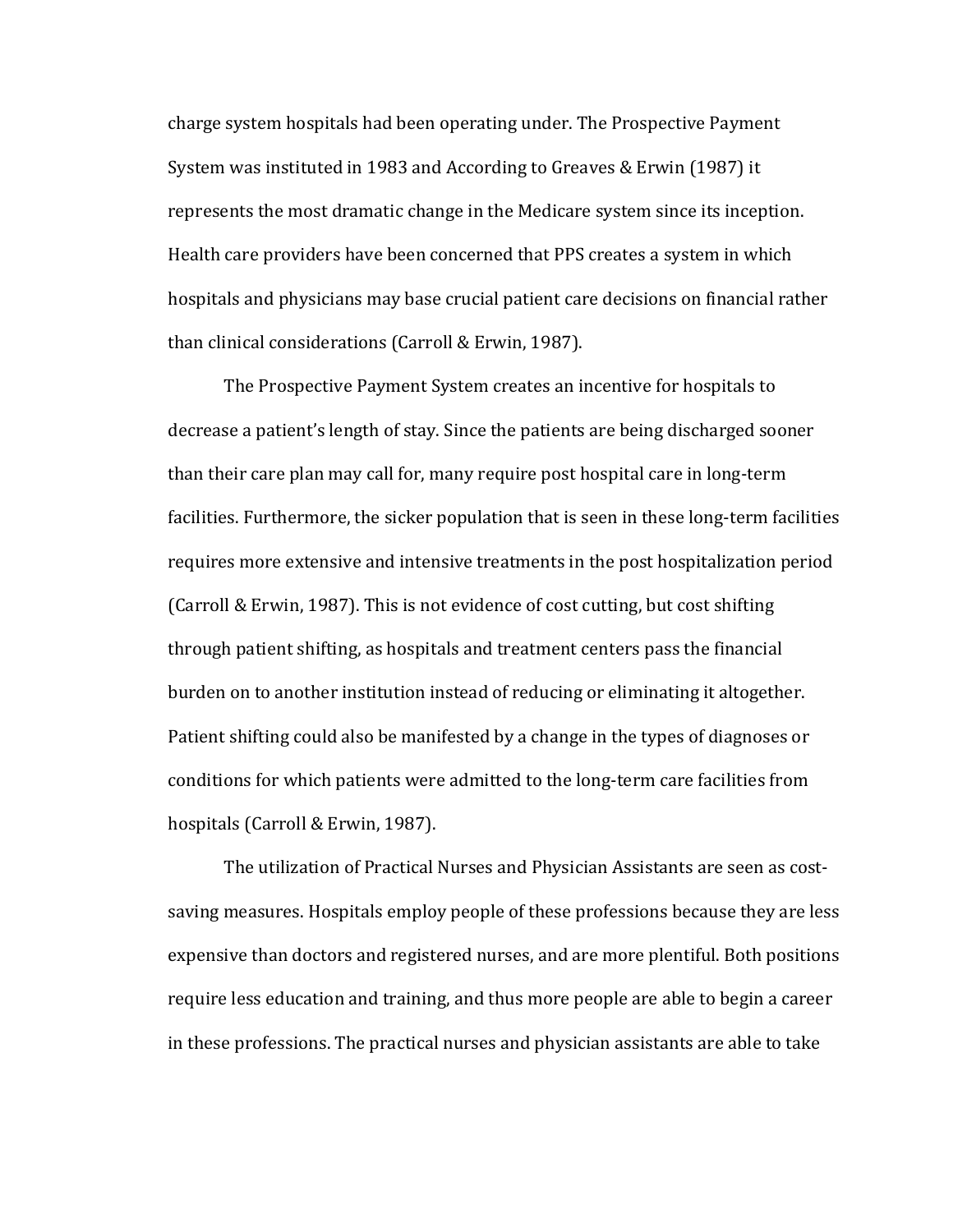care of lower level medical problems and issues while allowing the physician or registered nurse to focus on the most difficult and complex cases. The positions of Licensed Practical Nurse (LPN) and Physician Assistant are often used to deal with a shortage of health care professionals and to increase access to health care for people in underserved areas (Mittman et al, 2002), but the use of LPNs and physician assistants also allows hospitals and clinics to employ a greater number of lowerpaid medical staff.

The Licensed Practical Nurse profession grew out of an absence of a standard of knowledge and ability of Practical Nurses (Blaise, 1962). The purpose of the role was to assist registered nurses and help save time by completing time consuming, monotonous tasks that would otherwise keep an RN from more important duties. In the 1990s hospitals downsized nursing staff, and RNs became concerned that their patient load had increased and their proportion among nurses had decreased (Unruh, 2001). The reductions were seen as necessary due to the decline in patient days of care, a decline in revenue, and an increase in competition among payers and providers of health care.

Surveys taken during that decade, including one by the American Journal of Nursing in 1993, found lower vacancy rates and turnover rates, reduced nursing hours, slashed incentive programs, staff reductions by attrition, and actual lay-offs (Unruh, 2001). Changes in the nursing staff skill mix were also noted during the 1990s. There was a decrease in RNs relative to other nursing staff, including LPNs and practical nurses, and an increased use of unlicensed assistive personnel; this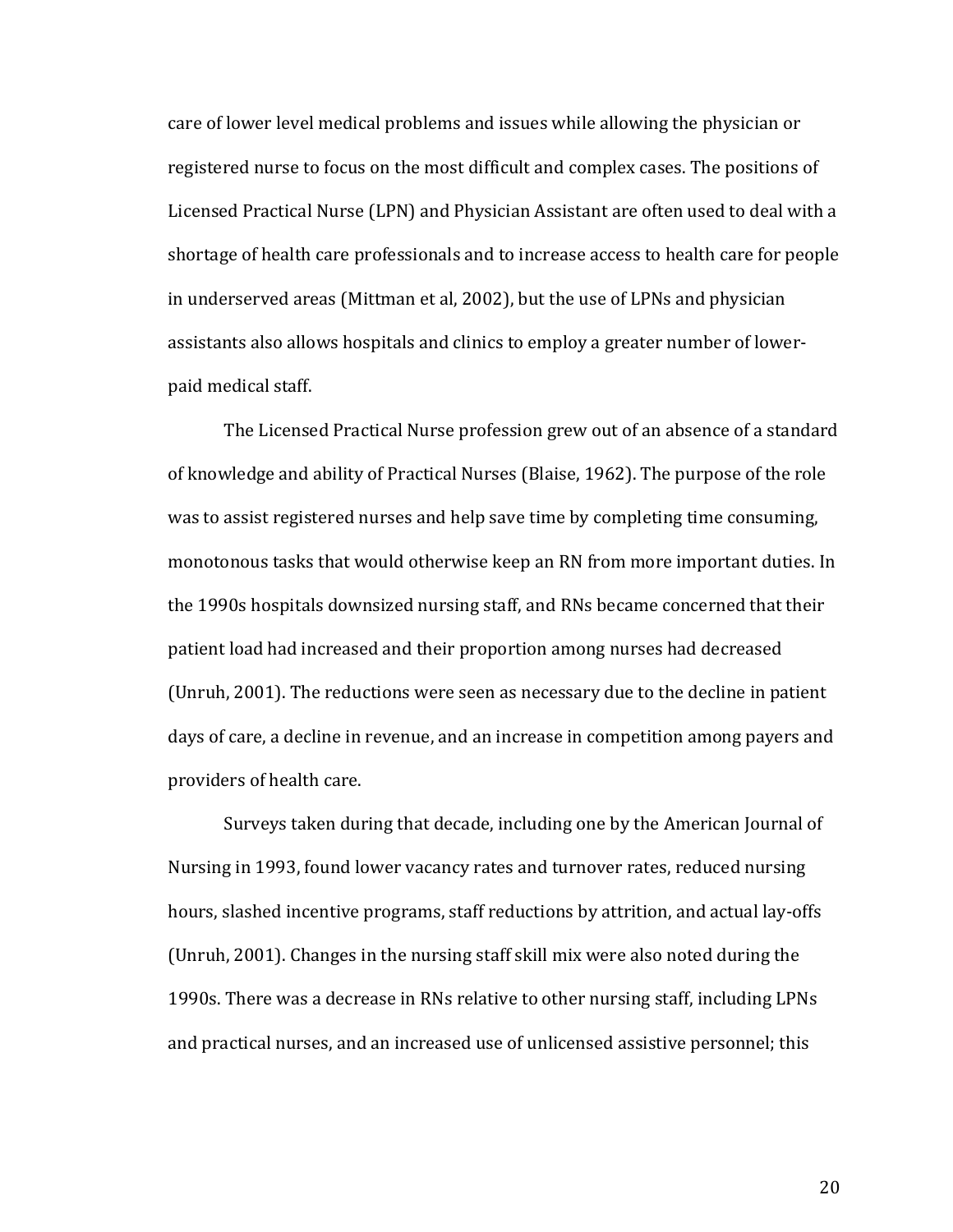resulted in inadequate RN to patient and licensed nurse to patient ratios (Unruh, 2001). A study by Unruh (2001) showed that in Pennsylvania, the largest decline in nursing staff in the 90s was in LPNs. It is likely the positions were cut because they are a more expendable category of licensed nurse, and although they supplement many RN tasks they still require supervision. The author of the study hypothesizes that RNs felt they were taking on more patients and more tasks because LPNs typically share the case load and without them, the RNs were left to take on a larger share of the duties.

All physician assistants must be associated with a physician and must practice in an interdependent role called "negotiated performance autonomy." This relationship allows them to staff satellite clinic offices, provide on-call services, and deliver care in rural areas (Mittman et al, 2002). Physicians who work with physician assistants say the advantages outweigh the disadvantages. The physicians can work fewer hours, and spend less time on call, and they are able to delegate many tasks to the assistants so they can provide better service (Mittman et al, 2002). The use of physician assistants is just one mechanism employed to reduce costs and as the use of Health Maintenance Organizations continue to grow, there will be more experiments in health care organization and management (Hooker & Freeborn, 1991).

Health Maintenance Organizations came into use in the 1970's as part of a federal initiative to restructure medical care delivery (McNeil & Schlenker, 1975). Much of the appeal was that HMO's could offer their members comprehensive care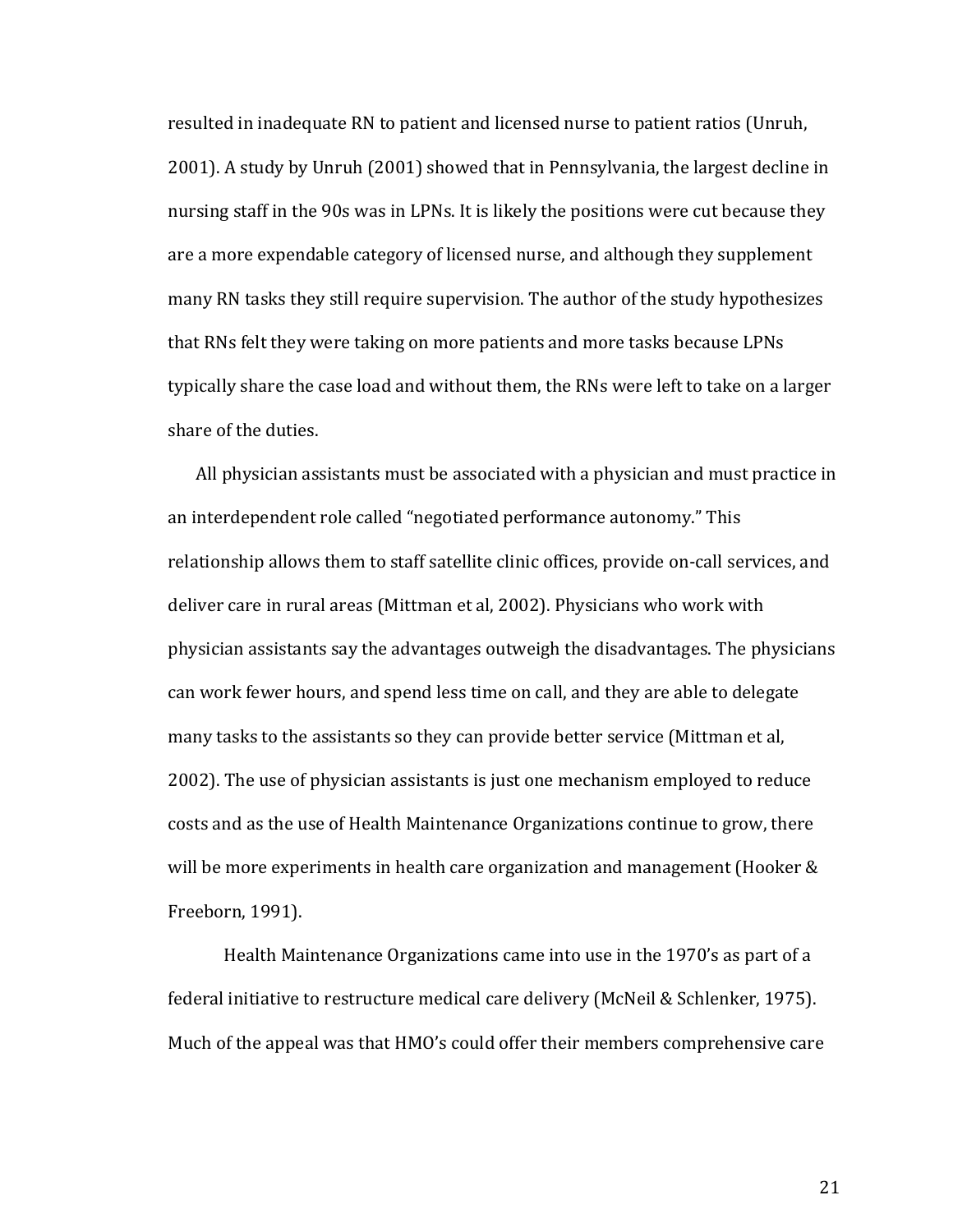at lower costs than conventional fee-for-service practices. Additionally, HMO's were seen as offering benefits that extend beyond their membership in the form of a strong competitive stimulus for improved performance. Researchers had asserted that competition from HMO's would improve the efficiency of health care delivery and help contain rapidly rising medical costs for everyone (McNeil & Schlenker, 1975).

McNeil & Schlenker (1975) hypothesized the number of HMOs grew primarily in response to favorable market conditions and high-level-policy encouragement from the federal government. These market conditions include things like doctor incomes, physicians per capita, and urbanized patient populations. There were favorable policy conditions during this time both at the state level and the federal level. In the 1970's, the federal government funded some HMOs, and such funding actions brought about open discussions among policy experts and scholars about the use of HMOs. State policy conditions included a number of laws that were originally thought to hamper HMO development, however upon further review the laws do not indicate there was any sort of action taken specifically to prevent the growth of HMOs. Several of the laws at the state level required HMOs to have various open-enrollment provisions, which were expected to significantly increase an HMO's costs and decrease its ability to compete. Most of the laws imposed on HMOs during this time reflected the view that competitive market forces cannot be relied on to ensure adequate medical care quality from HMOs.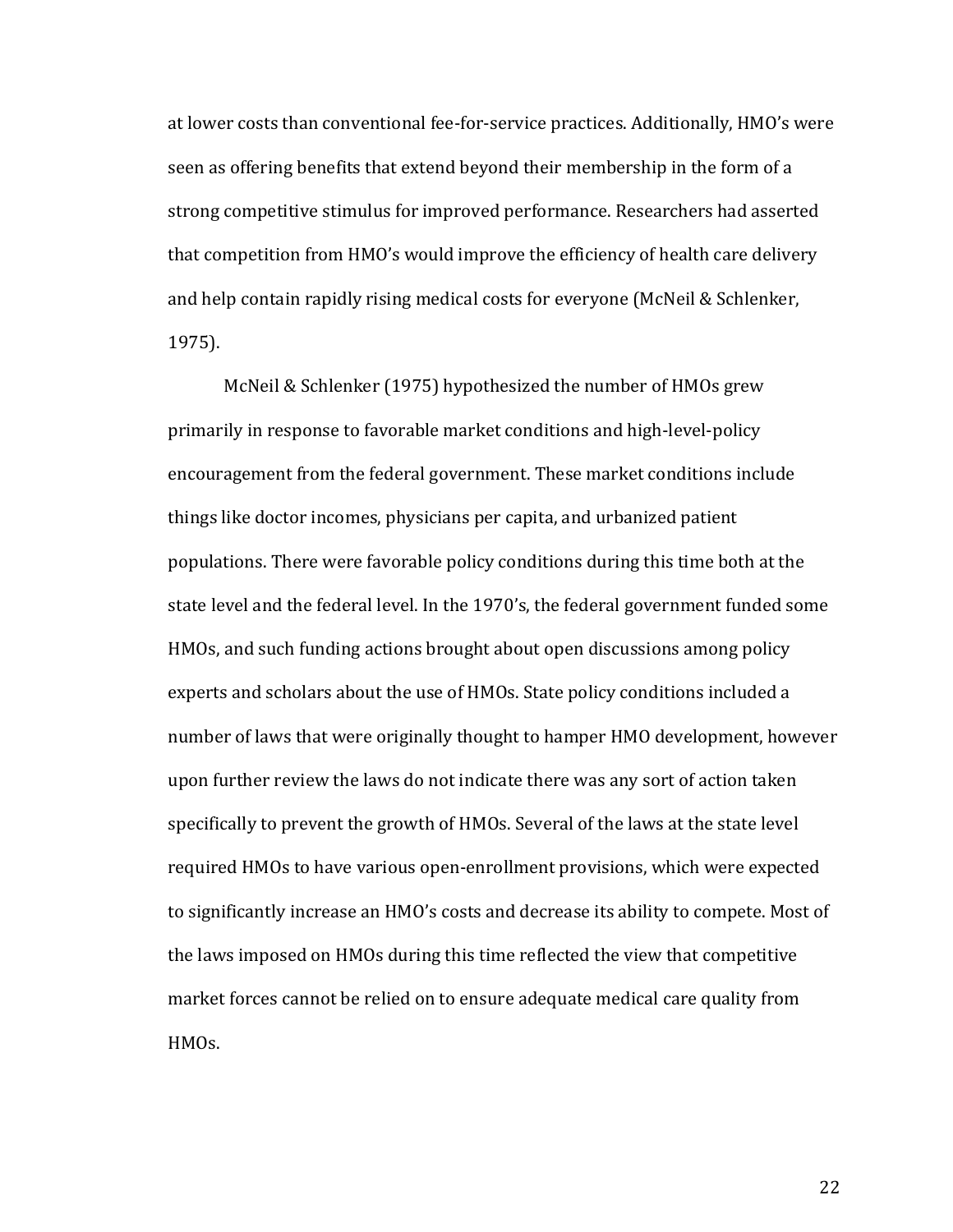Health Maintenance Organizations are seen as the primary instruments for managed care in the United States (Clark et al, 2001). By the 1990s, managed care had penetrated the health care market to the point that they were critically influencing the structure of the industry. It led to the consolidation of hospitals and healthcare systems through closings and mergers. This reorganization of work within these facilities is the product of market-driven health care reforms.

There was backlash over the implementation of HMOs in the 1990s. Following that time period there was a trend of disenrollment in favor of other managed care options such as Preferred Provider Organizations. Cooper et al (2006) argued there is plenty of anecdotal evidence on this backlash, but there is little empirical data to support such a claim. The group analyzed data from a series of large nationally representative employer surveys to re-examine changes in enrollment in HMOs and other plan types. Through their research, Cooper et al (2006) found HMO enrollment declined from 31 percent of all enrollees in 1996 to 24 percent in 2003; the steepest declines occurred between 1996 and 1998 and 2000 and 2001. During the 1996 to 2003 time period, PPO enrollment rates almost doubled.

Health Maintenance Organizations are also used with success in Switzerland. Both countries have been using the cost-saving option for decades. In the next section, we will look at cost saving methods in use in Switzerland. In addition to special physician groups, Switzerland also employs other financial austerity measures.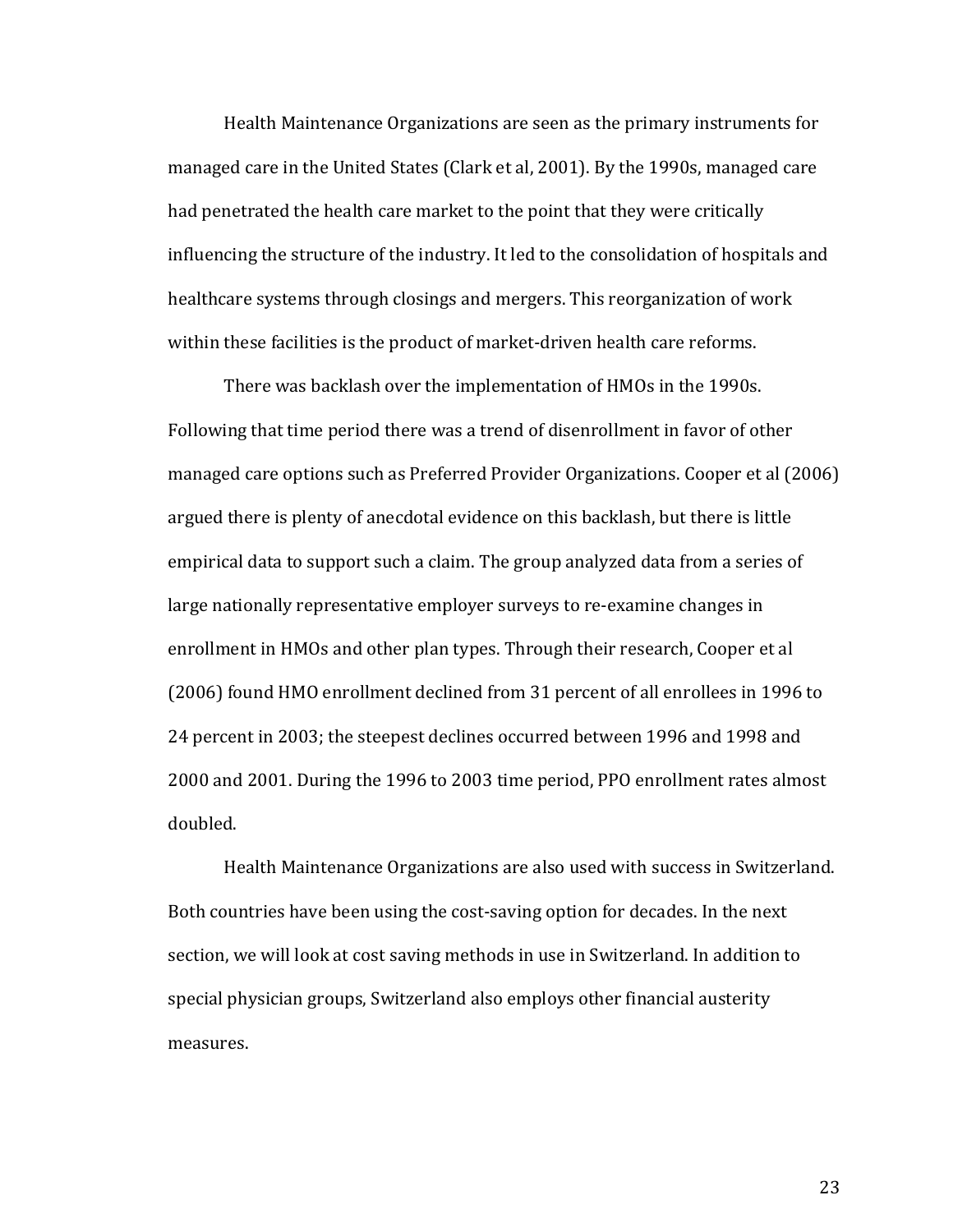#### **Health Care in Switzerland**

While less money is spent on health care in Switzerland, the country is dealing with the undesirable fact of rising costs. Expenditures have increased in the ten years from 1998 to 2008 by 50 to 60 percent (Rovner, 2008). A large part of Switzerland's annual budget needs to be reserved for subsidizing health insurance plans for those who can't afford them. In 2004, the government subsidized the insurance premiums for about a third of the population because they were in financial need (Underwood, 2009). Peter Zweifel, a former professor of health economics at the University of Zurich was quoted on the frustrations of the Swiss parliament as they realized the rising costs. He says those who get the insurance subsidies are not seen as those who will go to the polls and vote for the legislators (Rovner, 2008). However, when the law was crafted, the Swiss populace insisted by referendum that the subsidies be included if there was going to be a requirement for everyone to buy health insurance.

Another aspect of the health care policy in Switzerland that is troubling to some is the fact that health insurance premiums are not linked to income. The insurance plans are governed by the 26 cantons, which means the country has 26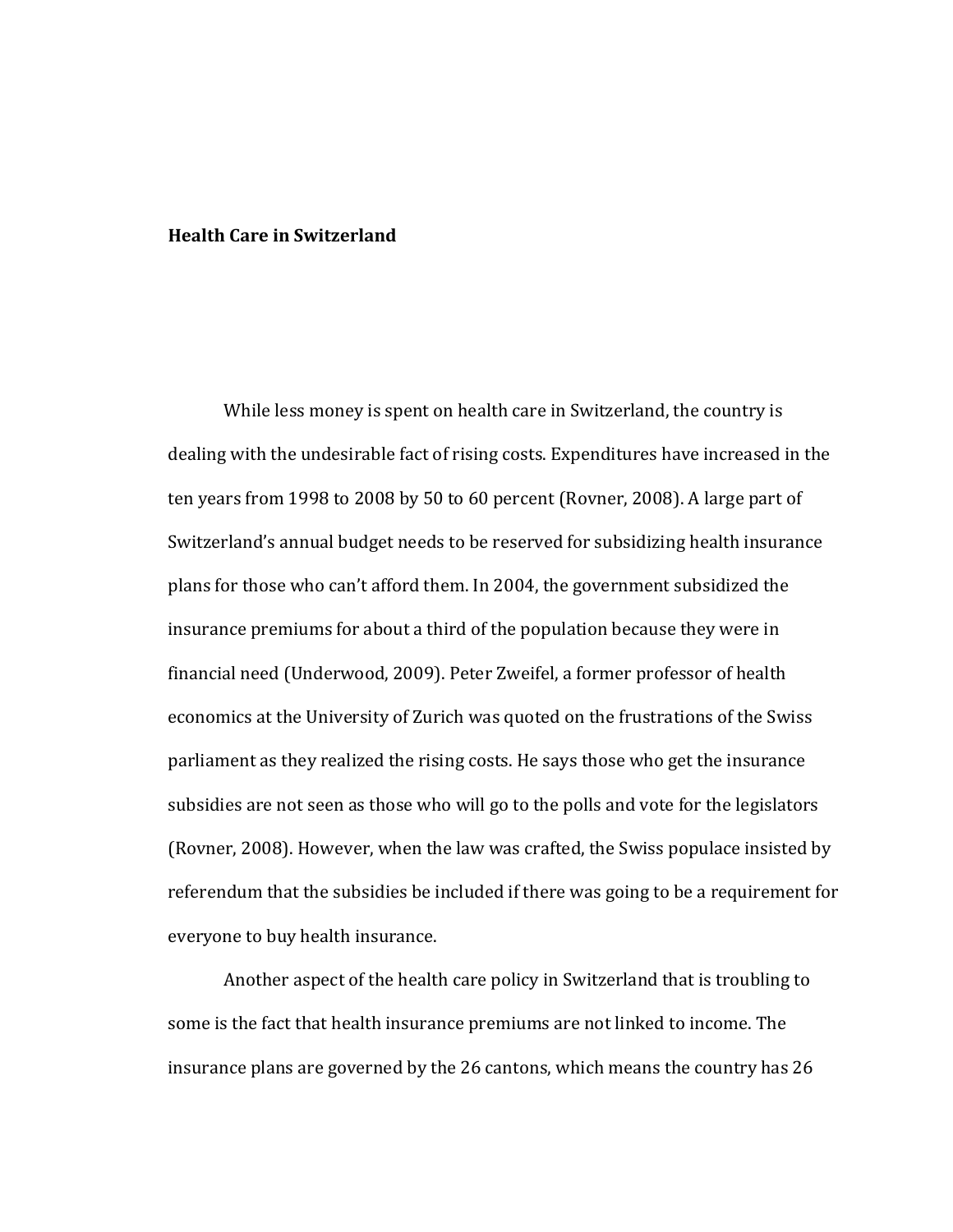slightly different health care systems (Berchtold and Peytremann-Bridvaux, 2011) and they manage the insurance industry independently of the other cantons while working under federal guidelines. Everyone over the age of 26 pays the same amount regardless of health and wellbeing or income level (Rovner, 2008). Insurers are not allowed to make a profit off of premiums from the basic plans; they can only make profits off supplemental coverage.

The Swiss government subsidizes health care plans for the poor on a graduated basis to make sure everyone can afford to buy into a plan. The government's goal is to keep individuals from spending more than 10 percent of their income on insurance (Roy, 2011). The subsidies lessen the burden since the average Swiss resident spends \$7,141 a year on health either directly or indirectly through taxes (The Telegraph, 2012). Those who wish to acquire supplemental coverage for things like dentistry are free to do so on their own. Those plans are not subsidized (Roy, 2011).

The universal health care system in Switzerland diminished the country's reputation for medical excellence in favor of efficiency. A turning point in the nation's history of health care was the introduction of compulsory insurance in 1994 (Crespo, 2009). In the second half of the Twentieth Century, health care costs rose as a result of technical progress, life expectancy and other social factors. In Switzerland, health care went from consuming 3.5 percent of Switzerland's Gross Domestic Product in 1950 to 8.5 percent in 1990 (Crespo, 2009). In 2009,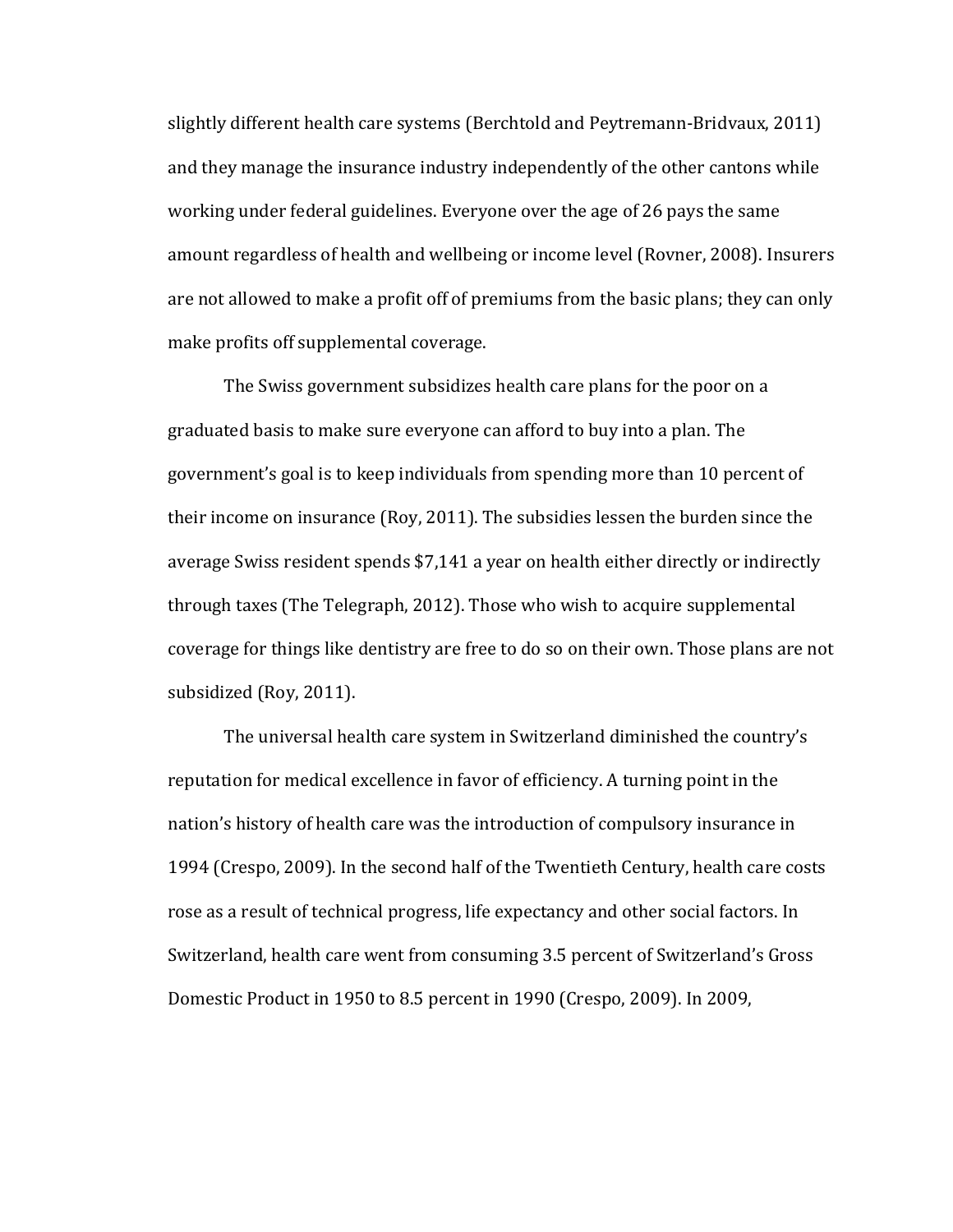Switzerland spent 11.4 percent of its GDP on health care (World Health Organization, 2012).

The compulsory insurance premiums cover only a fraction of Swiss health expenditures. The breakdown of funds is 35 percent of costs covered by compulsory insurance premiums, taxes account for 25 percent, supplementary insurance and contributions from private institutions account for ten percent and the rest is out of pocket (Crespo, 2009). The out of pocket deductibles, or premiums as they're called in Switzerland, can range from \$250 to \$2,100 a year. Additionally, patients pay for 10 percent of outpatient care. In this system, the insurers have much of the power over costs. One unforeseen consequence of the move to compulsory insurance is the emergence of a powerful cartel of health insurers. The 1994 reform called for regular consultation and negotiations between federal health authorities and representatives of health service providers and insurers (Crespo, 2009). Health insurers merged to create a single entity, Santé-Suisse, which now represents the insurers at the federal level.

Crespo is very critical of the reforms in Switzerland, citing a number of other unanticipated consequences of the move to compulsory insurance. The 1994 reforms ushered in federally driven cost-containment measures, such as bed reductions at public hospitals. Those public hospitals reduced bed numbers by six percent between 1998 and 2000. The bed reductions were accomplished through forced mergers of regional hospitals, closure of acute care units, centralizing of more complex technology and rationing of nursing care (Crespo, 2009). The downgrading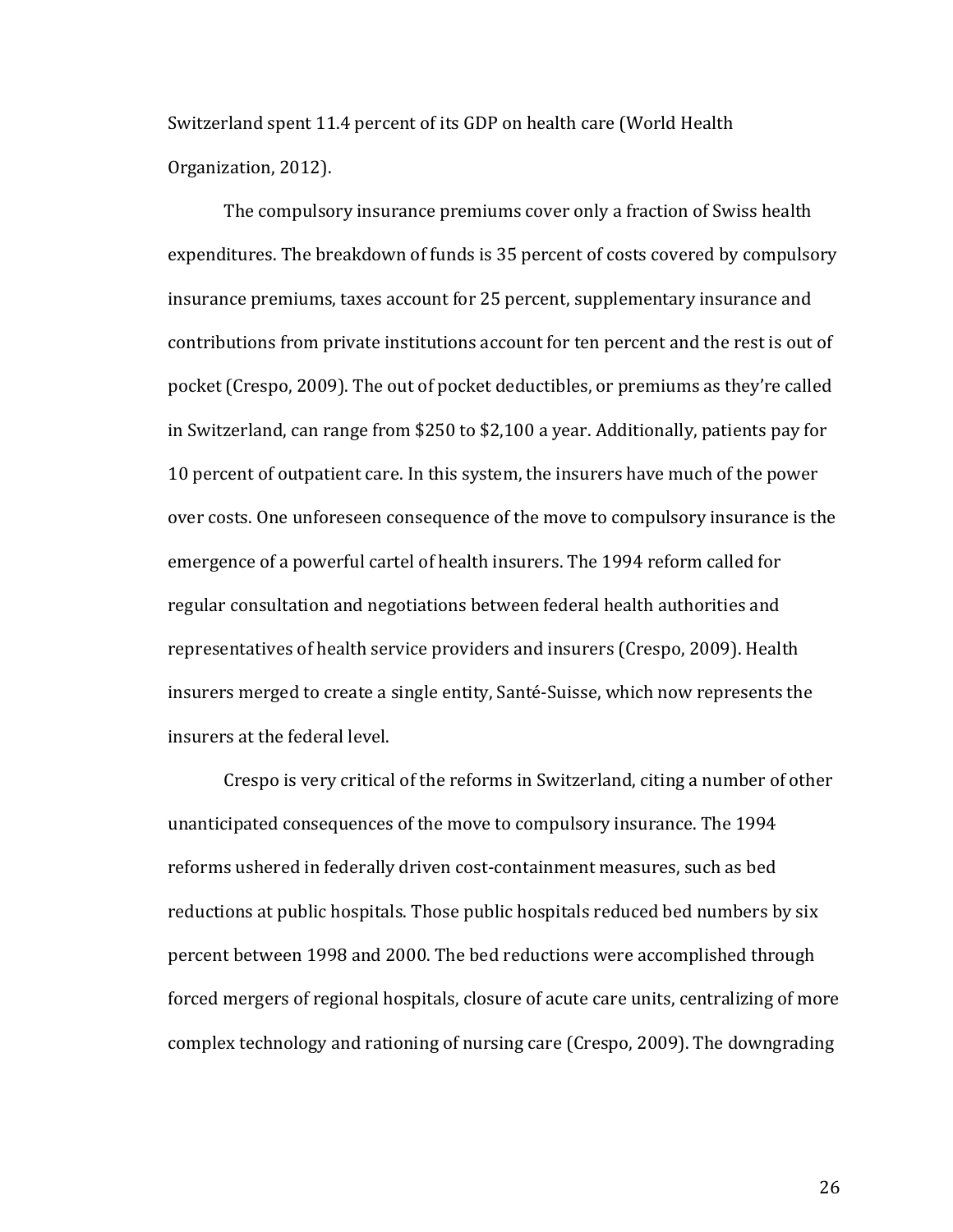of local hospitals inadvertently created inequities in access to specialized units and more advanced medical technology. For example, patients from small towns have a long journey to receiving appropriate care, often getting bounced around from one local hospital to another (Crespo, 2009). Other unforeseen consequences cited by Crespo are regulated lengths of inpatient hospital care, arbitrary bans on certain medical practices, and doctors joining more Health Maintenance Organizations.

As also seen in the United States, a growing part of primary care in Switzerland is provided by networks of physicians and HMOs acting on the principles of gatekeeping. In 2011, an average of one in eight insured persons in Switzerland opted for health care by a doctor in a HMO and about 50 percent of all general practitioners and more than 400 other specialists had joined HMOs (Berchtold and Peytremann-Bridevaux, 2011). Furthermore, 73 out of the 86 physician networks in the country have contracts with the health care insurance companies in which they agree to share budgetary co-responsibility to adhere to set cost targets.

Since the 1990s when HMOs began emerging in Switzerland, two models have formed (Berchtold and Peytremann-Bridvaux, 2011). In the staff model, the insurance company that owns the HMO employs physicians. In the group model, the physicians are the owners of the HMO. The two types of HMO's are similar in their common principle of gatekeeping (Berchtold and Peytremann-Bridvaux, 2011). Patients will always enter into the health care system through the same gate; the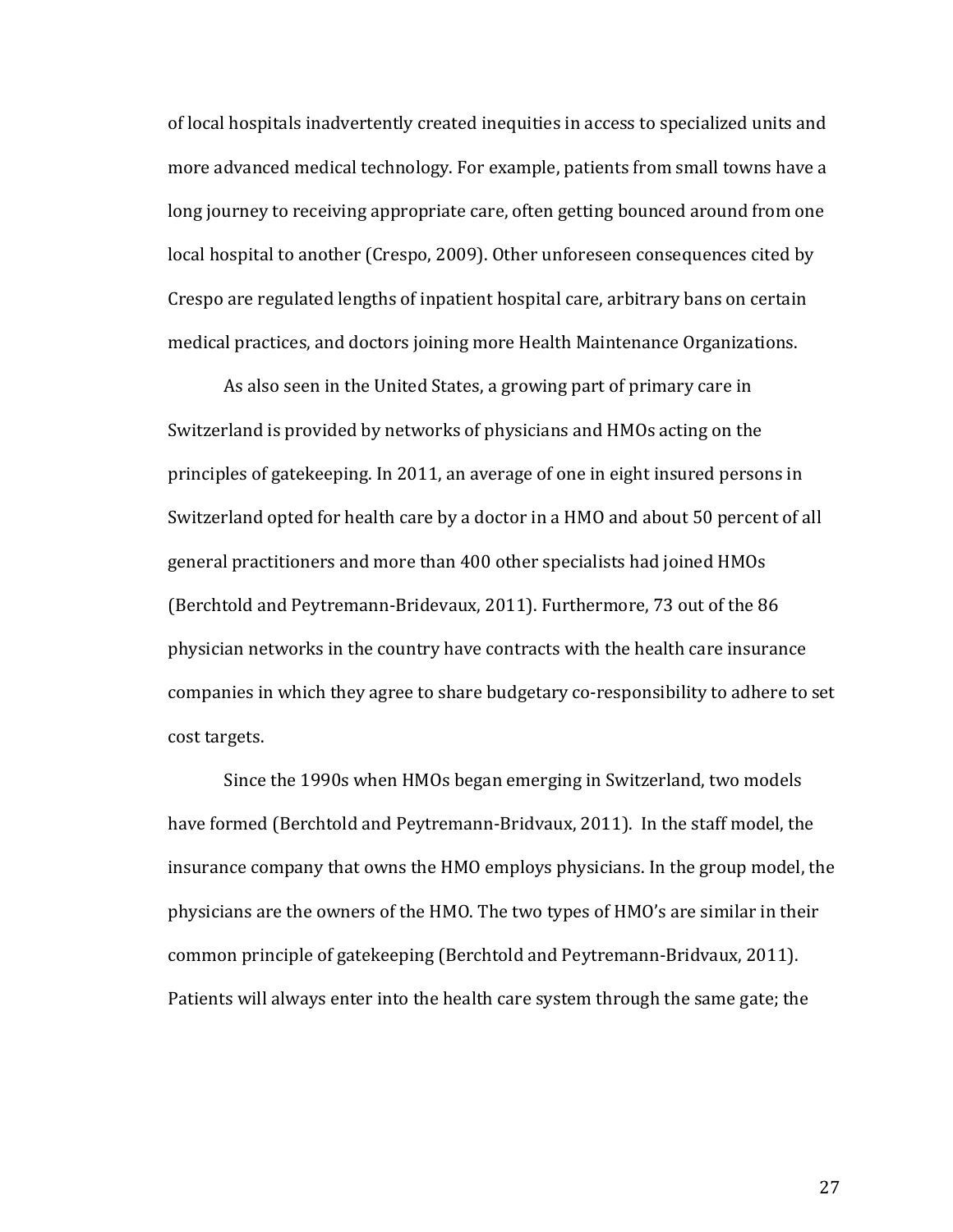HMO and specialized care or treatment can only be obtained through a referral from the gatekeeper or care manager.

Since HMOs started in 1990, the Swiss government has been able to evaluate them on two-year intervals. The 2010 evaluation was comprised of a survey in the form of an online questionnaire from all physician networks and HMO's in Switzerland under contract to one or several health insurance companies. The questionnaire covered a number of aspects including:

- The legal form of the network;
- The number of insured persons cared for by the network;
- The number of physicians in the network;
- The financial co-responsibility of the network;
- $\bullet$  Kinds of activities for quality improvement in the network;
- Kind of contractual cooperation between the network and other care providers;
- Number and type of preferred provider of the network;
- The form of management of the network (Peytremann-Bridvaux, 2011).

The survey showed that an average of one out of every eight insured persons in Switzerland, and one out three in the regions in northeastern Switzerland opted for the provision of care by general practitioners in HMO's. That's an increase of 34 percent over 2008 numbers. The survey information also shows a geographic trend in the concentration of HMO's. The northeastern cantons as well as several others, including Geneva and Aargau, show an above average percentage of networks.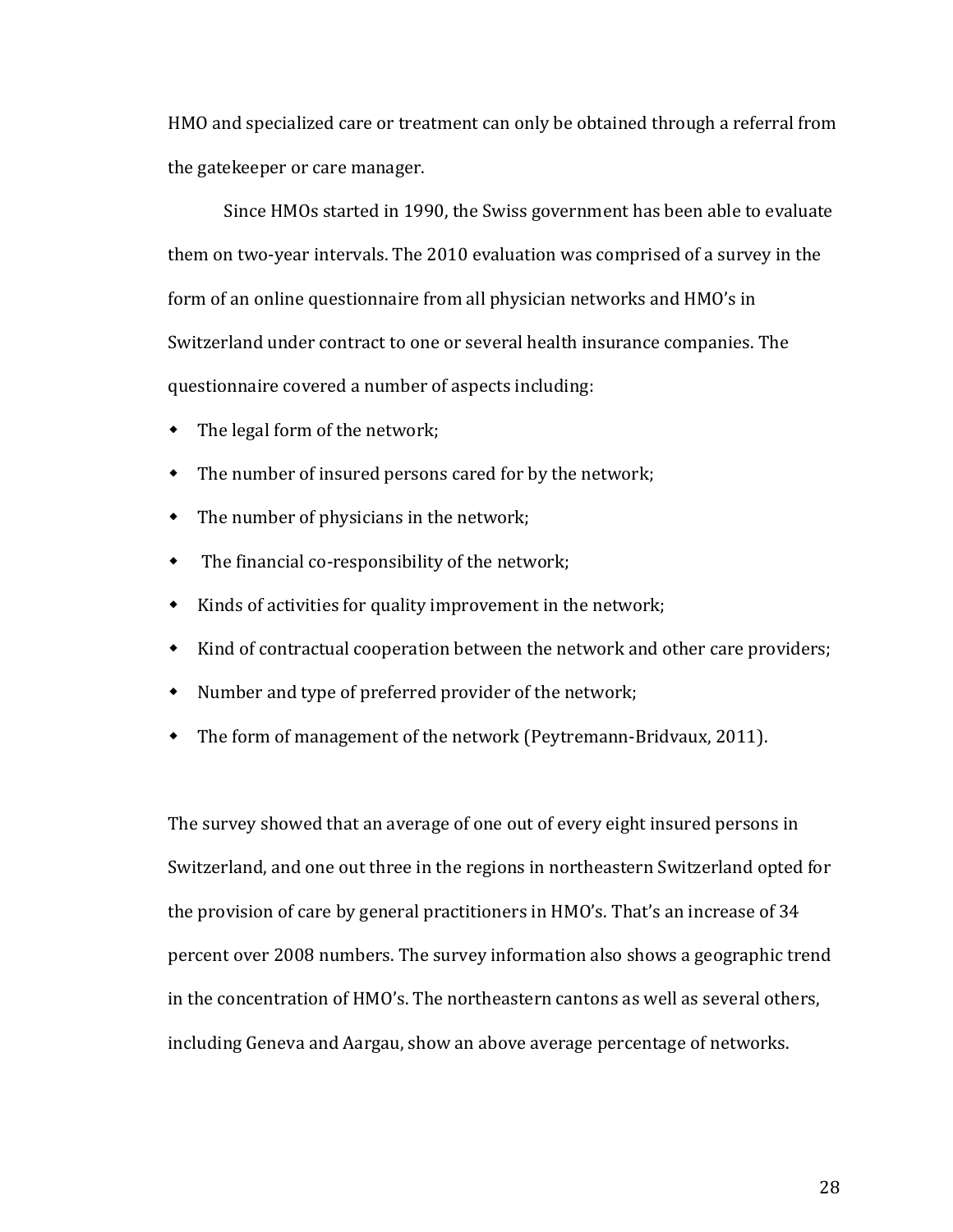Furthermore, the physician networks are still non-existent in some parts of the country especially in the French and Italian speaking areas of Switzerland, with the exception of Geneva. Some portions of Switzerland are isolated by the fact that they do not speak the country's most prevalent language, German. Geneva is the exception in this case possibly because it is the largest and most developed of the non-German regions.

There are some differences doctors in HMOs in Switzerland face when compared to those who are not in HMOs. Doctors in the networks are required to partake in quality management elements. These quality management elements include quality circles, incident reporting, use of guidelines, and disclosure of cost data to health care insurers. Almost half of the networks engage in contractually regulated collaboration with other service providers, with hospitals and emergency services in particular. Additionally, while independent private practice physicians in Switzerland may be paid on a fee-for-service basis, physicians working in HMO's may either be paid fee-for-service or based on salary.

Despite the growth of physician networks in Switzerland, some doctors believe that physician networks reduce costs by constraining access to care or by enabling risk selection. A survey of doctors in Geneva, Switzerland showed that many physicians expressed predominantly negative opinions on the impact of managed care tools such as guidelines, gatekeeping, managed care networks, second opinion requirement, pay-for-performance or utilization review (Berchtold and Peytremann-Bridvaux, 2011).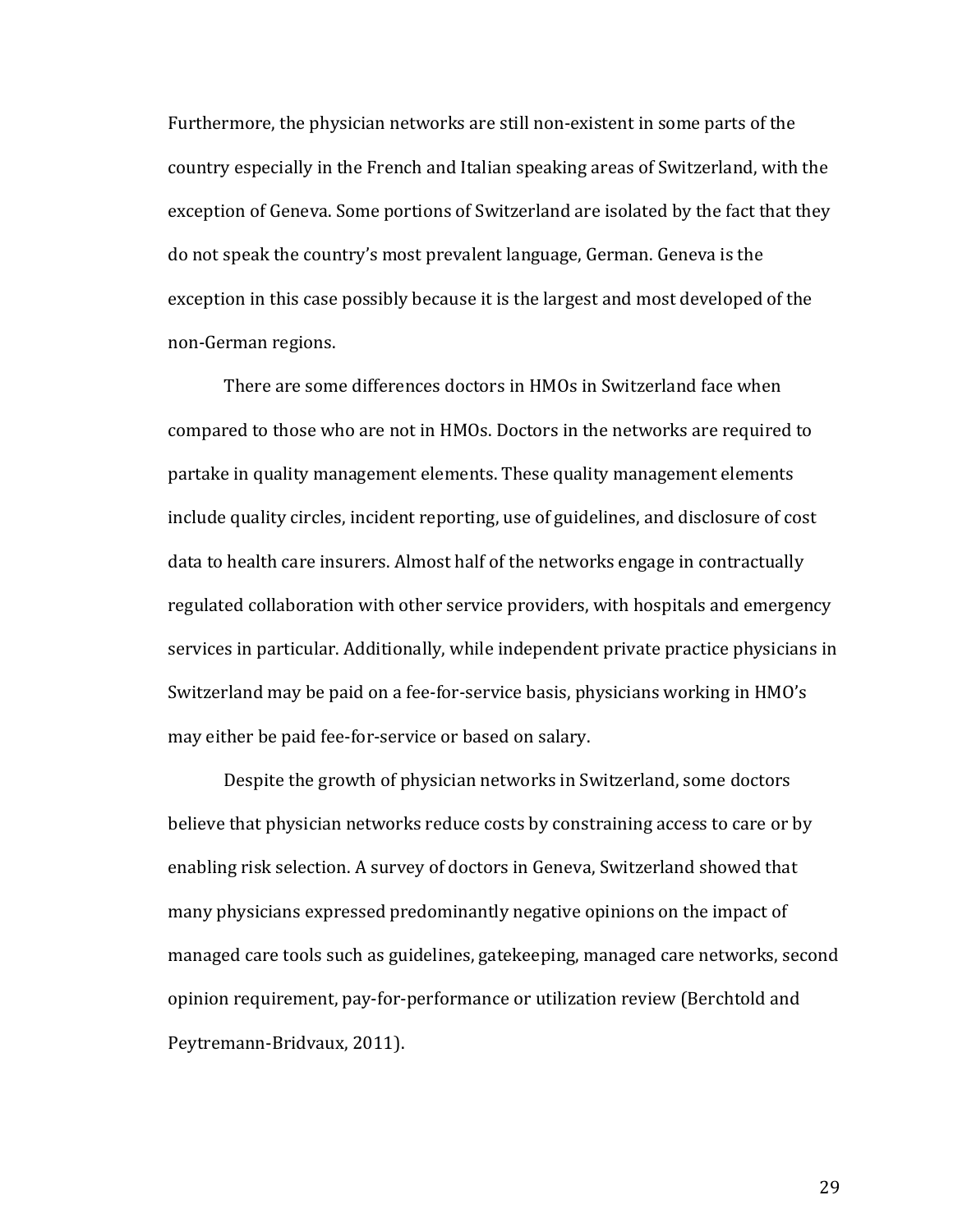Peytremann-Bridvaux states that the true importance of the integration of physicians networks will become evident in the future in light of the increase of the prevalence of chronic diseases and the growing complexity of medical treatment. The future of health care in Switzerland needs to target comprehensive services across the care spectrum, standardized care delivery through inter-professional teams, performance management, information systems, governance structure and financing management (Berchtold and Peytremann-Bridvaux, 2011).

There are other health care cost-controlling methods used in Switzerland in the twenty years since passage of the universal health care plan. One such measure employed by the Swiss government is not offering special coverage for the elderly or the poor above a basic subsidized plan. In the United States, the government covers all people of retirement age with Medicare and poorer families to varying degrees through Medicaid. In these cases, the government pays for doctor visits, treatments, prescription drug care and more. However, in Switzerland, all residents are required to buy into a basic policy, regardless of age. That basic policy is the same for everyone as opposed to a different plan for the elderly and a different plan for the poor as seen in America. This requirement offers a substantial cost savings over the model currently used in the United States.

Many have pointed to Switzerland as a model for health care systems (Schwartz, 2009) because the Swiss system does not resemble the bureaucratic, socialized medicine often cited by opponents of universal coverage in the United States. Such socialist models of health care systems ration care, but Switzerland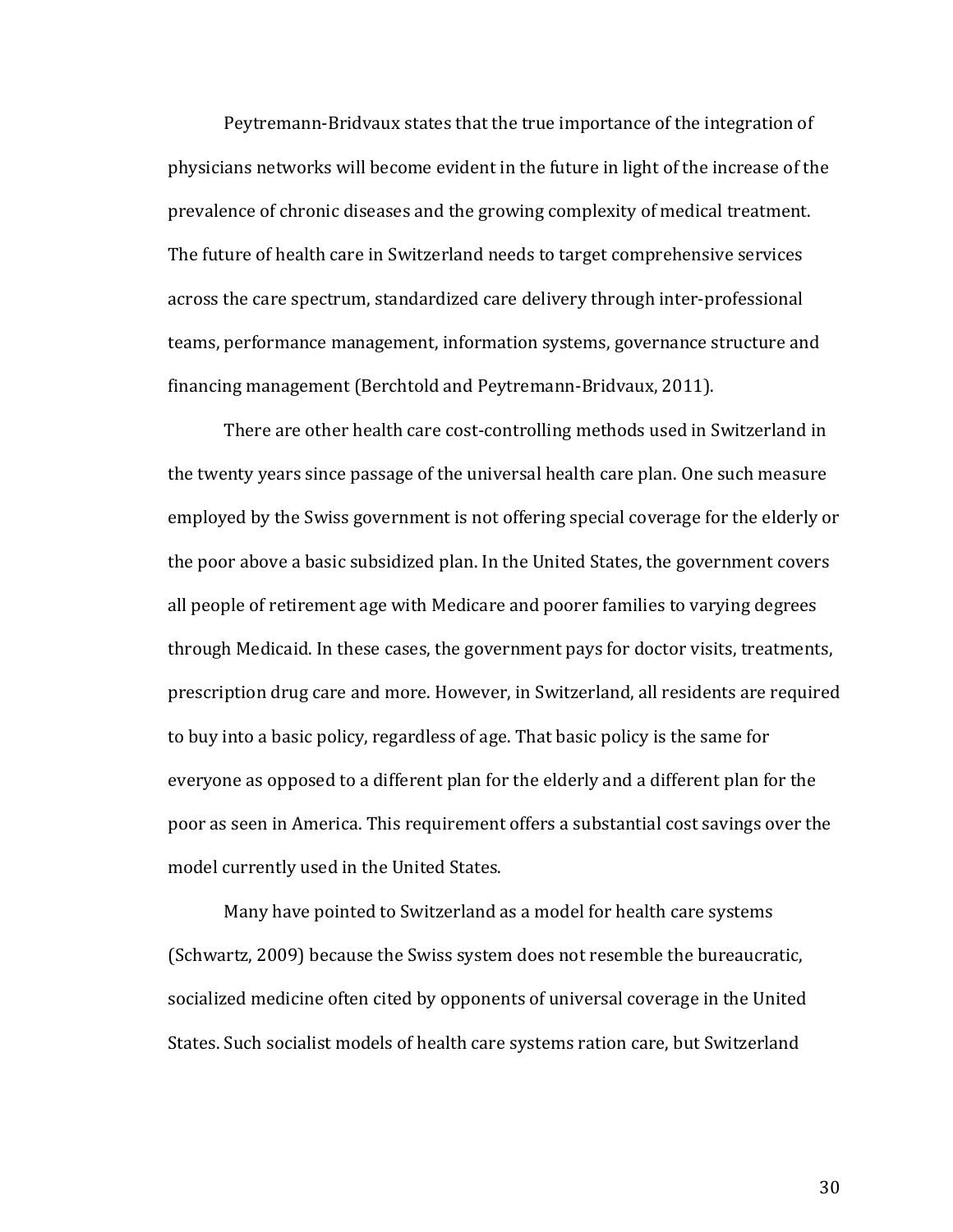does not. The Swiss keep overall spending down by regulating drug prices and fees for lab tests and medical devices (Schwartz, 2009). The system also requires patients to share some costs, at a higher level than in the United States, so patients have an incentive to avoid calling for unnecessary tests and treatments. Furthermore, waits for treatment are few, new expensive drugs are readily available under prescription and medical and nursing care, whether in hospital or at home, is to a high standard (The Telegraph, 2012).

The manner in which the insurance companies in Switzerland operate promotes competition. Within each canton there are usually two or more insurance providers, or sick funds, that totals 80 across the country (The Telegraph, 2012). This means each resident has more than one option for where they will purchase their health insurance plan. Each of the sickness funds has a contract with local hospitals in the canton. Santé-Suisse reviews the contracts on a regular basis, and law defines the terms of the insurance policy so the only variation is pricing that reflects the local risk. Local risk factors include environmental issues like quality of air. Within each canton, the policies differ mainly on deductibles. The standard annual deductible is about \$200 for adults (Underwood, 2009). Individuals can reduce their premiums by electing plans with higher deductibles and then once a deductible has been met, one pays coinsurance of 10 percent of covered expenses. There is a cap on the amount an individual is forced to pay through coinsurance in a year (Underwood, 2009). The insurance companies are allowed to compete on plans based on deductibles and services offered. In addition, they are allowed to compete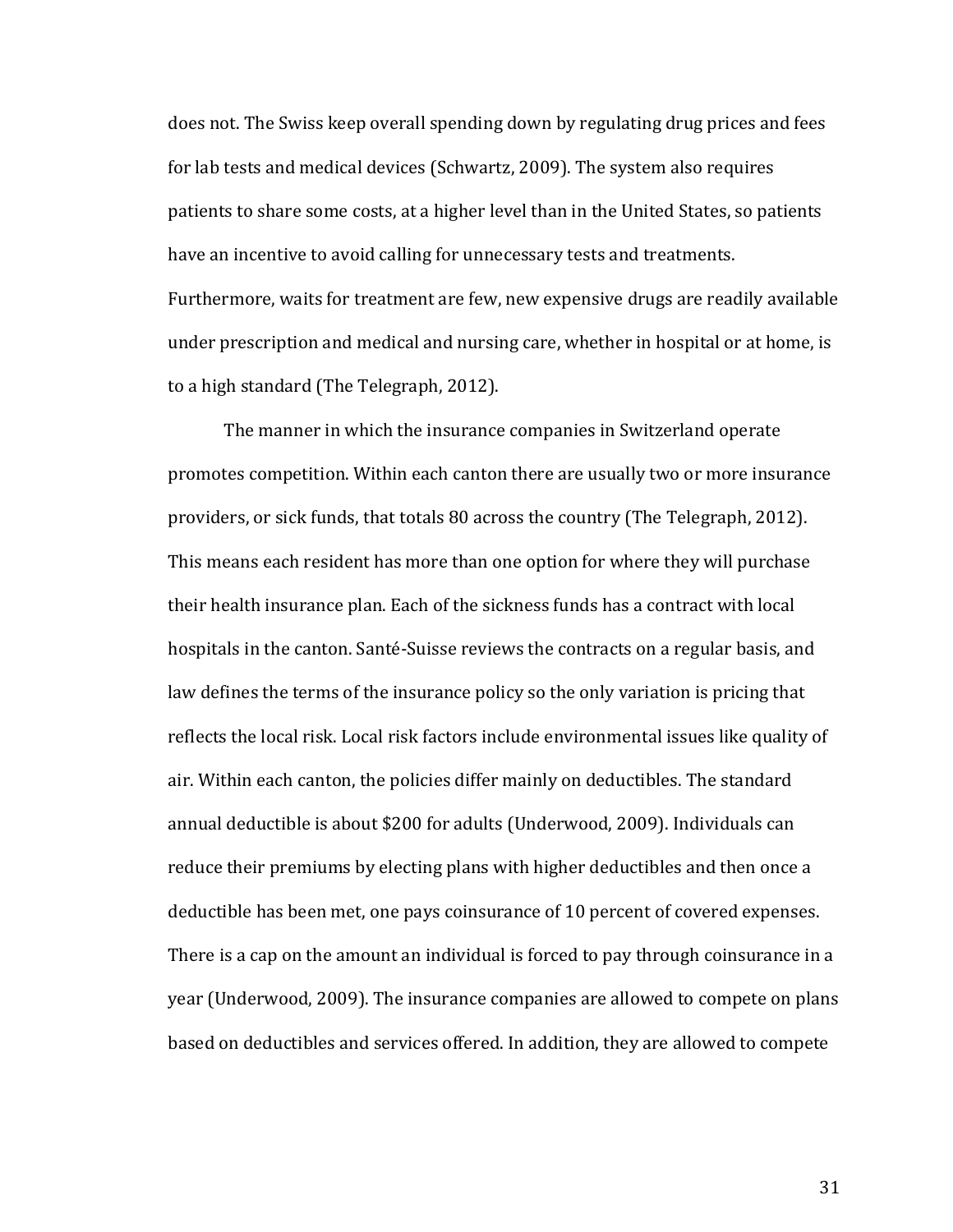on supplemental policies, since they are able to make a profit off the discretionary plans.

Switzerland's compulsory measure is an individual mandate and not an employer mandate, which means each person selects his or her own health insurance plan. In Switzerland there is no national marketplace or insurance exchange where a person can get help deciding on a policy, however there are Internet comparison sites available. To make the decision safer for citizens, each Swiss health insurer must be registered with the Swiss Federal Office of Public Health, which regulates health insurance (Reinhardt, 2004). The office provides quality control in the setting of premiums. Each individual insurer can set their own premiums for a particular type of policy, but those premiums are subject to audit and the office has the power to reduce the proposed premiums if they are deemed to be too high. In addition, the office ensures insurance companies are charging everyone the same premiums, so a 30 years old pays the same as a person who is 80 years old (Reinhardt, 2004). The Swiss compulsory insurance law allows citizens to change insurance companies, and if a person wants to do so the forms are standardized to minimize the cost of switching (Underwood, 2009). However, most people opt to stay with their insurer and seldom switch. A survey revealed that only a minority of the population, mostly younger people, has taken advantage of the ability to switch insurers.

In order to control the costs of tests and procedures ordered by doctors, insurance companies issue warnings. The so-called blue letter cautions a doctor if he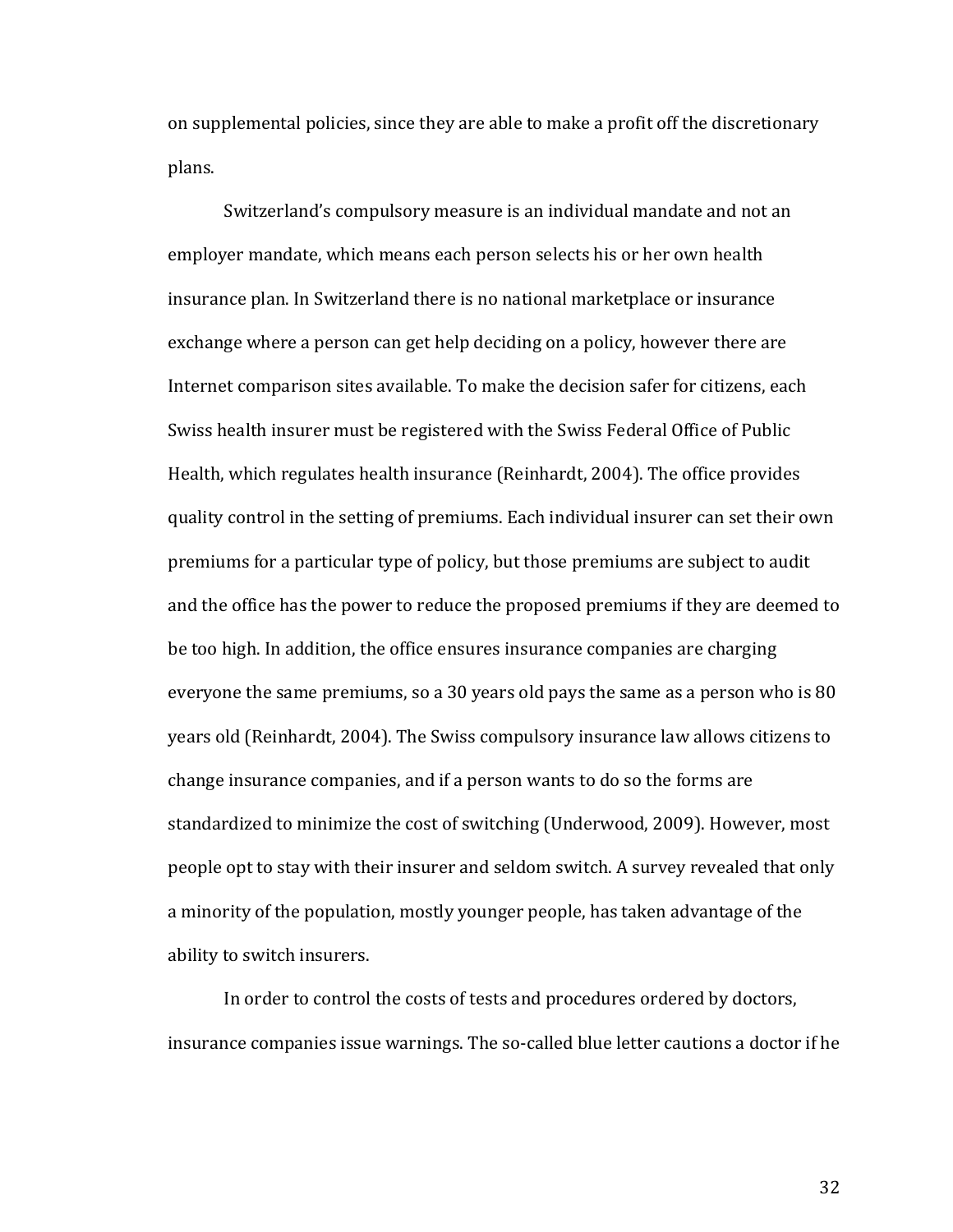or she is prescribing too many drugs or expensive procedures (Schwartz, 2009). If doctors are not able to justify their treatments they can be forced to repay insurers for a portion of the medical services prescribed. The insurance companies decide what too much spending is by comparing the amount any particular doctor prescribes to the regional median (McManus, 2009). Many doctors dread the blue warning letters, which have been very effective even though estimates show that only about three percent of doctors get them and fewer than one percent actually have to return the money (McClanahan*,* 2012)*.* In this way, the insurance companies are staying in control of the amount that is spent and the amount that they have to pay for. However, letters of warning could initiate concerns that physicians are more worried about the letters than their patient's well being.

In addition, the Swiss government has taken some measures to control costs. While prescriptions are covered under the basic health insurance plan, the government has insisted that consumers pay, or contribute, a twenty percent copayment if they want brand-name drugs, rather than the ten percent they pay for generics (Scwartz, 2009). Also, in 2006 the government health office lowered reimbursements across the board for medical devices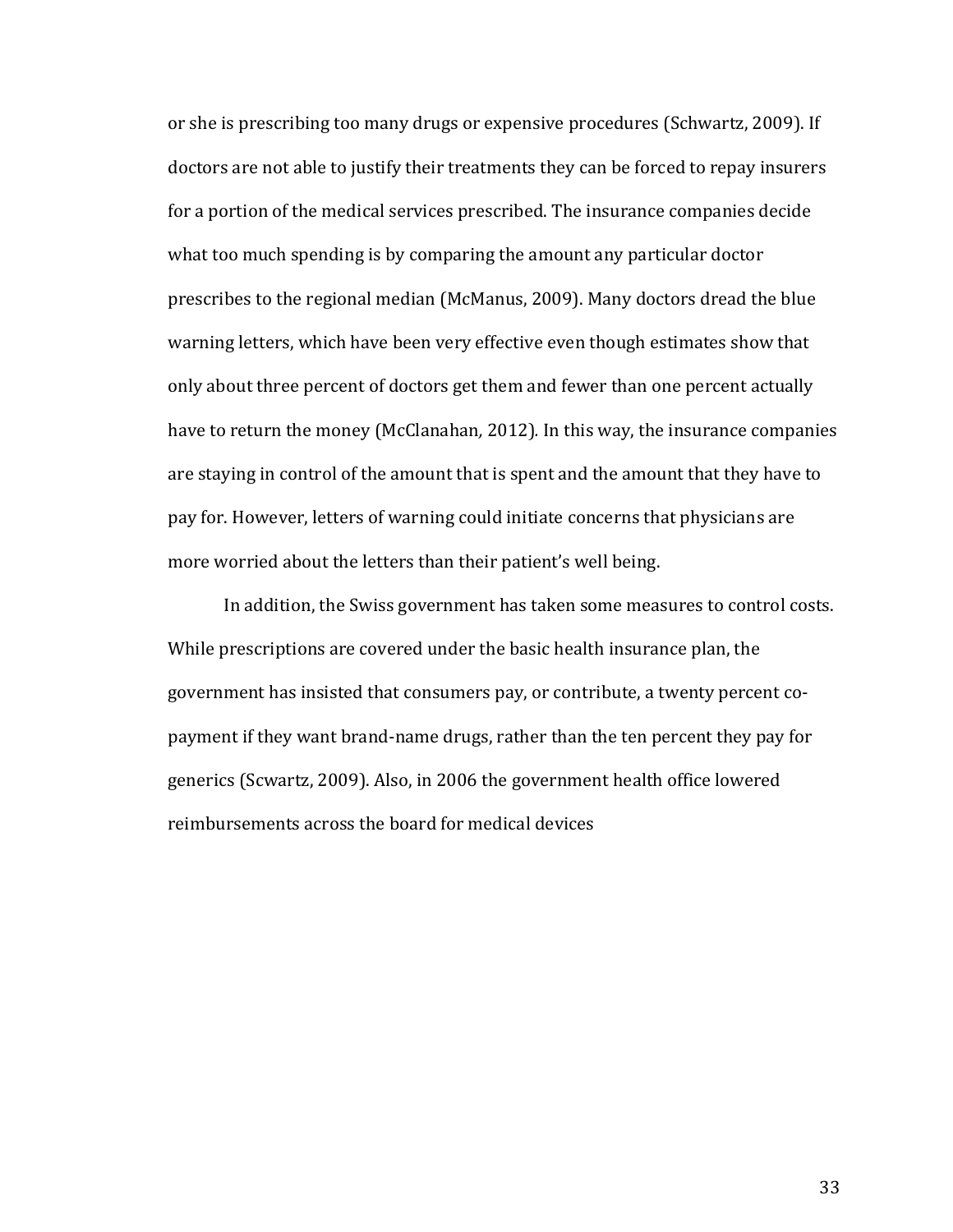### **Conclusion**

The 1994 Federal Health Insurance Act sought to perfect managed competition with full coverage in basic health insurance in Switzerland. The idea was to lay down substantial minimum benefits for all, but encourage competition between insurers (The Telegraph, 2012). The unrelenting rise in costs has been the single biggest disappointment in the Swiss universal health care system (McManus, 2009). According to a report by the Organization for Economic Cooperation and Development, the cost of health care in Switzerland has been increasing steadily, rising by 2.4 percent of GDP between 1990 and 2004. That is above the OECD average increase of 1.5 percent. However, the Swiss health care system has often been cited as a model for which the United States should follow. Every country in Europe guarantees health care for its citizens, but Switzerland, like the United States, chose to do so through the private markets, rather than through socialized medicine (McClanahan, 2012). The Swiss system offers some of the best of what both major political parties in the United States want. As Republicans would prefer, individuals and not employers or the government are in charge of selecting health care plans, which are sold by private insurance companies (Rovner, 2008). On the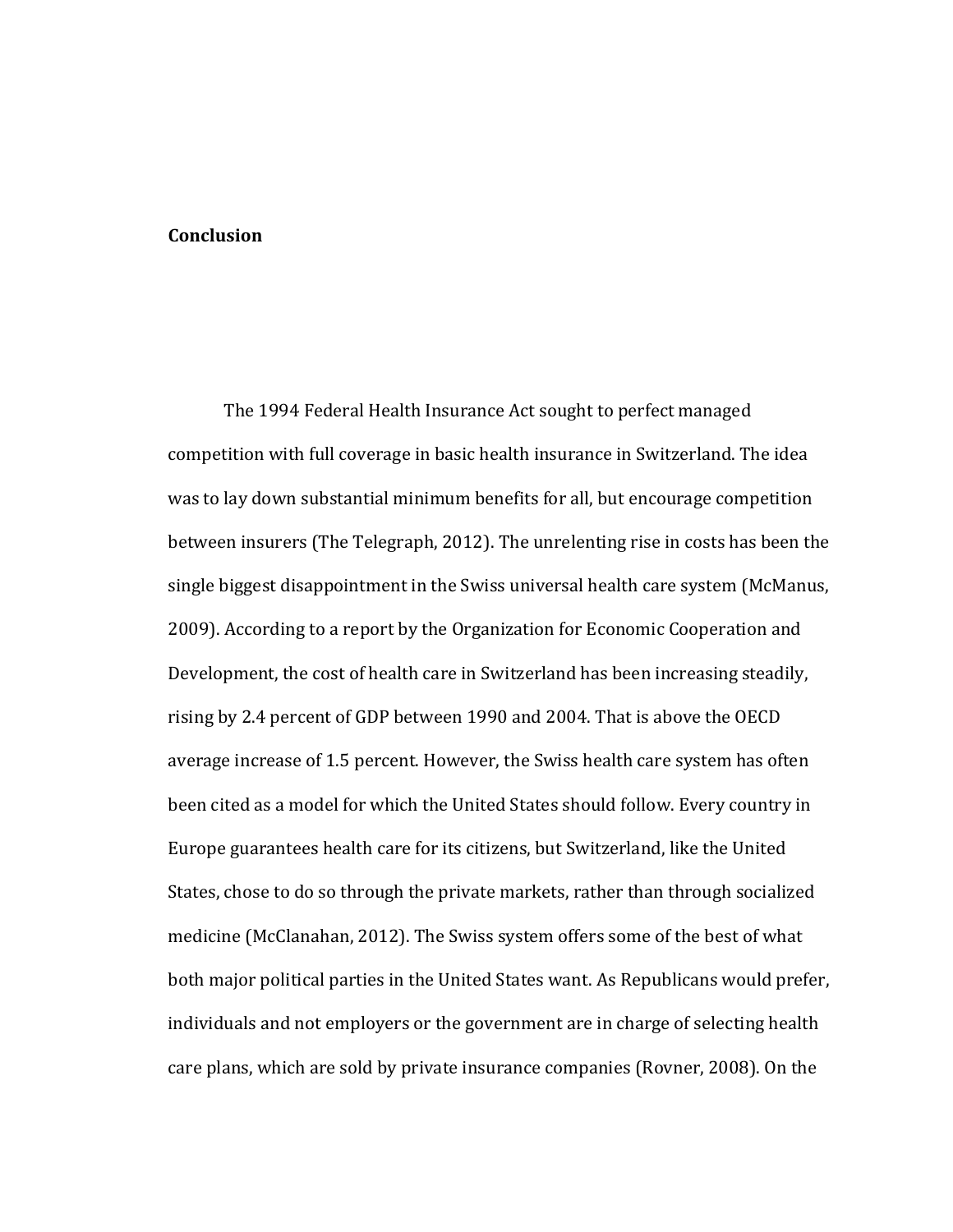other side, Democrats would be pleased that everyone in Switzerland has health coverage and there are subsidies for those who can't afford it. It is not the best or most efficient health care system in the world, but further study of the Swiss health care system is necessary to understand the best way to forge ahead with health care reform. As previously noted, Switzerland ranks on the list of countries for having high health care expenditures, but those expenditures are still well below that of the United States. Thus, the lessons learned from Switzerland could save the United States money and time by implementing policies that have been shown to work in another country.

While Switzerland is ranked second, behind the United States, in terms of OECD countries Gross Domestic Product spending on health care, (OECD, 2006) the Swiss culture may be behind that ranking. Switzerland is a wealthy nation and wealthy nations spend more on medical care. The Swiss use more health care resources than we do in the United States, with more doctors, hospitalizations and certain high-tech procedures (Underwood, 2009). Furthermore, despite the high ranking among OECD countries, Switzerland dedicates only 2.2 percent of its health spending to disease prevention and health promotion compared to an average of 2.7 percent for all OECD countries (OECD, 2006). This gives evidence to a different kind of health care spending in Switzerland.

The Swiss health care system has been successful in ensuring nearly all of the population receives health care coverage. The percentage the country's more than 7.5 million citizens covered by plans is 99.5 (Roy, 2011). Even before the health care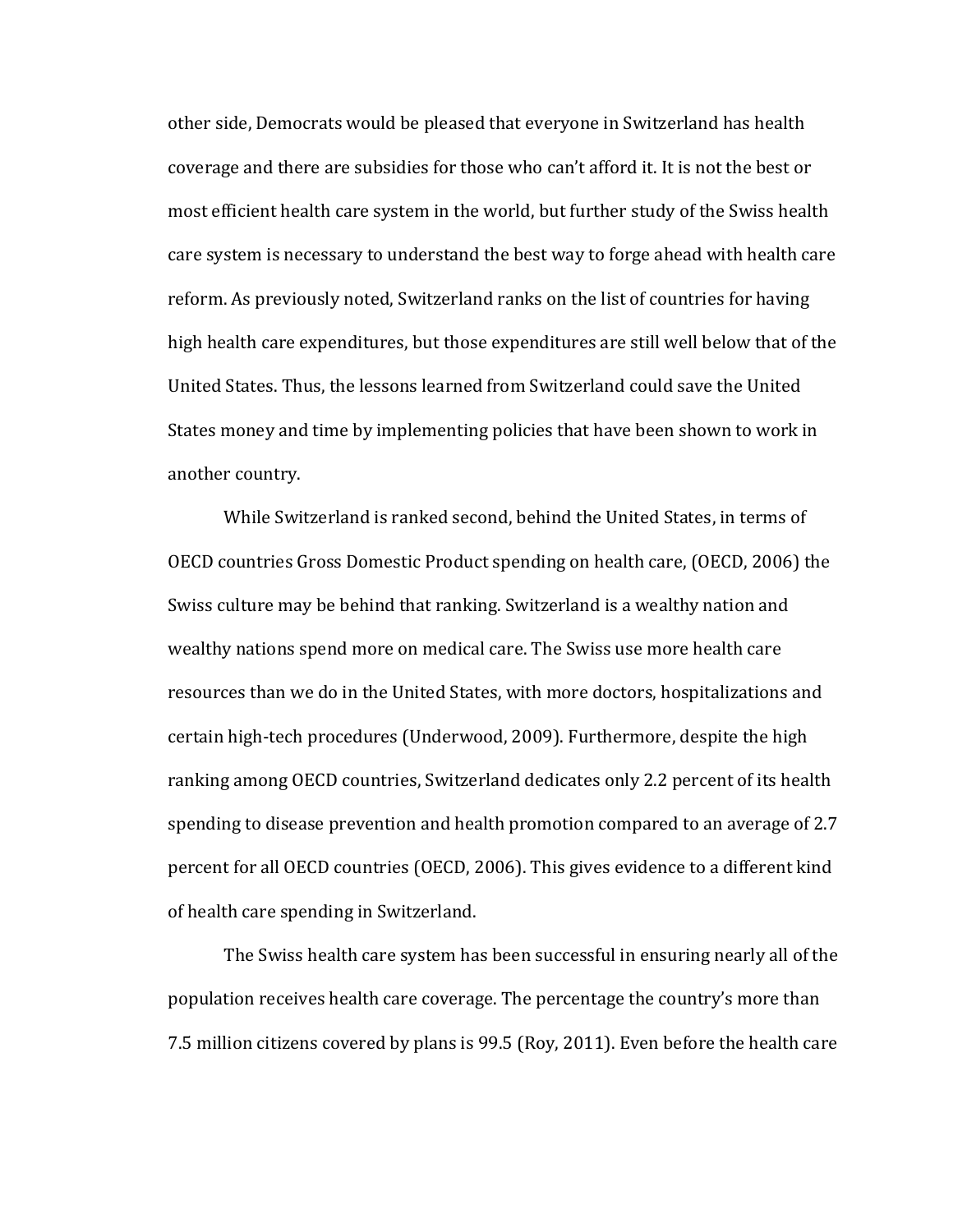reform, 96 percent of the population was covered. Still, the country is struggling with determining what to do with those who fail to take part in the mandatory system, mainly the poor and recent immigrants (Underwood, 2009). Concessions and allowances are made for people in those two groups. The government provides subsidies for those who can't afford a basic plan. The government gives citizens a three-month grace period after moving to or being born in the country. The insurance mandate is enforced by the individual Swiss cantons using a comprehensive system of reporting combined with substantial penalties (Glied et al, 2007). The government finds those who are not participating in the compulsory insurance mandate through looking at data from unemployment insurance agencies, old-age insurance providers, health insurance carriers and more. One such penalty for those who do not take part in compulsory insurance is forcible compliance. In addition, cantons may impose penalties of thirty to fifty percent above the premium on those who remain uninsured. Also, misrepresenting health insurance coverage is punishable by fines and prison terms (Glied et al, 2007).

The competition between insurance companies in terms of plans and services is meant to help keep costs down. However, not everyone feels this is the case. According to Timothy Stolzfus Jost, who is a professor and writer of comparative health care policy, insurers compete with each other to bring down prices in theory, but that doesn't work very well because there is enough wiggle room in the system that insurers are able to cherry-pick the patients who are of good risk as opposed to those at higher risk (Underwood, 2009). So, as long as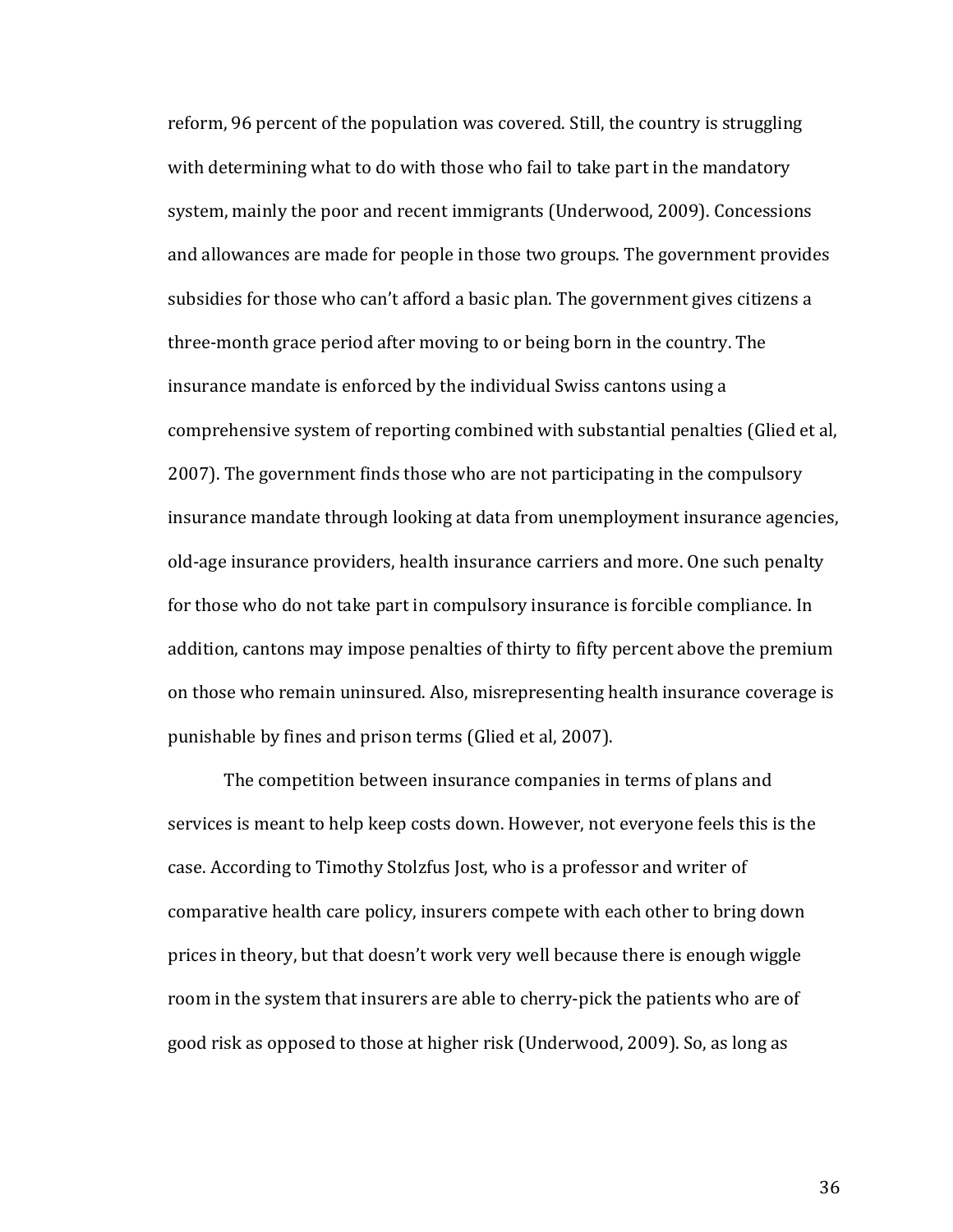insurers are able to control the plan design and have some control over premiums they can manipulate the risk pool.

John Martin, the Director of the Employment, Labour and Social Affairs Directorate in Switzerland has said, "Switzerland will have to develop more costeffective policies if it wants to better control health expenditure in the future" (OECD, 2006). One recommendation is to limit the possibilities of insurers selecting customers based on their health risk. Instead, health insurers should contract with providers on the basis of quality. Another recommendation is to make changes to the current payment arrangements for both doctors and hospitals because they do not provide strong enough incentives to increase cost efficiency (OECD, 2006). Additionally, investing in prevention and health promotion programs would help Swiss health authorities focus on important public health issues such as tobacco and alcohol consumption. This would promote health and prevent disease in the whole population, by actively targeting people at high risk (OECD, 2006).

Health care in Switzerland has resulted in better health outcomes than in the United States. Life expectancy rates for Swiss residents are higher than in the United States and among the highest in the world. In addition, the quality of care in Switzerland is said to be excellent. Waiting times are not reported to be a serious problem and most people can get the services they need in a timely manner (Underwood, 2009). In addition, modern technology services are readily available.

The Swiss people are generally happy with their health care system. Although residents pay a considerable price tag for their health insurance, they view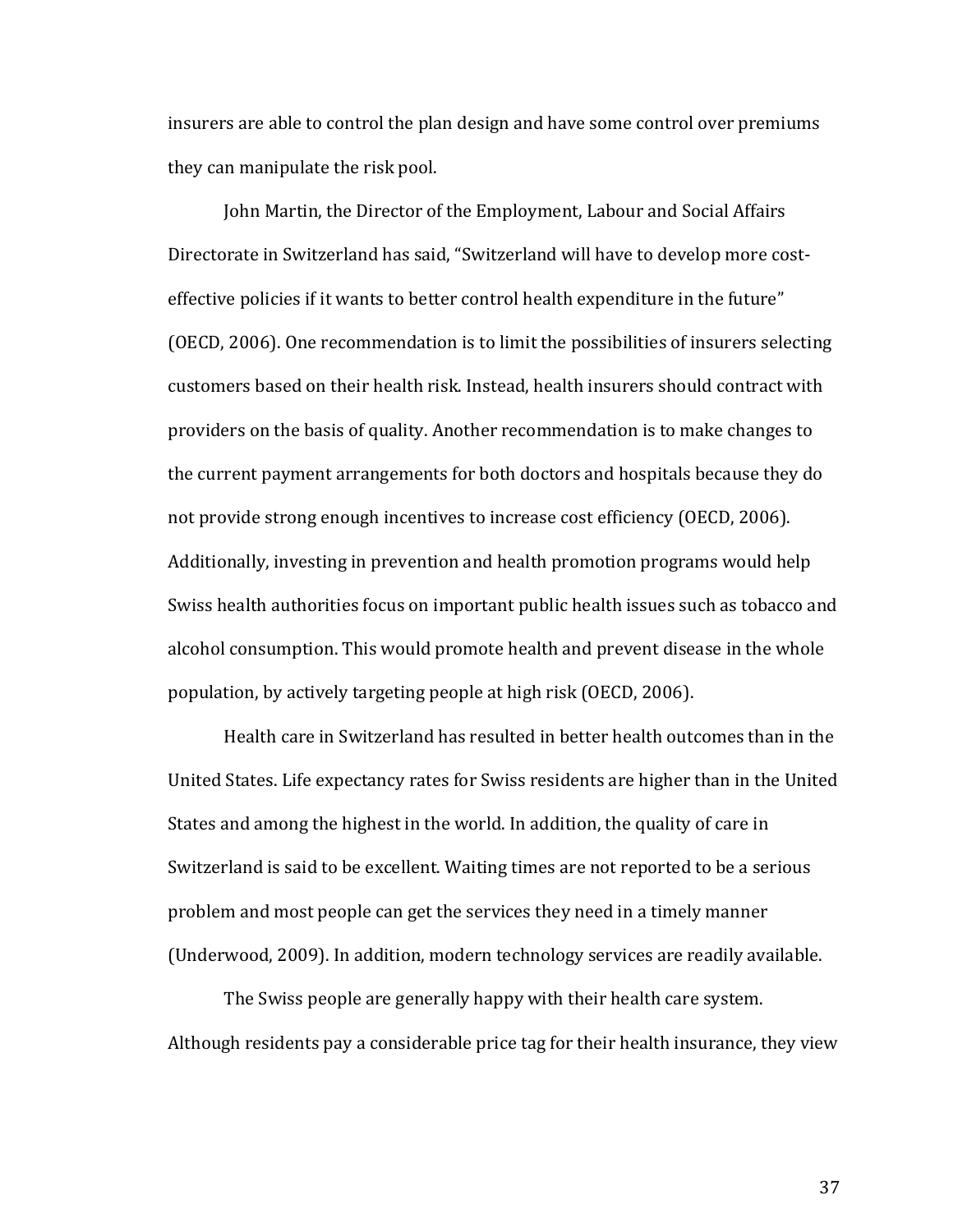their coverage as a necessary safety net (Rovner, 2009). The Swiss health care system has the highest out-of-pocket payments of any OECD country, including the United States. This year, the basic Swiss health insurance policy costs and average of about \$3,800 per adult, with a deductible of about \$300 for the year and a copayment after that (McManus, 2012). However, Switzerland is seen as a very riskadverse society; it is a culture where you just don't go uninsured (Underwood, 2009). One popular aspect of the Swiss system is that people get to choose their insurance plan and their doctors. This freedom of choice also means that if a selected doctor says a certain treatment has to be done, then it is done without wait and it is covered (Schwartz, 2009). There is generally no gatekeeper in this system and the Swiss relish the lack of bureaucracy, especially compared with socialized systems in Britain and Germany (Schwartz, 2009).

While Switzerland's health care reform was passed nearly 20 years ago, its structure is similar to the reform passed in the United States in 2010. Neither plan constitutes socialized medicine, nor the plans are said to ration care or make citizens wait long amounts of time before a health procedure is available to them. The United States is already taking part in some cost-saving procedures and methods of care including the utilization of acute care in determining a patient's appropriate care plan, employing more Physician Assistants and Licensed Practical Nurses, and higher participation in Health Maintenance Organizations. Health providers in Switzerland also take part in alternate delivery systems such as HMOs. Grouping physicians together in order to provide more cost effective services has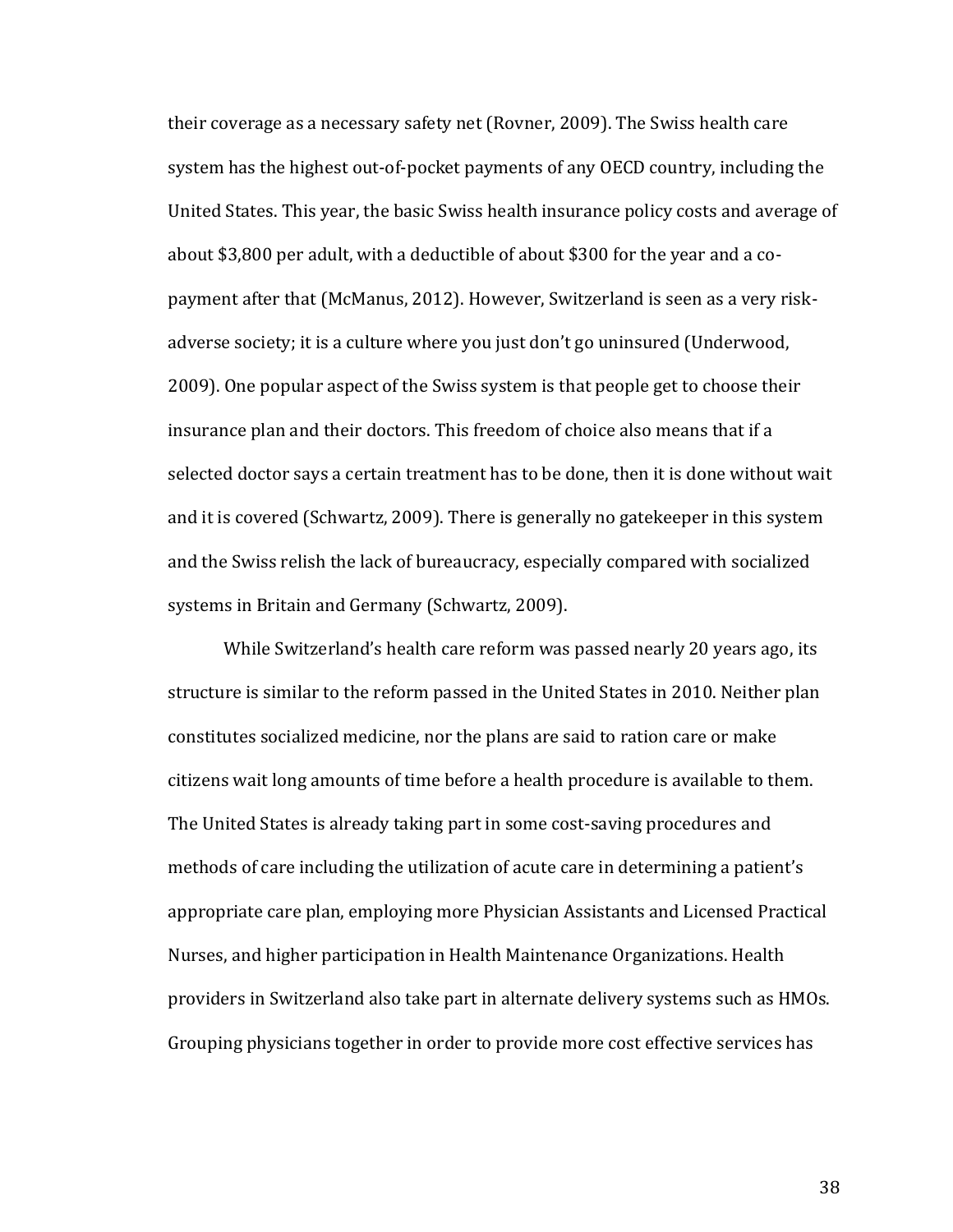proved beneficial to both patient and doctor. In Switzerland, the structure of the health insurance system promotes competition, as companies work to provide citizens with the best plans in terms of co-pays and deductibles. Insurance companies also keep costs down by tracking spending on tests and procedures ordered by doctors. If they do not find a doctor's actions to be in line with those of an average doctor they will issue a letter of warning threatening that the doctor will have to provide reimbursement for the procedures if they cannot be justified. In these ways the United States can learn health care policy lessons from Switzerland, a country that has been attempting to control the costs of a universal health care system for many years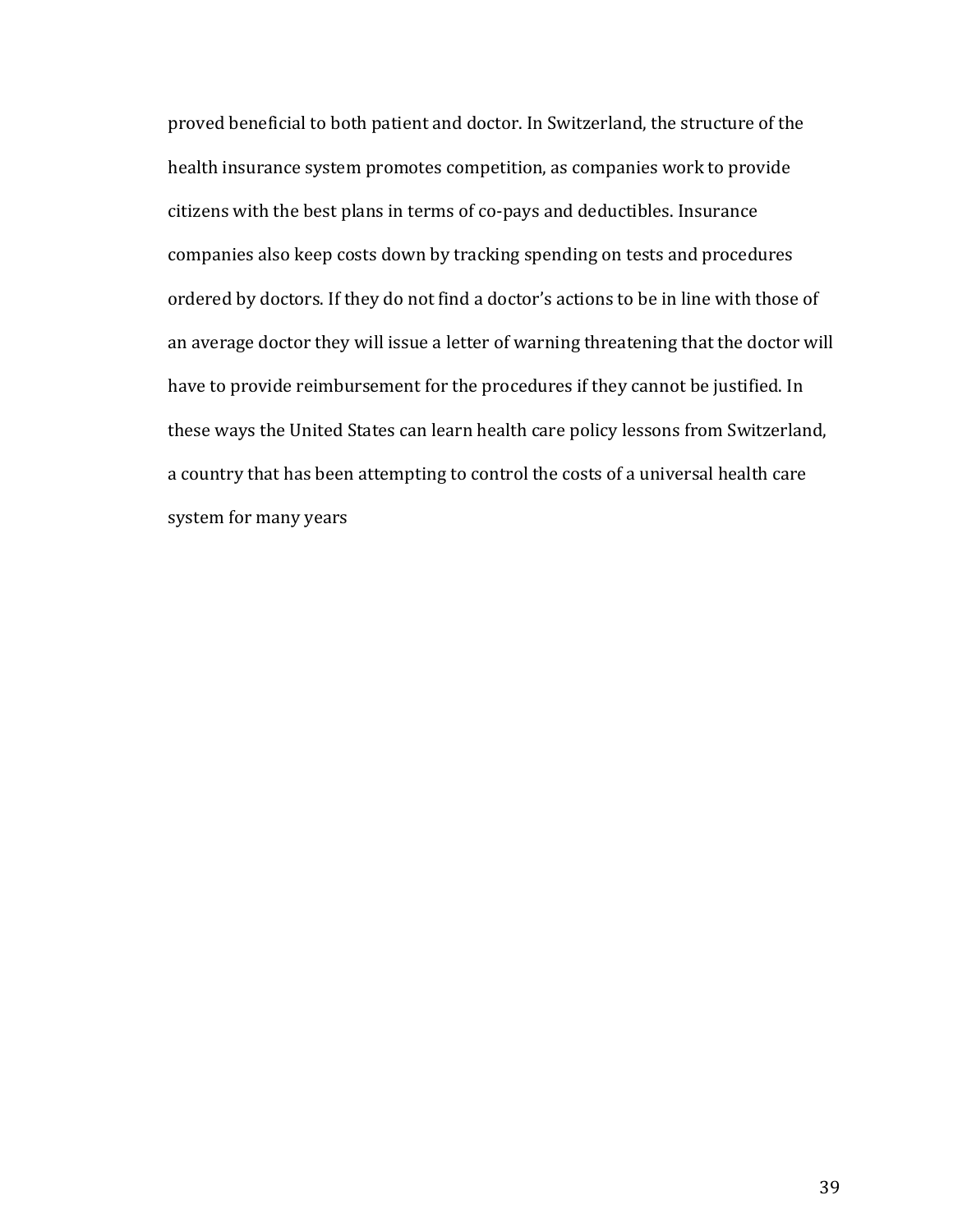## **Bibliography**

Atherly, A. (2002). "The Effect of Medicare Supplemental Insurance on Medicare Expenditures." International Journal of Health Care Finance and Economics **2**(2): 137-162.

Bentley, T. G., R. M. Effros, et al. (2008). "Waste in the U.S. Health Care System: A Conceptual Framework." The Milbank Quarterly **86**(4): 629-659.

Berchtold, P., Peytremann-Bridvaux, I. (2011). "Integrated care organizations in Switzerland." International Journal of Integrated Care. Retrieved Sept. 20, 2012, from [http://www.ncbi.nlm.nih.gov/pmc/articles/PMC3111889/.](http://www.ncbi.nlm.nih.gov/pmc/articles/PMC3111889/)

Blaise, M. (1962). "Who Is a Practical Nurse?" The American Journal of Nursing **62**(10): 76-78.

Carroll, N. V. and W. G. Erwin (1987). "Patient Shifting as a Response to Medicare Prospective Payment." Medical Care **25**(12): 1161-1167.

Clark, P. F., D. A. Clark, et al. (2001). "Healthcare Reform and the Workplace Experience of Nurses: Implications for Patient Care and Union Organizing." Industrial and Labor Relations Review **55**(1): 133-148.

Clark, R. E., R. A. Dorwart, et al. (1994). "Managing Competition in Public and Private Mental Health Agencies: Implications for Services and Policy." The Milbank Quarterly **72**(4): 653-678.

Cooper, P. F., K. I. Simon, et al. (2006). "A Closer Look at the Managed Care Backlash." Medical Care **44**(5): I4-I11.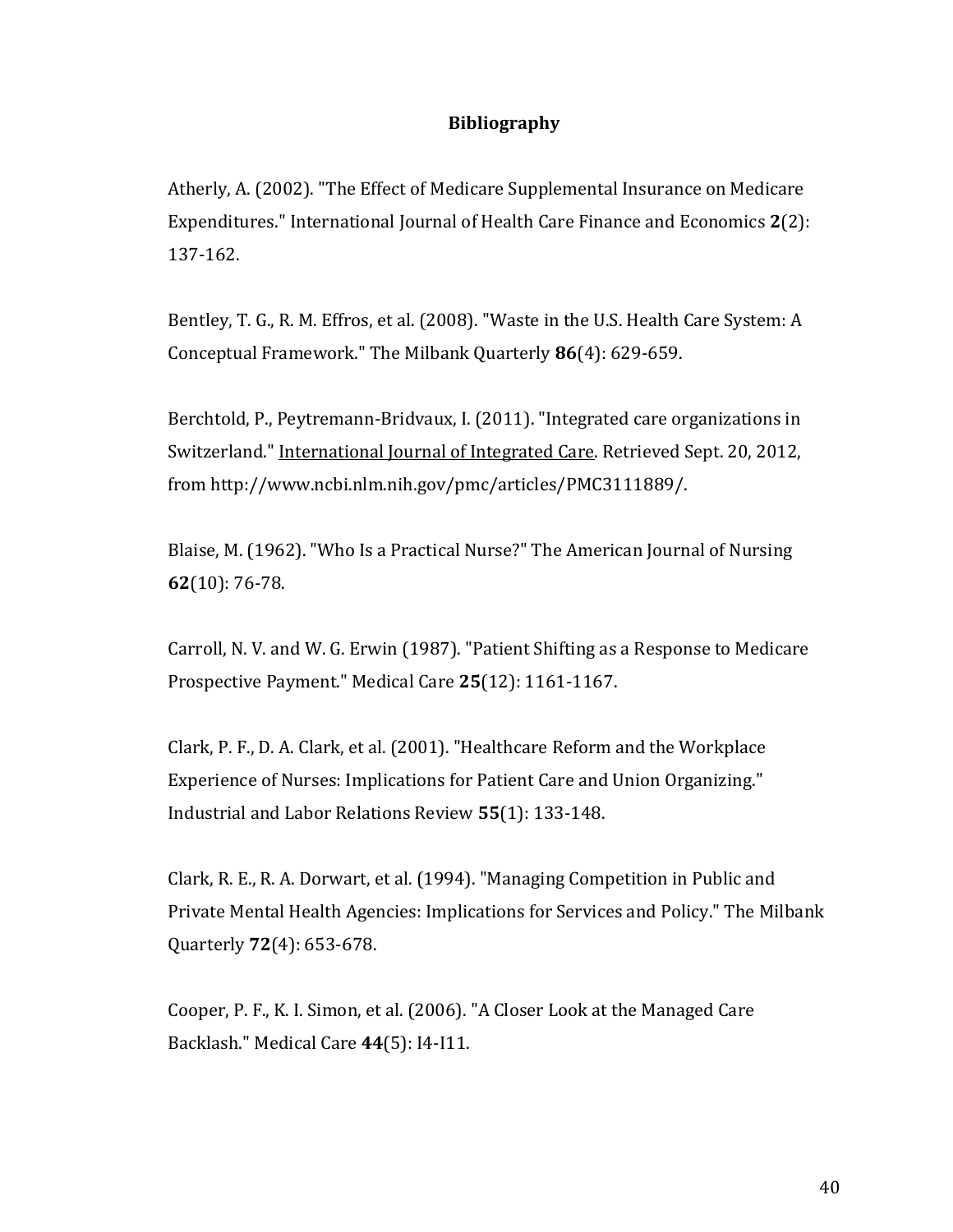Crespo, A. L. (2009). "How Mandatory Health Insurance Altered Swiss Health Care." Internal Policy Network(Lessons from Abroad for Reform in the U.S.).

Cutler, D. M. (1998). "Cost Shifting or Cost Cutting?: The Incidence of Reductions in Medicare Payments." Tax Policy and the Economy **12**: 1-27.

Development, O. f. E. C. a. (2006). "OECD and WHO survey of Switzerland's health system." Retrieved 9/15, 2012, from http://www.oecd.org/general/ oecdandwhosurveyofswitzerlandshealthsystem.htm.

Donnelly, K. P., Rochefort, David A. (2012). "The Lessons of "Lesson Drawing": How the Obama Administration Attempted to Learn from Failure of the Clinton Health Plan." Journal of Policy History **24**(2): 184-223.

Freund, D. A. and K. S. Allen (1985). "Factors Affecting Physicians' Choice to Practice in a Fee-for-Service Setting versus an Individual Practice Association." Medical Care **23**(6): 799-808.

Glied, S. A., Hartz, J., and Giorgi, G (2007). "Consider it Done? The Likely Efficacy of Mandates for Health Insurance." Health Affairs **26**(6): 1612–1621.

Greaves, D. (1997). "Changing Priorities in Residential Medical and Social Services." Journal of Medical Ethics **23**(2): 77-81.

Hall, C. P., Jr. (1979). "Medical Malpractice Problem." Annals of the American Academy of Political and Social Science **443**: 82-93.

Hardin, G. (1968). "The Tragedy of Commons." Science **162**(3859): 1243-1248.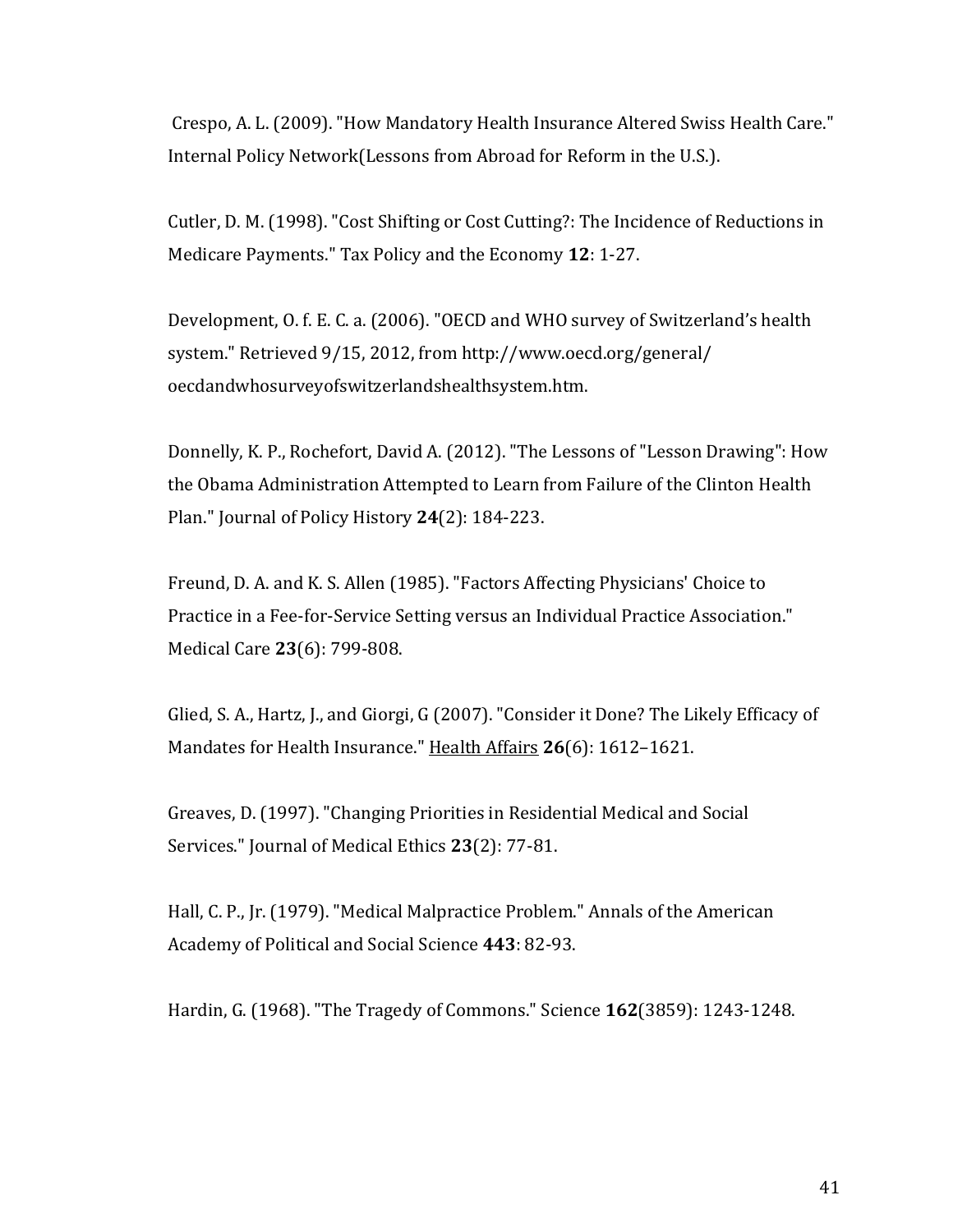The Harvard Law Review (1985). "Rethinking Medical Malpractice Law in Light of Medicare Cost-Cutting." Harvard Law Review **98**(5): 1004-1022.

Health and Human Services (2012). "HHS 2012 Poverty Guidelines." Retrieved July 2, 2012, from http:// aspe.hhs.gov/poverty/12poverty.shtml/.

Holloway, R. M. (1972). "New York City's Experience in Improving Ambulance Service: Balancing Costs with Services." Health Services Reports **87**(5): 445-450.

Hooker, R. S. and D. K. Freeborn (1991). "Use of Physician Assistants in a Managed Health Care System." Public Health Reports (1974-) **106**(1): 90-94.

Kotlikoff, L. J. (2007). The Healthcare Fix Universal Insurance for All Americans, Massachusetts Institute of Technology Press.

Lykens, K. A. and P. A. Jargowsky (2002). "Medicaid Matters: Children's Health and Medicaid Eligibility Expansions." Journal of Policy Analysis and Management **21**(2): 219-238.

McClanahan, C. (2012). "The Swiss Model, Romneycare and the ACA " Adventures in Financial Marketing. Retrieved Oct. 15, 2012, from [http://stevensonfinancialmarketing.wordpress.com/2012/07/02/the-swiss](http://stevensonfinancialmarketing.wordpress.com/2012/07/02/the-swiss-model-romneycare-and-the-aca/)[model-romneycare-and-the-aca/.](http://stevensonfinancialmarketing.wordpress.com/2012/07/02/the-swiss-model-romneycare-and-the-aca/)

McManus, D. (2009). "Switzerland's example of universal healthcare." Los Angeles Times.

McNeil, R., Jr. and R. E. Schlenker (1975). "HMOs, Competition, and Government." The Milbank Memorial Fund Quarterly. Health and Society **53**(2): 195-224.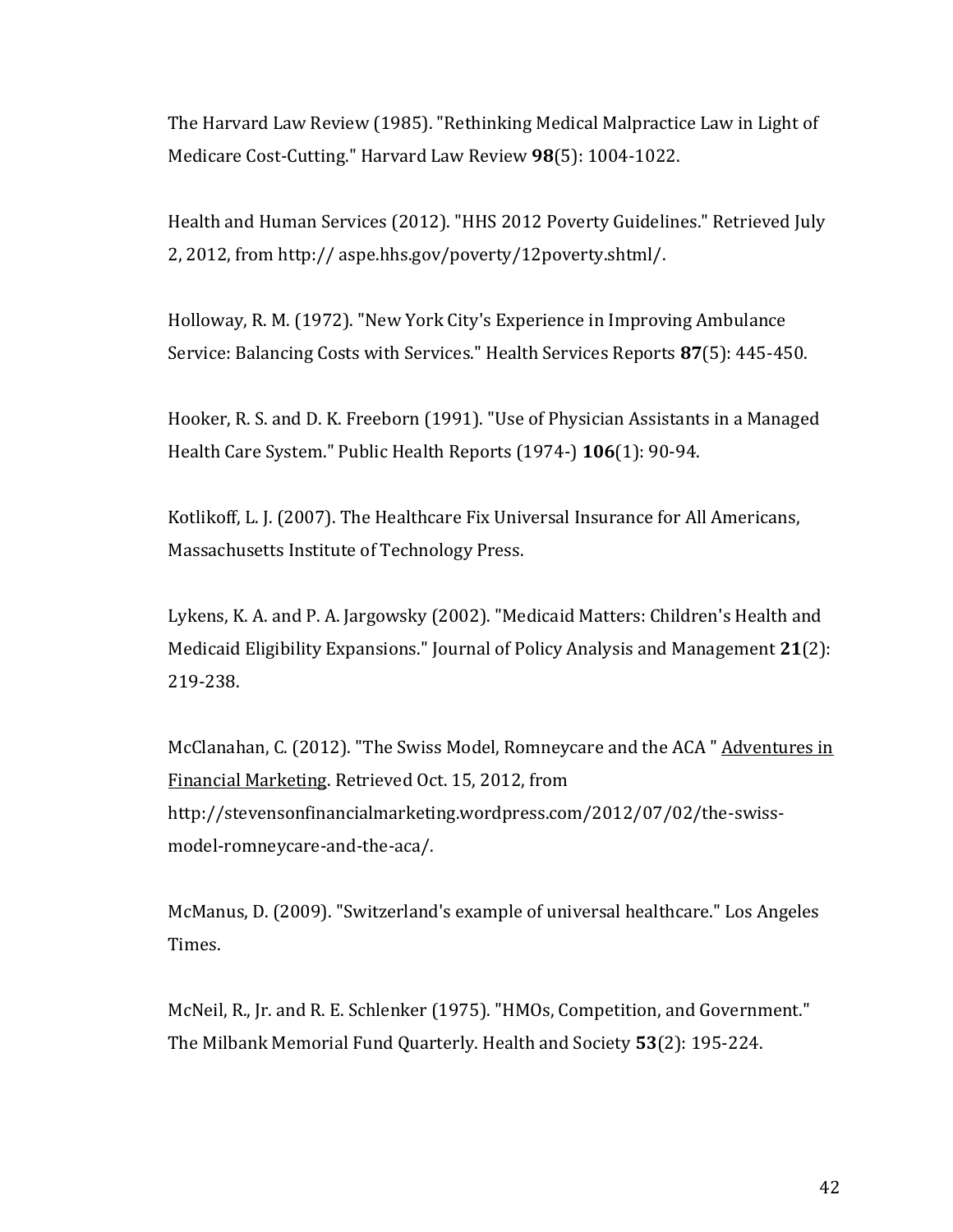Medicare (2012). "What Medicare Covers." from [www.medicare.gov.](http://www.medicare.gov/)

Mittman, D. E., J. F. Cawley, et al. (2002). "Physician Assistants In The United States." BMJ: British Medical Journal **325**(7362): 485-487.

Nelson, L. J., III, M. A. Morrisey, et al. (2007). "Damages Caps in Medical Malpractice Cases." The Milbank Quarterly **85**(2): 259-286.

Newhouse, J. P., W. B. Schwartz, et al. (1985). "Are Fee-for-Service Costs Increasing Faster Than HMO Costs?" Medical Care **23**(8): 960-966.

Reinhardt, U. (2004). "The Swiss Health System: Regulated Competition Without Managed Care." Journal of the American Medical Association **292**(10): 1227-1231.

Rovner, J. (2008). "In Switzerland, A Health Care Model for America?" National Public Radio. Retrieved Aug. 1, 2012, from <http://www.npr.org/templates/story/story.php?storyId=92106731.>

Roy, A. (2011). "Why Switzerland Has the World's Best Health Care System." Retrieved Sept. 20, 2012, from [http://www.forbes.com/sites/aroy/2011/04/29/why-switzerland-has-the-worlds](http://www.forbes.com/sites/aroy/2011/04/29/why-switzerland-has-the-worlds-best-health-care-system/)[best-health-care-system/.](http://www.forbes.com/sites/aroy/2011/04/29/why-switzerland-has-the-worlds-best-health-care-system/)

Schwartz, N. (2009). "Swiss Health Care Thrives Without Public Option." New York Times. Retrieved Sept. 1, 2012, from [http://www.nytimes.com/2009/10/01/health/policy/01swiss.html?pagewanted=all&](http://www.nytimes.com/2009/10/01/health/policy/01swiss.html?pagewanted=all&_moc.semityn.www.) [\\_moc.semityn.www.](http://www.nytimes.com/2009/10/01/health/policy/01swiss.html?pagewanted=all&_moc.semityn.www.)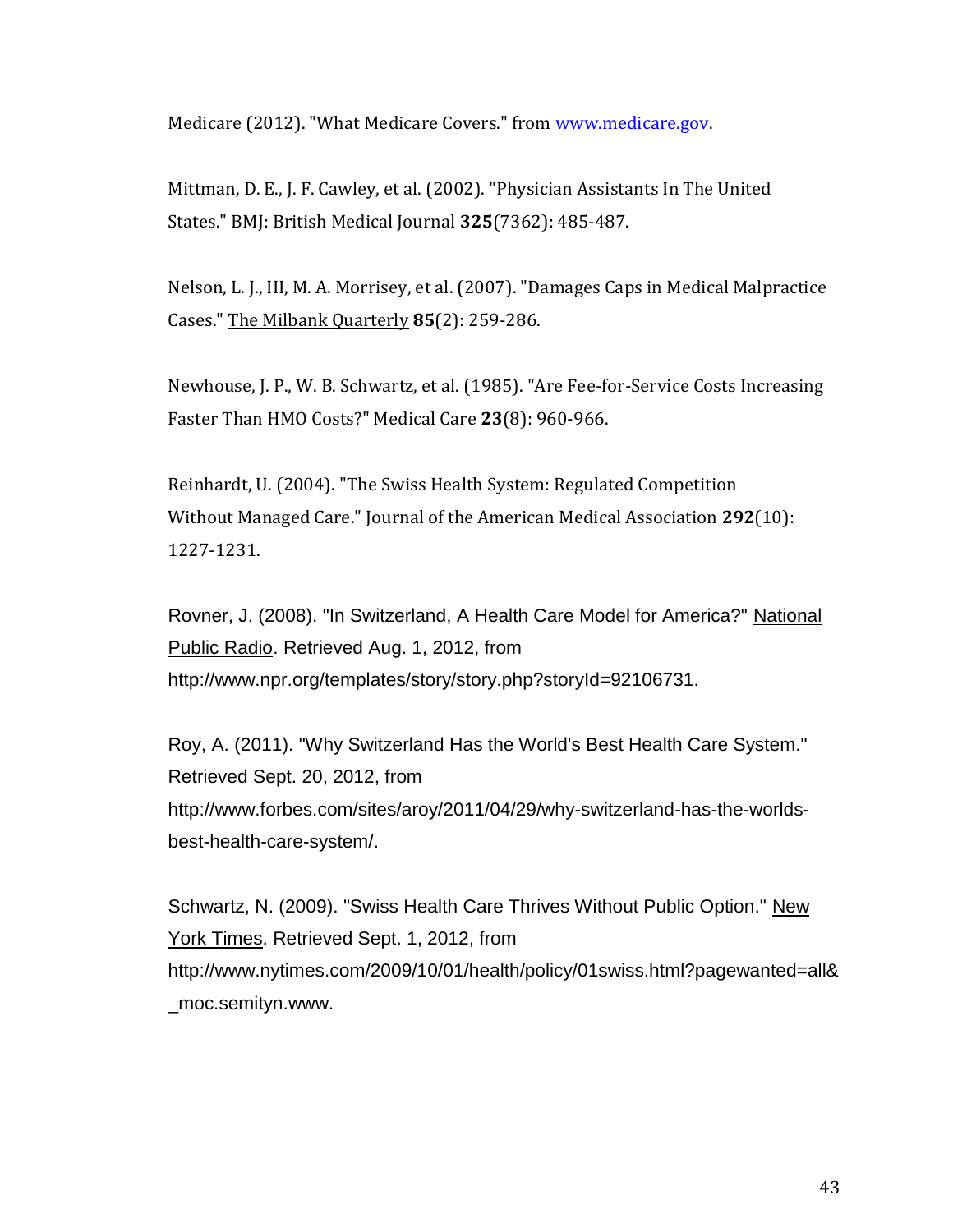Swiss Confederation, Your Questions, Our Answers. Bern, Switzerland, Swiss Federal Office of Public Health.

The Telegraph (2012). "Expat Guide to Switzerland: Health Care." Retrieved August 10, 2012, from http://www.telegraph.co.uk/health/expathealth/9264375/Expatguide-to-Switzerland- health-care.html.

Tussing, A. D. and M. A. Wojtowycz (1997). "Malpractice, Defensive Medicine, and Obstetric Behavior." Medical Care **35**(2): 172-191.

Underwood, A. (2009). "Health Care Abroad: Switzerland." New York Times.

Unruh, L. (2001). "Licensed Nursing Staff Reductions and Substitutions in Pennsylvania Hospitals, 1991-1997." Journal of Public Health Policy **22**(3): 286-310.

Weinberg, D. H. (1987). "Poverty Spending and the Poverty Gap." Journal of Policy Analysis and Management **6**(2): 230-241.

Wells, K. B., S. D. Hosek, et al. (1992). "The Effects of Preferred Provider Options in Fee-for-Service Plans on Use of Outpatient Mental Health Services by Three Employee Groups." Medical Care **30**(5): 412-427.

World Health Organization "Country Data." Global Health Advisory. Retrieved Aug. 30, 2012, from [http://www.who.int/en/.](http://www.who.int/en/)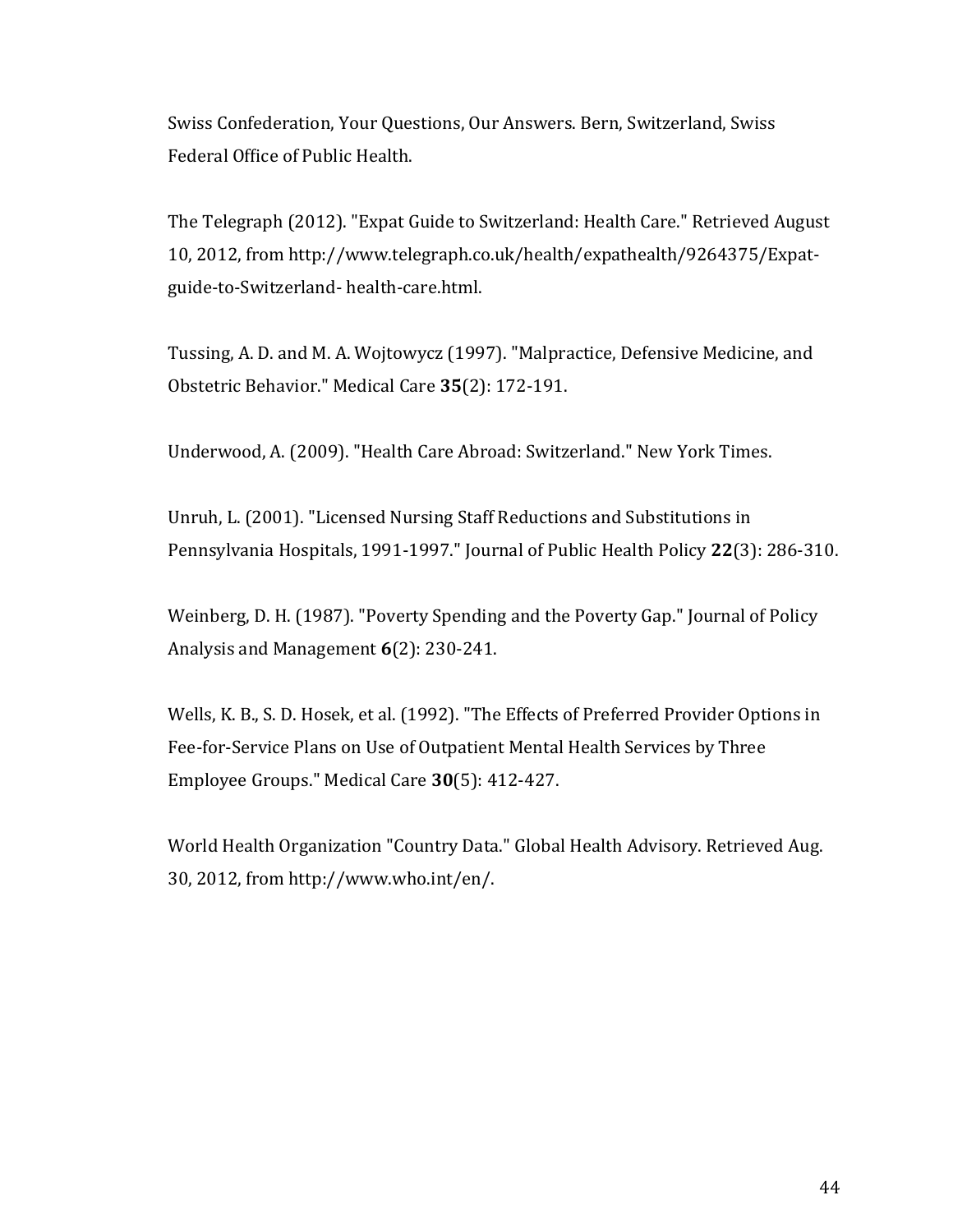# **Appendix A**

Overall health care efficiency ratings in WHO states

- 1. France
- 2. Italy
- 3. San Marino
- 4. Andorra
- 5. Malta
- 6. Singapore
- 7. Spain
- 8. Oman
- 9. Austria
- 10. Japan
- 11. Norway
- 12. Portugal
- 13. Monaco
- 14. Greece
- 15. Iceland
- 16. Luxembourg
- 17. Netherlands
- 18. United Kingdom
- 19. Ireland
- 20. **Switzerland**
- 21. Belgium
- 22. Colombia
- 23. Sweden
- 24. Cyprus
- 25. Germany
- 26. Saudi Arabia
- 27. United Arab Emirates
- 28. Israel
- 29. Morocco
- 30. Canada
- 31. Finland
- 32. Australia
- 33. Chile
- 34. Denmark
- 35. Dominica
- 36. Costa Rica
- 37. **United States of America**

Source: http://www.who.int/healthinfo/paper30.pd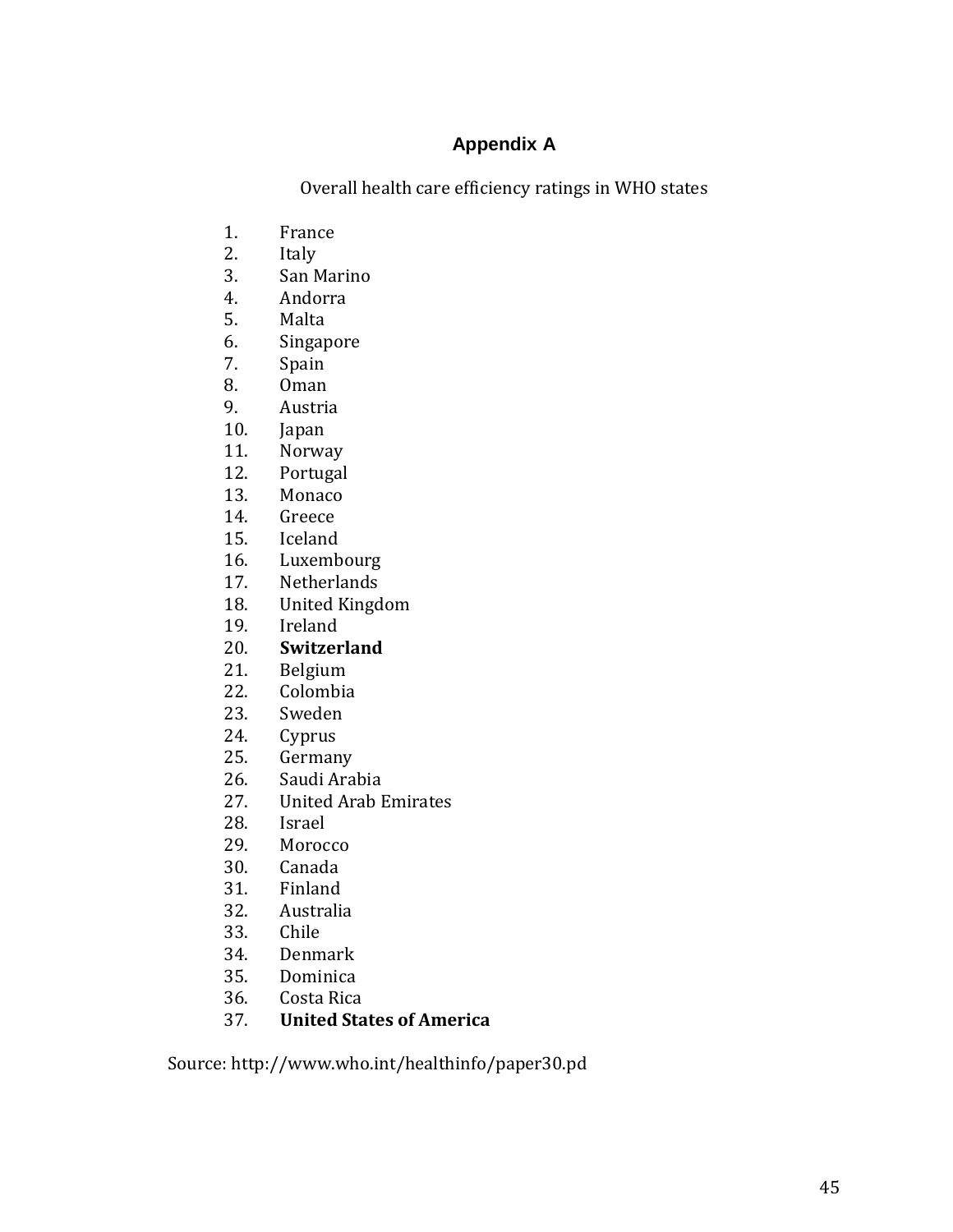# **Appendix B**

Services Covered by a Basic Insurance Plan in Switzerland

- Preventative Health Care
- Examinations and tests requested by your doctor
- Hospital stays
- Around 2,500 medicines currently covered

 Various vaccinations including: tetanus, tick-born encephalitis, human papilloma virus, and influenza for certain age and risk groups

 Eight examinations to monitor the health and normal development of children of pre-school age

- Gynecology screening and examinations
- Mammography to detect breast cancer
- Maternity examinations, classes, birth, and one post-natal examination
- Physiotherapy (also known as physical therapy) if prescribed
- Glasses and contact lenses up to a certain amount
- Medical aids and devices such as bandages, fixed dressings, inhalers, and respiratory devices up to a certain amount
- Nursing home care
- Nutritional advice

Source: "Your Questions, Our Answers" Swiss Confederation, Federal Department of Home Affairs